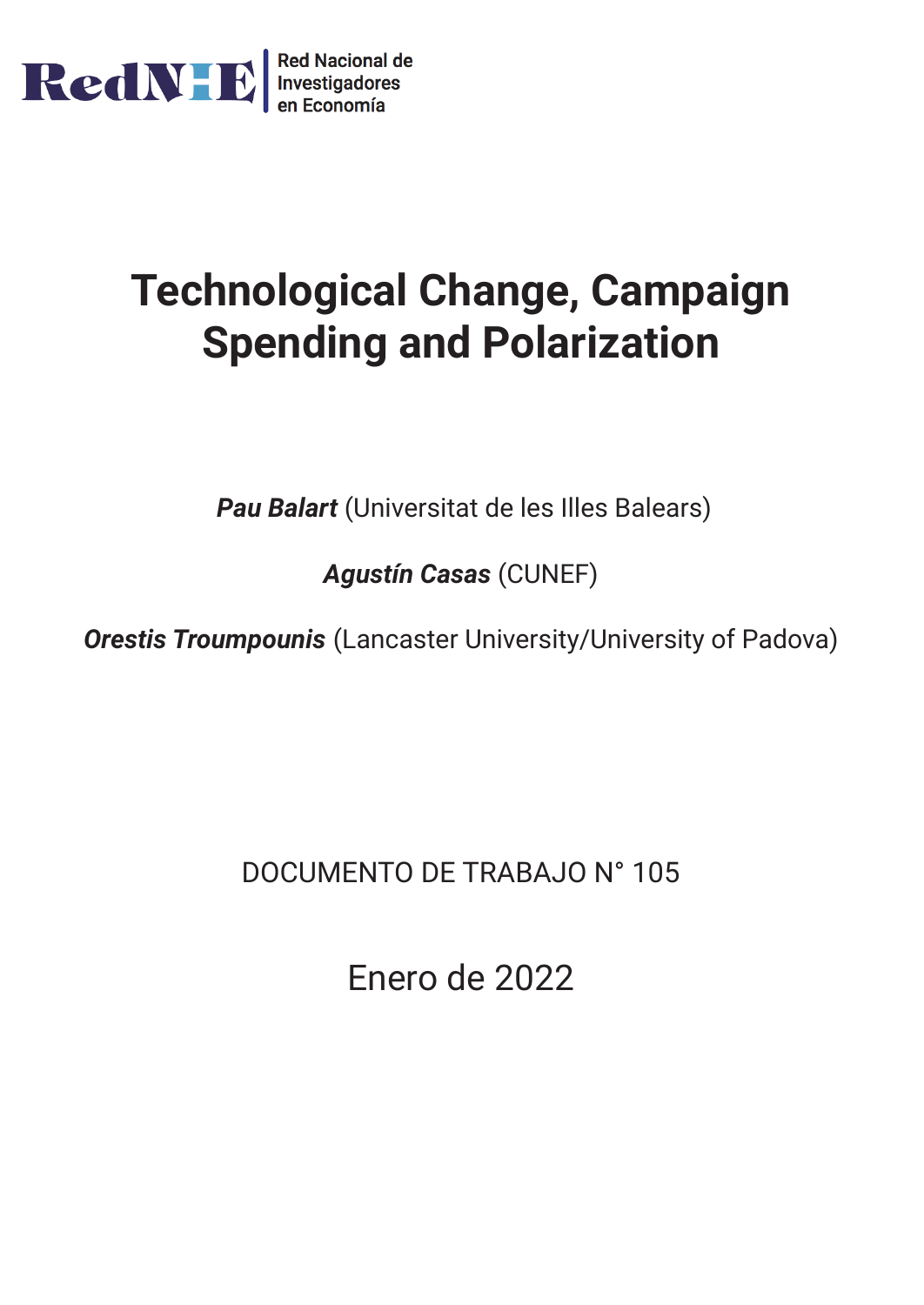Los documentos de trabajo de la RedNIE se difunden con el propósito de generar comentarios y debate, no habiendo estado sujetos a revisión de pares. Las opiniones expresadas en este trabajo son de los autores y no necesariamente representan las opiniones de la RedNIE o su Comisión Directiva.

The RedNIE working papers are disseminated for the purpose of generating comments and debate, and have not been subjected to peer review. The opinions expressed in this paper are exclusively those of the authors and do not necessarily represent the opinions of the RedNIE or its Board of Directors.

Citar como:

Balart, Pau, Agustín Casas y Orestis Troumpounis (2021). Technological Change, Campaign Spending and Polarization. *Documento de trabajo RedNIE N°105*.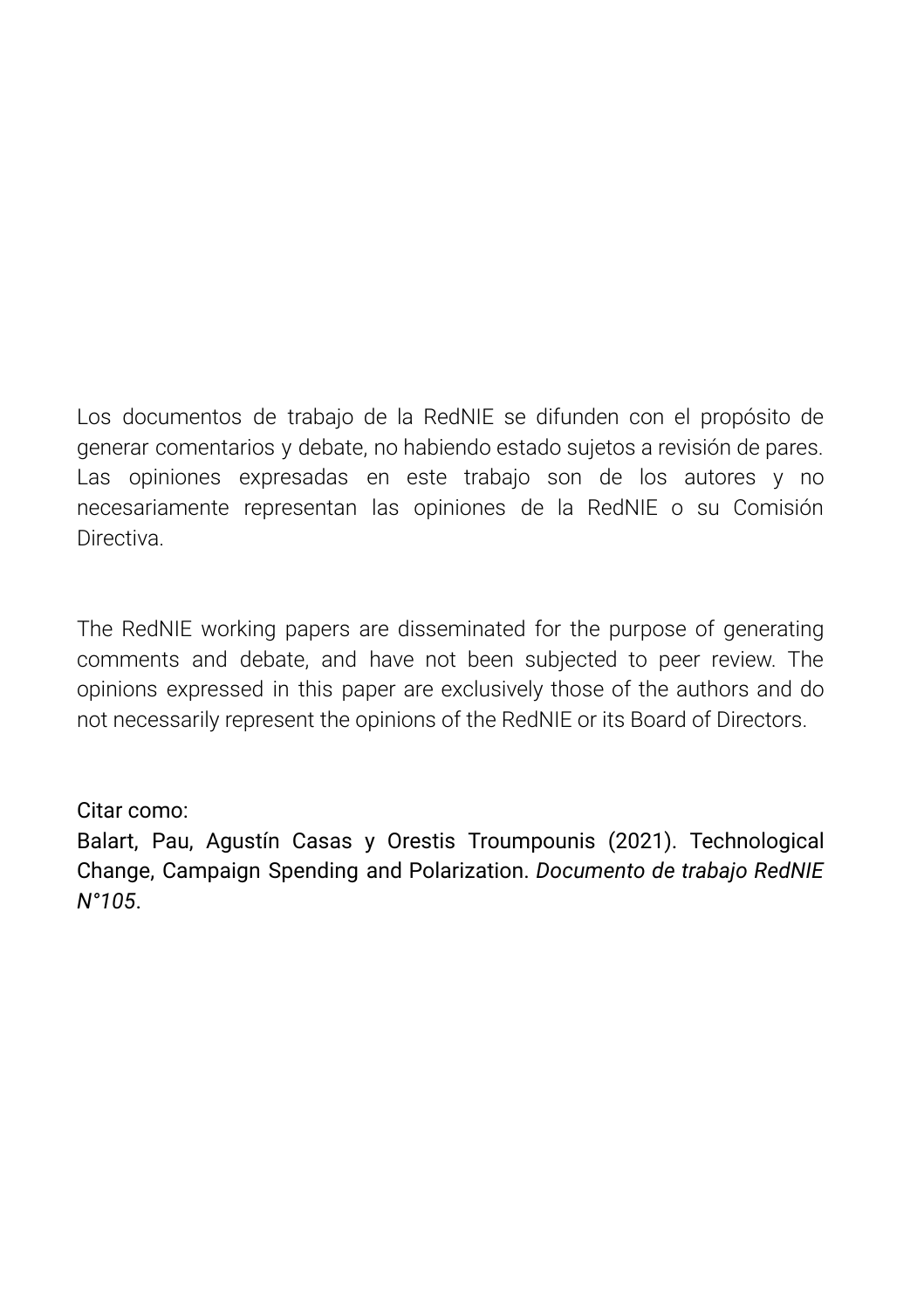## <span id="page-2-0"></span>Technological change, campaign spending and polarization<sup>∗</sup>

Pau Balart† Agustin Casas‡ Orestis Troumpounis§

November 3, 2021

#### Abstract

We present a model of electoral competition with endogenous platforms and campaign spending where the division of voters between impressionable and ideological is also endogenous and depends on parties' strategic platform choices. Our approach results in a tractable model that provides interesting comparative statics on the effect of recent technological advancements. For instance, we can accommodate a new justification behind the well-documented simultaneous increase in campaign spending and polarization: an increase in the effectiveness of electoral advertising or a decrease in the electorate's political awareness, surely increases polarization and may also increase campaign spending.

Keywords: electoral competition, office motives, endogenous valence, campaign spending, impressionable voters, semiorder lexicographic preferences

JEL codes: D72.

<sup>∗</sup>We appreciate valuable feedback from participants in the following events: 2017 Contests: Theory and Evidence Conference, 2018 European Winter Meeting of the Econometric Society, Petralia Sottana 2018: Applied Economics Workshop, 2018 Political Economy Workshop Rotterdam, 2018 Madrid Political Economy Workshop, 3d Grode Workshop: Game Theory. Financial support from the Agencia Estatal de Investigacion (AEI) and the European Regional Development Funds (ERDF) through grants ECO2017-86305-C4-1-R (Balart) and ECO2017-85763-R (Casas) is acknowledged. Casas acknowledges financial support from Fundación Ramón Areces through the XIX Concurso Nacional para la Adjudicación de Ayudas a la Investigación en Ciencias Sociales. The project leading to these results also received funding from "la Caixa" Foundation, under the agreement LCF/PR/PR13/51080004 (Casas).

<sup>†</sup>Department of Business Economics, Universitat de les Illes Balears, Carretera de Valldemossa, km 7.5 (Edifici Jovellanos), 07022 Palma de Mallorca, Spain. pau.balart@uib.cat

<sup>‡</sup>CUNEF University, C/Leonardo Prieto Castro, 2. Madrid, 28040, Spain. Institute for Advanced Research in Business and Economics (INARBE), Universidad Pública de Navarra, Arrosadia Campus, 31006 Pamplona, Spain. acasas@u.northwestern.edu

<sup>§</sup>Department of Economics, Lancaster University, Bailrigg, Lancaster, LA1 4YX, United Kingdom and Department of Economics, University of Padova, via del Santo 33, 35123 Padova, Italy. orestis.troumpounis@unipd.it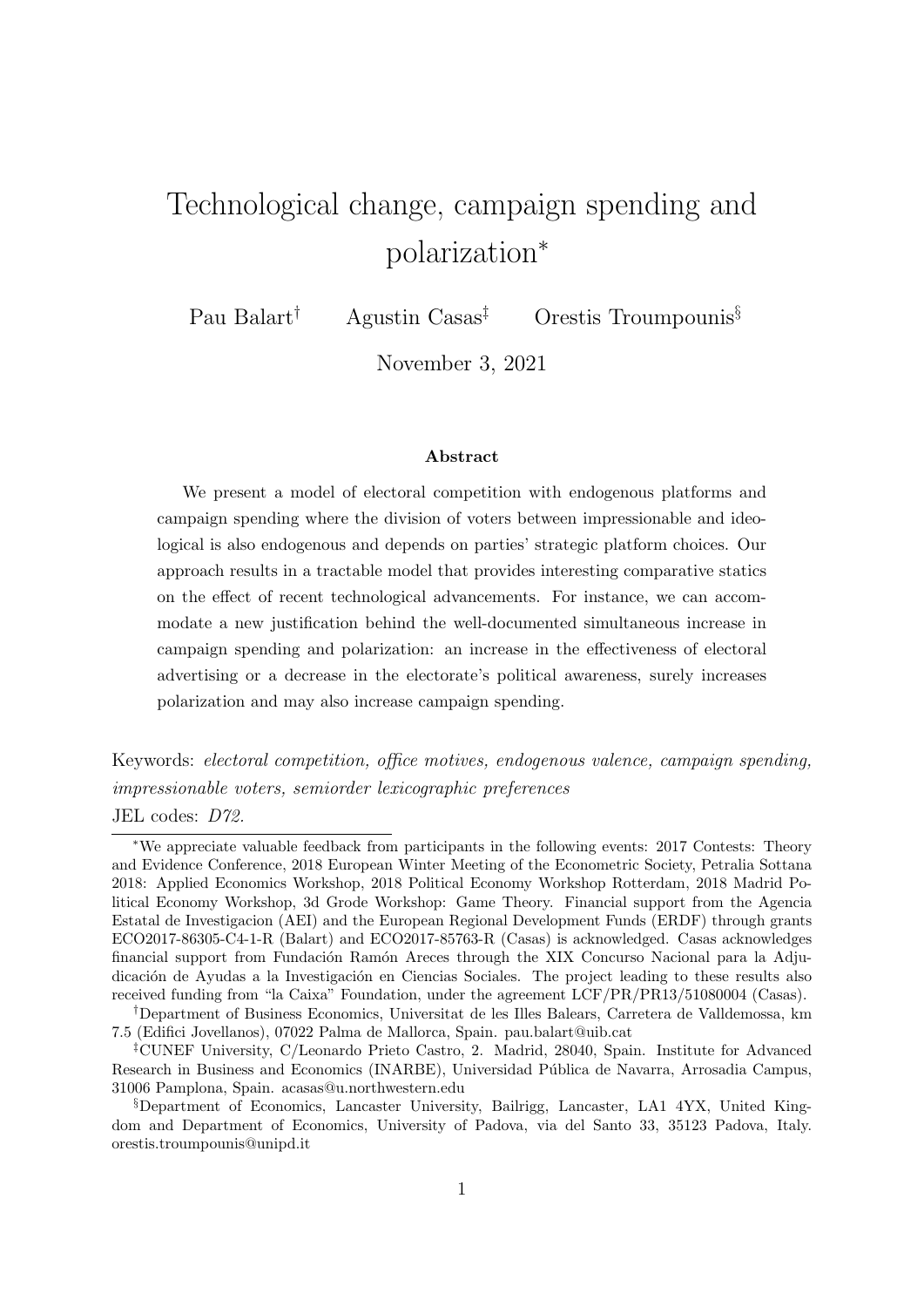## 1 Introduction

Political parties running in an election compete for votes by strategically choosing their policy platforms and by spending resources on campaign activities. Platforms' choice has been for long the key outcome of interest in spatial models of electoral competition. Through various modifications of the seminal Downsian setup, we now have a broad understanding of several factors giving rise to polarization [\(Grofman, 2004\)](#page-40-0). Among others, scholars have jointly analyzed polarization and campaign spending by adding a vertical dimension of competition on non-policy grounds (i.e., valence), where parties spend resources to improve their electoral performance. However, models of endogenous valence in line with the standard Downsian assumption of office-motivated parties (e.g., [Ashworth](#page-38-0) [and Bueno de Mesquita 2009;](#page-38-0) [Zakharov 2009\)](#page-42-0), proved challenging to work with, and this strand of the literature has not yet settled on clear-cut theoretical predictions and empirical implications. We therefore propose a tractable model of endogenous platform choice and campaign spending with office-motivated parties that delivers a neat equilibrium characterization. Taking advantage of this setting, we provide a series of comparative statics results on the effect of changes in campaigning technology on polarization and campaign spending. These results provide a justification behind the well-documented simultaneous increase in campaign spending and polarization observed in the US during the past decades (Herrera et al.,  $2008$ ).<sup>[1](#page-2-0)1</sup>

In more detail, we propose a model of campaign spending and polarization by com-bining the two seminal models of [Downs](#page-39-0) [\(1957\)](#page-39-0) and [Tullock](#page-42-1) [\(1980\)](#page-42-1). Two office motivated parties first choose their electoral platforms and then decide upon the optimal level of costly electoral advertising. Voters instead are either impressionable and vote à la Tullock, or ideological and vote à la Downs as in the seminal papers by  $\boxed{\text{Baron}}$  [\(1994\)](#page-38-1); [Grossman](#page-40-2) [and Helpman](#page-40-2) [\(1996\)](#page-40-2). Ideological voters support the party that proposes the platform closest to their bliss point. Hence, parties compete for a share of ideological voters as if they were competing in a Downsian model of electoral competition. On the contrary, impressionable voters are swayed towards one party or the other by costly electoral advertising. Given each party's electoral advertising, the effectiveness of the latter determines the fraction of impressionable voters that supports each of them.

An important novelty of our approach is that we allow for the split of voters (between impressionable and ideological) to be endogenous. The endogenous division of voters across the two types depends on the differentiation between the proposed platforms, with

<sup>1</sup>According to the widely used measured of polarization, DW-Nominate scores, polarization steadily increased since the end of the Second World War [\(Poole and Rosenthal, 1984\)](#page-41-0). Specially so since the 1980's [\(McCarty et al., 2006\)](#page-41-1). Similar trends are also reported in other OECD countries [\(Boxell et al.,](#page-39-1) [2021\)](#page-39-1). Campaign spending in the US has also increased since the 1960s (in real terms), but specially so since the turn of the century (e.g., [Herrera et al.](#page-40-1)  $(2008)$ ; [Nickerson and Rogers](#page-41-2)  $(2014)$ ).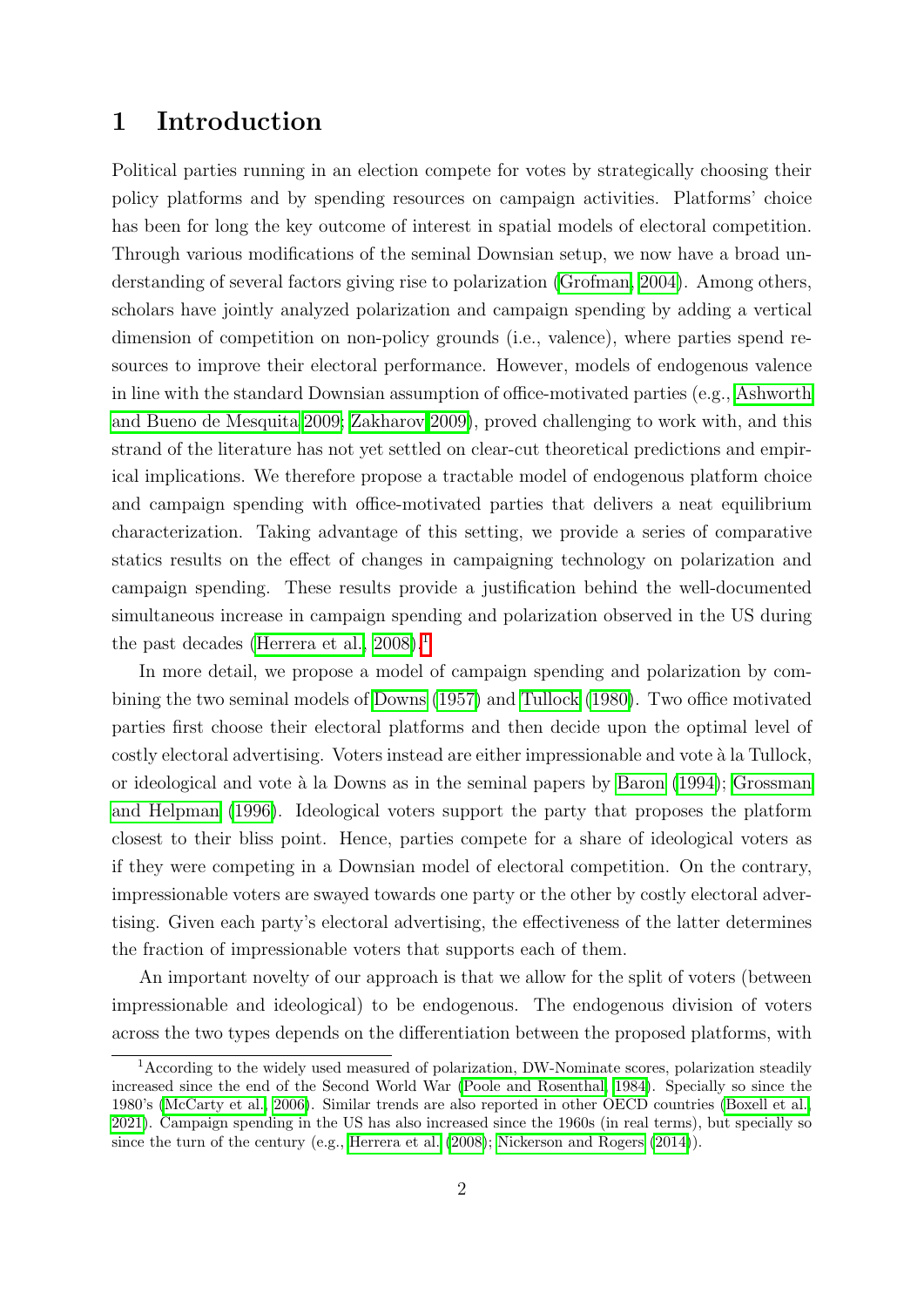the fraction of ideological voters increasing in polarization. This assumption captures the idea that the more diverse platforms are, the more voters vote based on their ideological preferences since platforms become salient. On the contrary, when parties' platforms are similar, voters may have a hard time or little interest in distinguishing them, and turn to electoral advertising that determines (probabilistically) their voting behavior.<sup>[2](#page-2-0)</sup> By endogenizing voters' types, we maintain parties' well-established incentives to strategically differentiate (polarize) and soften the advertising stage as in the endogenous valence literature with office-motivated candidates. In contrast to most of these models –that we later discuss in detail– our model has several attractive features: i) equilibrium platforms are unique and in pure strategies when parties are symmetric, ii) provides a tractable setting for the analysis of asymmetric parties (e.g., in their marginal cost of campaigning), and iii) permits us to analyze three distinct channels through which technology may affect electoral competition.

The above sketched model encompasses the effect of technological changes on electoral competition through three distinct and non-mutually exclusive channels. The first two reflect the way campaigns for impressionable voters are conducted and how technology and changes in campaign management affect a) the effectiveness, and b) the marginal cost of electoral advertising. One could reasonably argue that recent technological advances have increased the effectiveness of electoral advertising since campaigns can be well targeted and have decreased the marginal cost of advertising given the possibility of reaching large masses. The third channel captures how technology affects electoral competition through the electorate's political awareness and the endogenous division of voters into impressionable and ideological. Political awareness is captured by the conversion rate at which impressionable voters become ideological as polarization increases. Although there is no consensus on the historical evolution of this conversion rate (or the citizen's awareness), we show how it affects electoral competition and discuss its implications.

Consider first an increase in the effectiveness of electoral advertising. Since every dollar spent on campaigns leads to higher returns, parties have incentives to symmetrically increase their campaign spending (spending effect). To mitigate such increase in electoral advertising, parties have incentives to polarize their platforms and reduce the number of impressionable voters and hence their spending (polarization effect). If the spending effect dominates, campaign spending and polarization increase simultaneously and can explain the observed trends in US politics. If instead the polarization effect dominates, an

<sup>2</sup>Alas intuitive, one way to formalize this behavior is that voters' preferences are described by a lexi-cographic semiorder (see [Luce 1956;](#page-40-3) [Tversky 1969;](#page-42-2) [Rubinstein 1988;](#page-41-3) [Leland 1994;](#page-40-4) [Manzini and Mariotti](#page-41-4) [2012\)](#page-41-4). With such preferences, each individual chooses which party to support on the basis of platforms, but only if those are different "enough" (i.e., above a certain threshold). If the platforms are not sufficiently different, then the voter is influenced exclusively by parties' electoral advertising.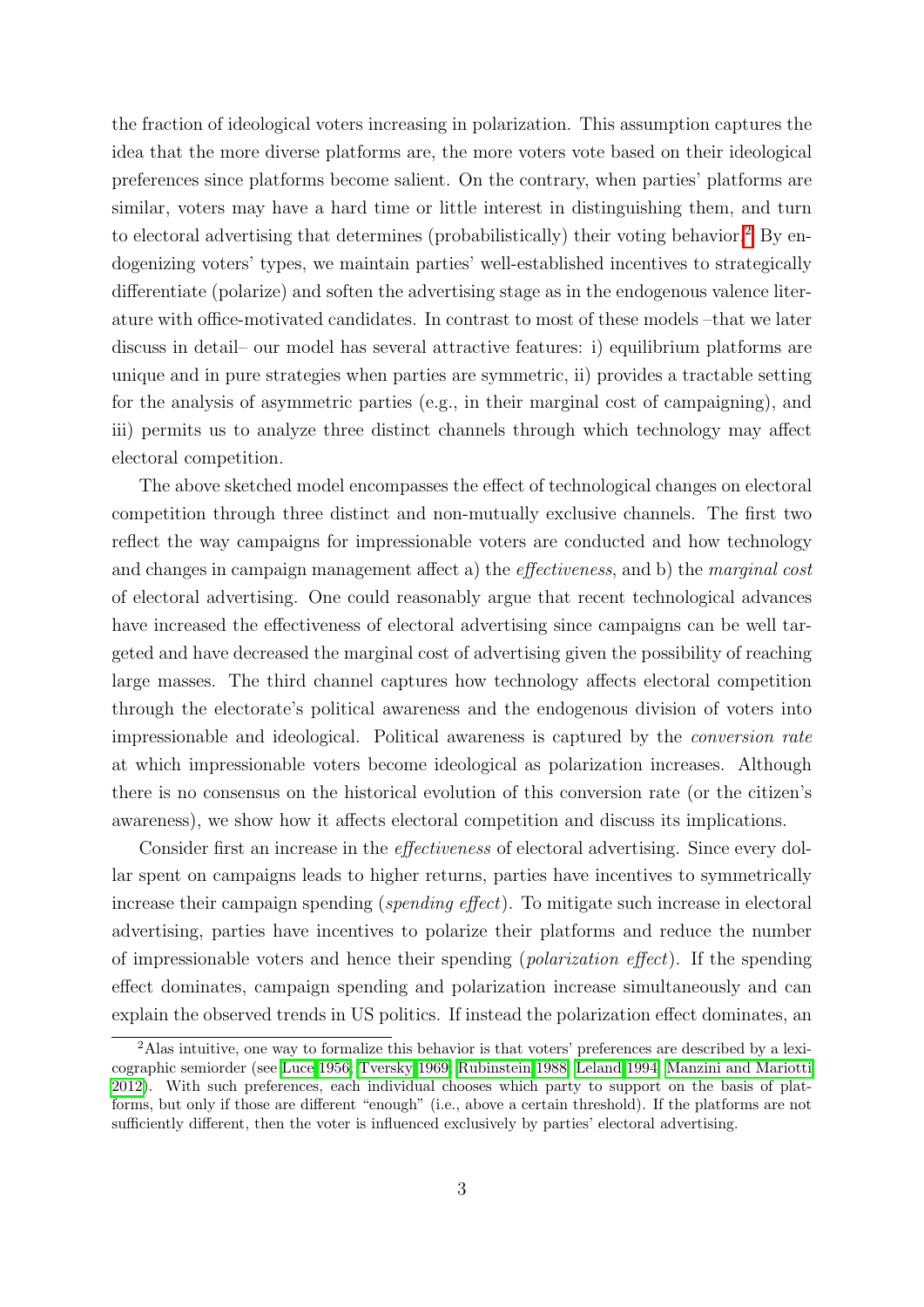increase in electoral effectiveness is overcompensated by an increase in polarization and campaign spending decreases. Actually, the effectiveness of electoral advertising proves crucial if one wants to explain the simultaneous increase in campaign spending and polarization in terms of campaign technology. A decrease in the marginal costs of running a campaign does not affect neither polarization nor total spending. While a decrease in the marginal cost of advertising leads to more advertising, the lower marginal cost of the latter leaves campaign spending and polarization unaffected. Finally, political awareness, captured by the conversion rate at which impressionable voters become ideological when polarization increases, affects both campaign spending and polarization in a similar manner as a change in the effectiveness. If one wants to explain the simultaneous increase in polarization and spending exclusively through this channel, then one would require that the conversion rate has been decreasing, meaning that voters do not respond much to changes in platforms. Such low conversion rate could be attributed for example to a "media malaise", possibly associated with mistrust of politicians and disenchantment with politics [\(Norris, 2000;](#page-41-5) [Newton, 1999\)](#page-41-6).

#### <span id="page-5-0"></span>1.1 Related Literature

Downsian models of electoral competition have incorporated a vertical dimension of parties' differentiation that is commonly appreciated by all voters independently of any ideological concerns. This vertical dimension is termed as valence [\(Stokes, 1963\)](#page-42-3), and while originally modeled as exogenous (e.g., [Groseclose 2001;](#page-40-5) Aragonès and Palfrey 2002), subsequent work allowed candidates to spend resources to improve their performance in this dimension. As in our setup, endogenous valence models have been employed to analyze questions related to campaign spending and polarization.

In the closest works to ours where candidates are *office motivated* (e.g., [Ashworth and](#page-38-0) [Bueno de Mesquita 2009;](#page-38-0) [Zakharov 2009\)](#page-42-0), platform diversification softens competition in the valence accumulation stage. These well known dynamics of strategic differentiation [\(Tirole, 1988\)](#page-42-4) are exactly the ones presented in our model through the endogenous division of voters between ideological and impressionable. Our model, however, proves more tractable than the aforementioned valence models with additive separable preferences over the horizontal and vertical dimension. In contrast to [Ashworth and Bueno de Mesquita](#page-38-0) [\(2009\)](#page-38-0), our model admits a pure strategy equilibrium in the platform stage for most parametrizations and does not require that voters' ideologies are uniformly distributed. A non-uniform distribution is also permitted in **Zakharov** [\(2009\)](#page-42-0) but only when focusing on local Nash equilibria. In contrast, we are able to characterize Nash equilibria in pure strategies for a general distribution of voters' ideology (symmetric and log-concave) and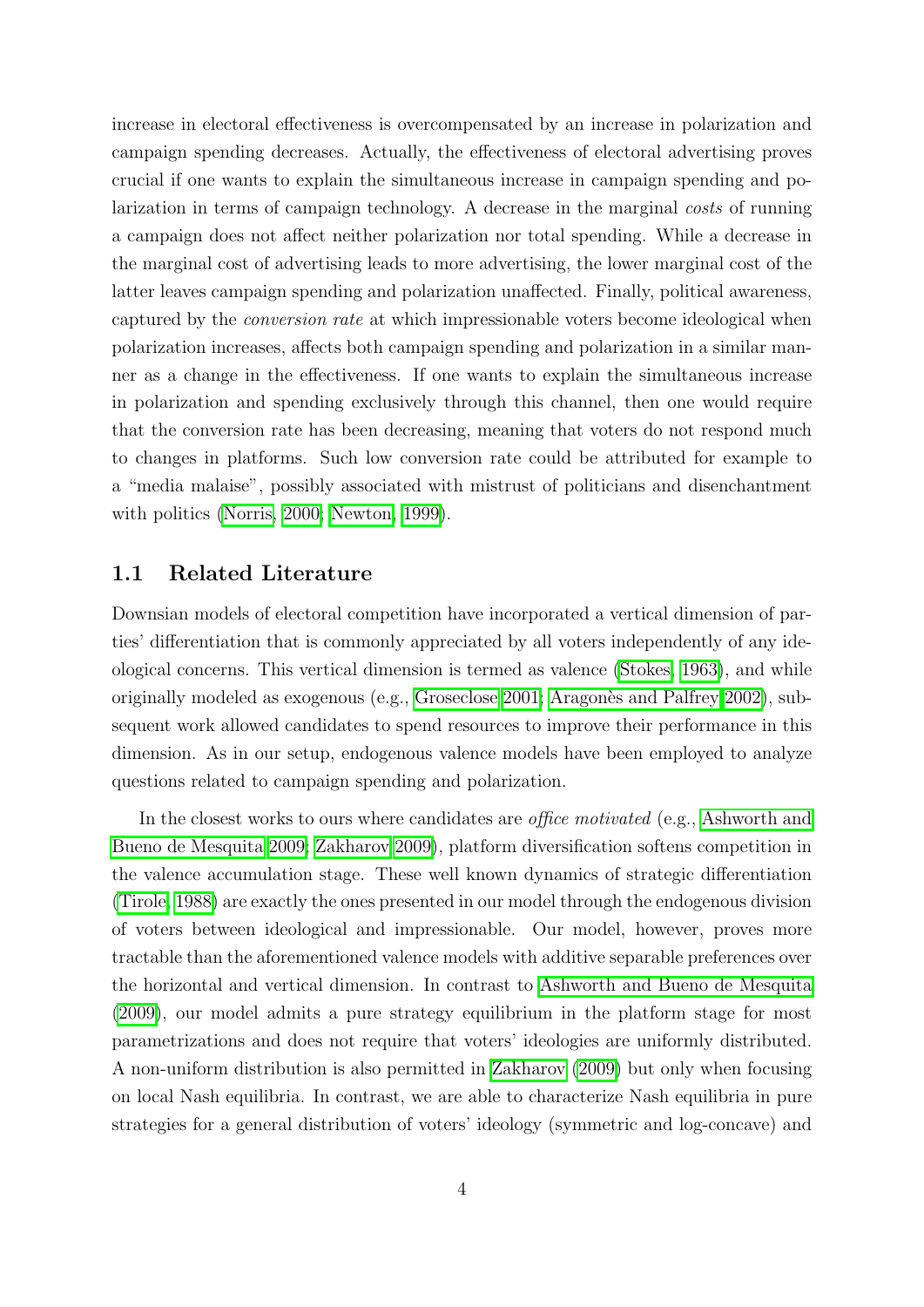perform relevant comparative statics. Also in contrast to the previous models, we are also able to obtain results when parties have heterogeneous campaign costs, for example due to an incumbency advantage [\(Meirowitz, 2008;](#page-41-7) [Pastine and Pastine, 2012\)](#page-41-8).

In the closest work to ours in terms of modeling campaign technology, we complement [Herrera et al.](#page-40-1) [\(2008\)](#page-40-1) and [Hirsch](#page-40-6) [\(2019\)](#page-40-6), where parties are (at least partially) policy motivated and incentives to polarize are very different than in our model. These two papers explicitly model campaign effectiveness and hence go beyond the usual comparative statics of a change in the marginal cost of valence accumulation (e.g.,  $\text{Serra}$  2010; [Ashworth](#page-38-0) [and Bueno de Mesquita 2009\)](#page-38-0). However, for a given technology, in [Herrera et al.](#page-40-1) [\(2008\)](#page-40-1) and [Hirsch](#page-40-6) [\(2019\)](#page-40-6) higher levels of polarization induce higher spending, similar to other endogenous valence models with policy motives (e.g., [Serra 2010;](#page-41-9) [Epstein and Nitzan](#page-39-2) [2004;](#page-39-2) [Cardona et al. 2018](#page-39-3) among others). Instead, in our model polarization precisely arises to reduce spending —as in the above-cited models with office motives.

The distinct underlying mechanisms in our paper compared to [Herrera et al.](#page-40-1) [\(2008\)](#page-40-1) and [Hirsch](#page-40-6) [\(2019\)](#page-40-6) imply that our papers differ significantly in terms of results when the technology varies. Contrary to us, in [Herrera et al.](#page-40-1) [\(2008\)](#page-40-1) an improved campaign technology reduces polarization. Same as in our model, when the effectiveness of campaign spending increases, parties anticipate greater spending that they try to mitigate in the platform selection stage. In [Herrera et al.](#page-40-1) [\(2008\)](#page-40-1) this is achieved by proposing moderate platforms and hence less polarization.  $\overline{Hirsch}$  [\(2019\)](#page-40-6) instead also explains the simultaneous increase in polarization and campaign spending through an improved campaign technology, but there are several distinctive results between his paper and ours. For example, we are obtaining non-monotonicity in campaign spending (similar to [Herrera](#page-40-1) [et al. 2008\)](#page-40-1), equilibrium platforms in pure strategies, and the possibility of platform convergence in equilibrium. Moreover, the way these three papers motivate the campaign technology is different, each incorporating a parallel but different version of campaign effectiveness or targeting. Finally, our work also highlights the importance of the electorate's political awareness, a channel that to the best of our knowledge has been largely unexplored.

Without aiming to review the lobbying literature in detail, among spatial models of electoral competition, lobbying models following [Baron](#page-38-1) [\(1994\)](#page-38-1); [Grossman and Helpman](#page-40-2) [\(1996\)](#page-40-2) have also analyzed the joint determinants of polarization and campaign spending. Broadly speaking, lobbies can pull candidates to the extremes in exchange of resources that can be in turn spent to convince impressionable voters to vote for them. While this literature focuses on the interaction between the lobbyist and the party (see for e.g., [Rivas 2020](#page-41-10) and reference therein), the links of these models to campaign technologies as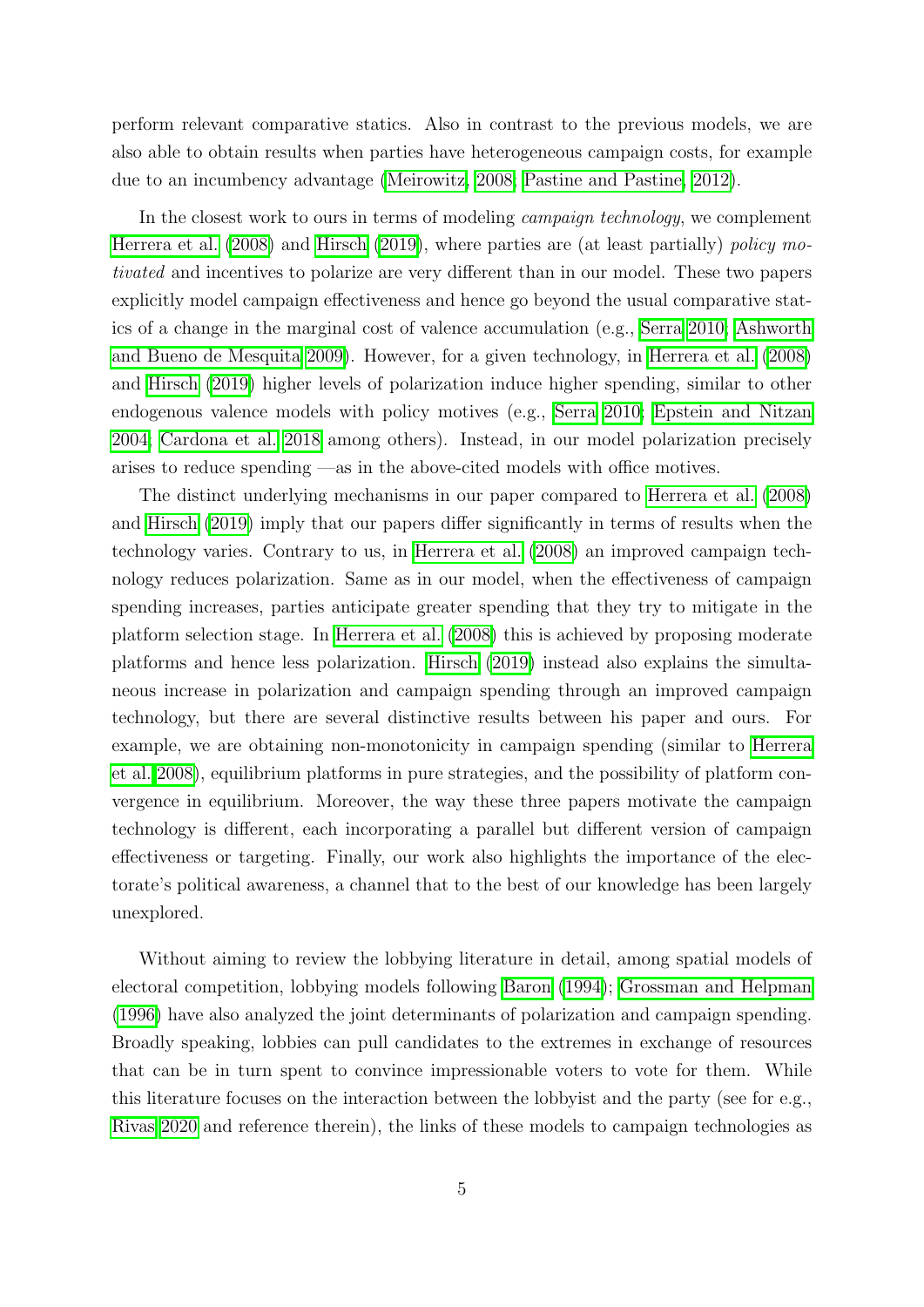a driver of polarization and campaign spending are less pronounced than in our setting (or in Herrera et al.  $2008$ ; Hirsch  $2019$ ). Moreover, we contribute to this literature by endogenizing the share of impressionable and ideological voters.

[Prummer](#page-41-11) [\(2020\)](#page-41-11) also focuses on campaign spending and polarization but the analysis is performed in a non-spatial setting, focusing on changes in targeting technology and fragmentation of media networks as determinants of polarization. By characterizing candidates' optimal policy proposals and corresponding targeting strategies, [Prummer](#page-41-11) [\(2020\)](#page-41-11) shows that recent improvements in targeting technology could have led to candidates opting for extreme policy proposals targeting a narrow subset of voters.

Finally, we contribute to a recent growing literature on behavioral political economy by interpreting our model as one of endogenous valence where, rather than additive separable preferences over platforms and campaigns (e.g., [Carrillo and Castanheira, 2008;](#page-39-4) [Zakharov, 2009;](#page-42-0) [Ashworth and Bueno de Mesquita, 2009;](#page-38-0) [Iaryczower and Mattozzi, 2013\)](#page-40-7). individuals have semiorder lexicographic preferences (see [Luce 1956;](#page-40-3) [Tversky 1969;](#page-42-2) [Ru](#page-41-3)[binstein 1988;](#page-41-3) [Leland 1994;](#page-40-4) [Manzini and Mariotti 2012\)](#page-41-4). This assumption is a particular case of salience models where in general decision makers overweight attributes that exhibit greater differences in the available choice set (Bordalo et al.  $2012$ ,  $2013a$ ,  $b$ ,  $2015$ [Bushong et al. 2021;](#page-39-5) Kőszegi and Szeidl 2012). [Callander and Wilson](#page-39-6) [\(2006\)](#page-39-6) and [Nunnari](#page-41-12) and Zápal [\(2017\)](#page-41-12) introduce related context-dependent preferences in political economy models. Instead, Amorós and Puy [\(2013\)](#page-38-7); Aragonés, Castanheira, and Giani [\(2015\)](#page-38-8); [Denter](#page-39-7) [\(2020\)](#page-39-7) assume that parties have the ability to affect the relative salience of different issues via their strategic actions (e.g., allocation of time or effort). In our model, parties' strategic actions affect the salience of platforms versus advertising, and hence whether citizens vote in an ideological or impressionable manner. Therefore, although very different in nature, our model links with recent literature where some voters may be partially informed regarding parties' policy proposals ( $\Delta$ ragonès and Xefteris, 2017; Eguia and Nicol $\delta$ , 2019).

## 2 Model

Let two political parties  $i \in \{L, R\}$  first fix platforms  $x_i$  in the policy space  $X = \mathbb{R}$ and then choose the level of campaign advertising  $e_i \geq 0$ . Without loss of generality, we assume  $x_L \leq x_R$ . Let  $S_i(x_L, x_R, e_L, e_R)$  be the vote share for party i and  $c_i(e_i) = \mu_i e_i$ the cost of advertising, with  $\mu_i > 0$  denoting the constant marginal cost of advertising. Without loss of generality, we assume  $\mu_L \leq \mu_R$ . Parties' are office motivated with payoffs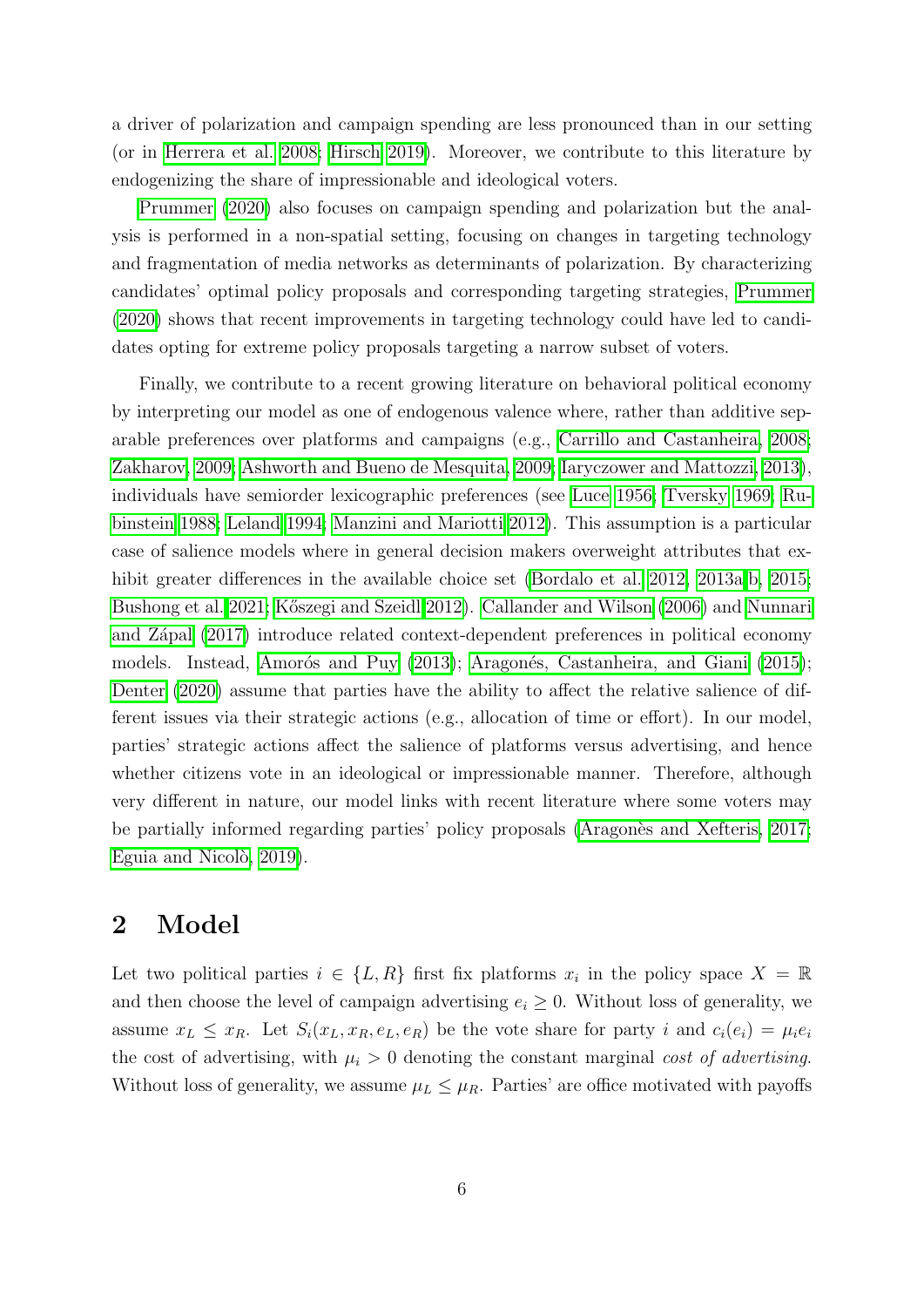$\Pi_i = S_i(x_L, x_R, e_L, e_R) - c_i(e_i).$ <sup>[3](#page-2-0)</sup>

Voters have a preferred policy x drawn from distribution  $G(x)$  with corresponding density  $q(x)$  symmetric and log-concave (i.e.,  $(\ln q(x))^{\prime\prime} < 0$ ), with full support in X. Independent of their ideal policy, some voters are ideological and some are impressionable. The ideological citizens vote sincerely for the party whose proposed platform is closer to them and split their vote if indifferent ( $\dot{a}$  la Downs). The utility of a voter with ideology x that votes for party i is  $u_x(i) = -|x - x_i|$ .

The impressionable citizens' vote depends only on electoral advertising. In particular, we assume that given parties' advertising, the probability that an impressionable citizen votes for party *i* is determined *à la Tullock* and hence equal to  $e_i^{\eta}$  $\binom{n}{i}/(e_L^n+e_H^n)$  $\binom{\eta}{R}$  for  $e_L+e_R>0$ and equal to  $\frac{1}{2}$  in case of indeterminacy  $(e_L = e_R = 0)$ . The parameter  $\eta > 0$  captures the *effectiveness of electoral advertising*.  $P$ Parameter  $\eta$  captures how relative differences in electoral spending translate into a difference in vote shares. In other words, an increase in  $\eta$  makes a given difference in spending more determinant of the electoral outcome, permitting us to interpret  $\eta$  as the effectiveness of electoral advertising. If  $\eta \to 0$ , impressionable voters split equally across the two parties for any level of electoral spending. However, as  $\eta$  increases, the allocation of impressionable voters across parties becomes more responsive to electoral advertising. Impressionable voters voting on the basis of persuasive electoral advertising is a standard assumption in this literature (see, for example, seminal papers by  $\boxed{\text{Baron}}$  [\(1994\)](#page-38-1); [Grossman and Helpman](#page-40-2) [\(1996\)](#page-40-2) and a large literature thereafter). The specific proposed function is the seminal contest success function (CSF) introduced by [Tullock](#page-42-1) [\(1980\)](#page-42-1). This function is extensively used in the literature and apart from tractability also satisfies relevant axiomatic properties [\(Skaperdas, 1996\)](#page-41-13) and it is micro-founded in the Appendix (see Section  $[6.4]$  $[6.4]$  $[6.4]$ .<sup>[9</sup>]

The endogenous division of voters across ideological and impressionable depends on the level of polarization. Let  $y = x_R - x_L$  be the platforms' polarization and  $F(y)$ a continuous cumulative distribution function, log-concave (i.e.,  $(\ln F(y))^{\prime\prime} \leq 0$ ), with corresponding density  $f(y)$  and full support in  $[0, \bar{y}]$ , where  $\bar{y} > 0$  and  $F(y) = 1$  for all

<sup>&</sup>lt;sup>3</sup>Here each party's objective is to maximize its vote share net of campaign costs. Alternatively,  $S_i(x_L, x_R, e_L, e_R)$  can also be interpreted as the probability of winning by assuming parties' uncertainty on a representative voter's preferences as in Aragonès and Xefteris [\(2017\)](#page-38-9).

<sup>&</sup>lt;sup>4</sup>The assumption of a particular distance function is made without loss of generality.

<sup>&</sup>lt;sup>5</sup>We assume  $\eta > 0$  to focus on cases in which our model differs from a Downsian model. If  $\eta = 0$ , parties have no incentives to spend resources on advertising and so the vertical dimension of the model vanishes.

<sup>6</sup>The campaign stage for impressionable voters is resolved via Tullock's ratio-form CSF that facilitates the comparative statics of our model. In the symmetric case, our results would have the same qualitative features if we considered the difference-form CSF proposed by [Alcalde and Dahm](#page-38-10) [\(2007\)](#page-38-10), the tractable noise CSF proposed by  $\boxed{\text{Amegashie}}$  [\(2006\)](#page-38-11) or the relative-difference CSF by  $\boxed{\text{Beviá}}$  and Corchón [\(2015\)](#page-38-12) under the parameter restrictions proposed by  $Balart$ , Chowdhury, and Troumpounis  $(2017)$ . See Corchón  $(2007)$ ; [Konrad](#page-40-9)  $(2009)$  for surveys on contest theory.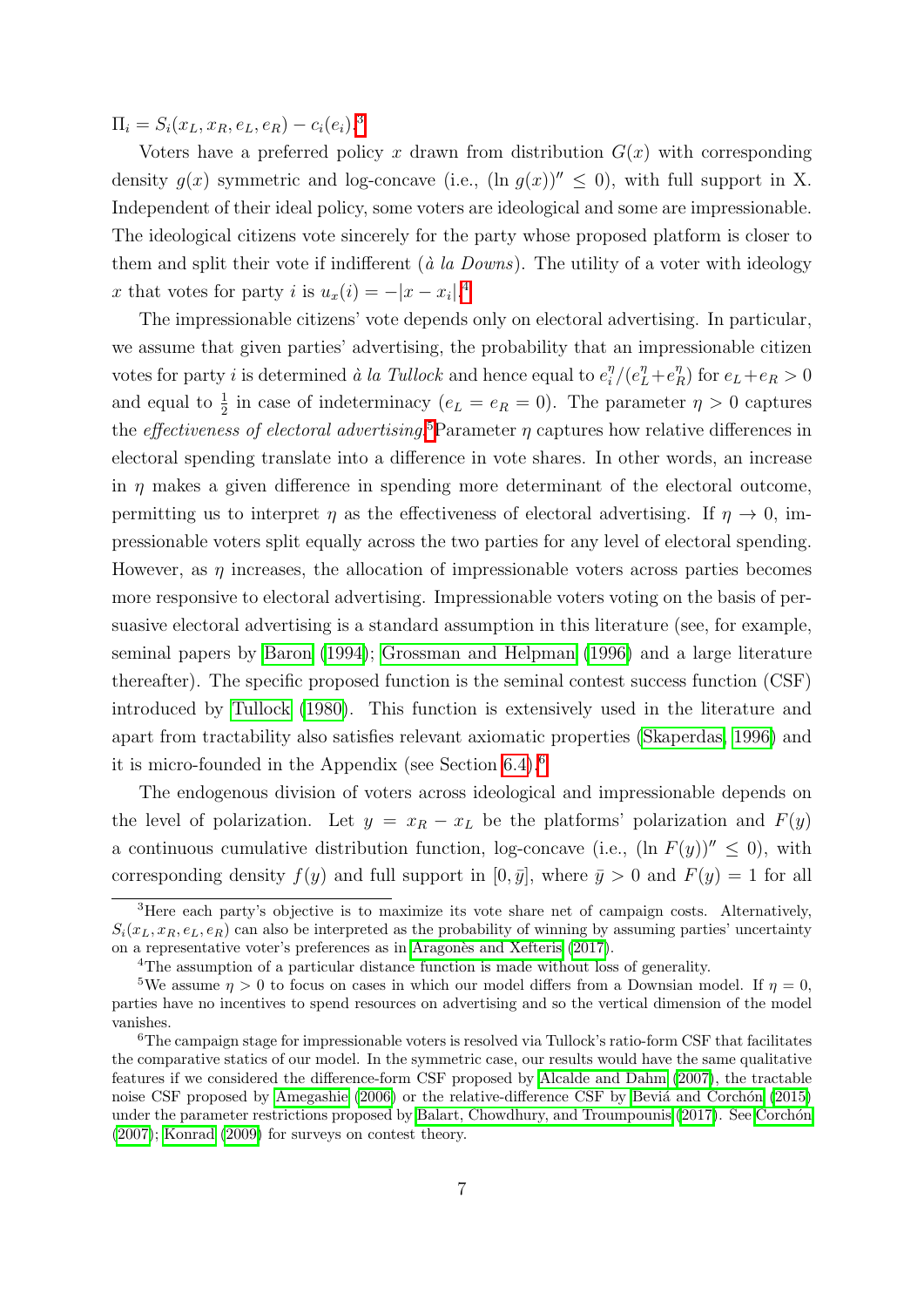$y \geq \bar{y}$ <sup>[7](#page-2-0)</sup>. The share of ideological voters is  $F(y)$ , and therefore the share of impressionable voters is  $1 - F(y)$ .<sup>[8](#page-2-0)</sup> The upper bound  $\bar{y}$  on the support of  $F(y)$  determines the level of polarization above which all voters are ideological and vote `a la Downs. The log-concavity of  $F(y)$ , one of the important assumptions in our model, implies that the conversion rate of impressionable voters to ideological  $f(y)/F(y)$  is decreasing in y. Thus, incentives to polarize are higher the closer the two platforms are.

It is important to stress that the above representation of our model in aggregate terms and the division of voters according to  $F(y)$  is enough to understand the dynamics in our model. For presentation purposes, and to avoid further notation, we use directly  $F(y)$  as the foundation of our model. However, in the Appendix (Section  $\overline{6.4}$ ) we detail how this division can be microfounded through voters' individual behavior. In brief, consider voters with semiorder lexicographic preferences. Let the first attribute reflect policies and the second attribute electoral advertising. Each voter draws a preferred policy x from  $G(x)$  and a level of "sensitivity"  $\phi$  from  $F_{\phi}(y) = Pr(\phi \le y)$ , denoted  $F(y)$  for simplicity. That is, as platforms diverge, an individual voter is ideological with ex-ante probability  $F(y)$ , and impressionable with ex-ante probability  $1-F(y)$ . Hence, despite the stark partition of voters into ideological and impressionable presented in the main text, an individual voter's expected behavior a priori depends both on platforms and advertising. The microfoundations of individuals' behavior (in terms of semiorder lexicographic preferences as above and in terms of a salience model) and the effect of advertising on individual voting behavior (as well as the derivation of the Tullock CSF) are detailed in Section [6.4](#page-35-0) of the Appendix.

The timing of the game is as follows: At  $t = 1$ , the political parties simultaneously choose the political platforms that maximize their payoff. At  $t = 2$ , having observed the platform choices and the share of impressionable voters determined by the polarization,

<sup>&</sup>lt;sup>7</sup>In a previous version of the paper, platforms could only be chosen in the continuous  $[0,1]$ , as it is often assumed in this literature, and so  $\bar{y} = 1$ . Thanks to a referee's suggestion, we now allow for platforms in R and so for a more general  $\bar{y}$ . Even though most of the results are the same, the current version is significantly more general and, at times, more tractable and therefore intuitive.

<sup>&</sup>lt;sup>8</sup>We allow the general case where  $F(0) \geq 0$  throughout the paper. However, the distinction between  $F(0) = 0$  and  $F(0) > 0$  is important both in interpretation and results as for example only the latter is compatible with a convergent equilibrium. Assuming that  $F(0) > 0$  permits that some voters remain unaffected by electoral advertising even when the two platforms are identical and vote à la Downs (hence randomizing their vote). If in contrast one assumes that  $F(0) = 0$ , given two identical platforms all votes are driven by electoral advertising and vote à la Tullock.

<sup>&</sup>lt;sup>9</sup>From a voter's point of view, the realization of the value of  $\phi$  determines if he/she is voting based on policies or advertising. If polarization is greater than  $\phi$ , the voter is ideological. If polarization is less than  $\phi$  the voter is impressionable. Alternatively, instead of justifying the endogenous division via semiorder lexicographic preferences, one could assume that there are two types of voters (i.e., ideological and impressionable) and types are drawn randomly where the frequency of drawn types depends on the level of polarization. These interpretations belong to the category of context depending preferences and are receiving increasing attention in Economics (Bordalo et al.,  $2012$ ,  $2013a$ ,  $b$ ,  $2015$ , Bushong et al.,  $2021$ Kőszegi and Szeidl, 2012).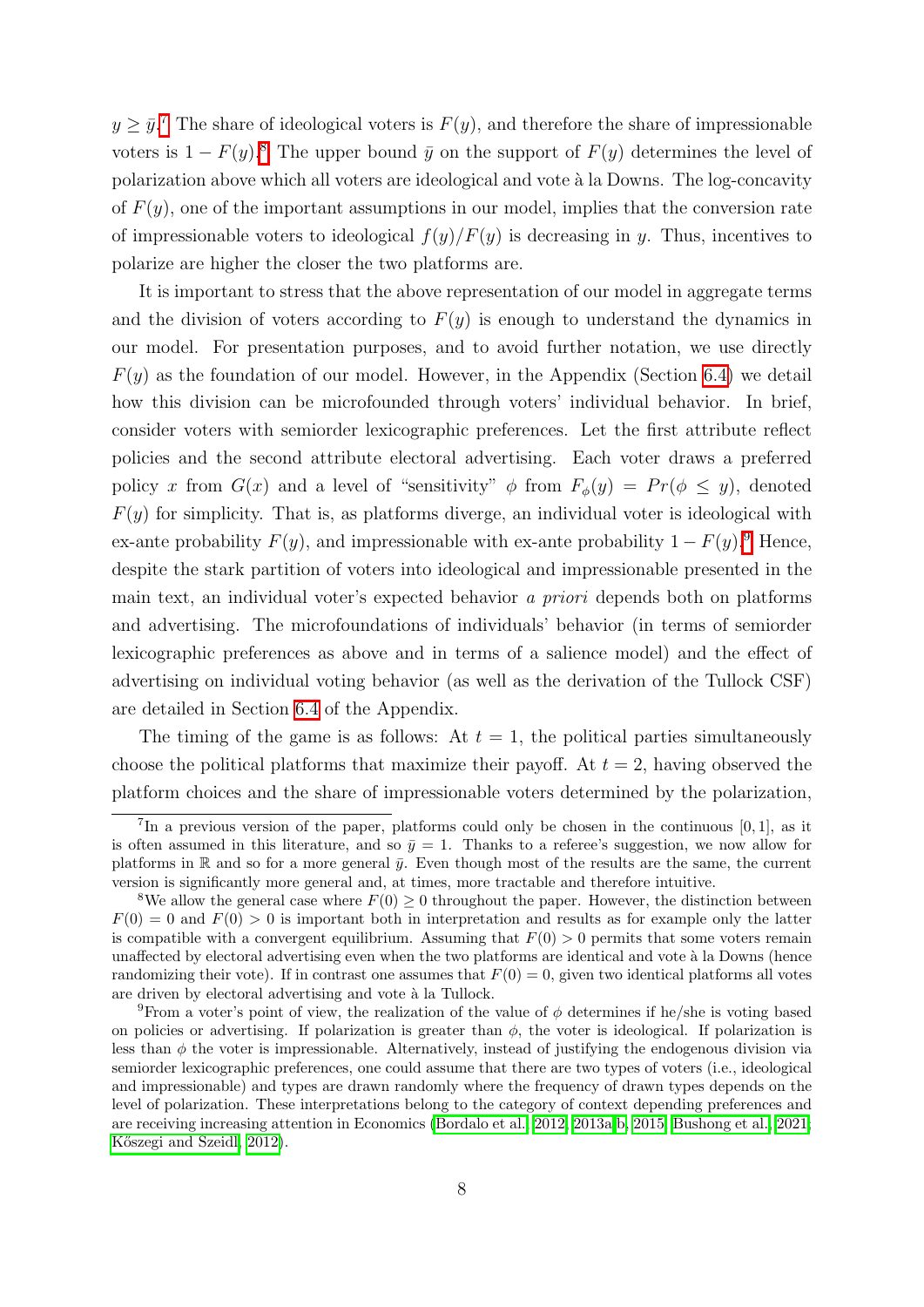parties choose the advertising levels. Finally, at  $t = 3$ , voters vote. Given the nature of our game, we focus on subgame perfect Nash equilibria (SPNE).

## 3 Results

Given the described game, let  $\bar{x} = \frac{x_L + x_R}{2}$  $\frac{+x_R}{2}$  be the indifferent ideological voter for  $x_L \neq x_R$ . Ideological voters with  $x \leq \bar{x}$  vote for L, while the remaining ones vote for R. Thus, party L obtains a share  $S_{Idl}^L = G(\bar{x})$  of the ideological voters and party R,  $S_{Idl}^R = 1 G(\bar{x})$ . If  $x_L = x_R$ , then  $S_{Idl}^R = S_{Idl}^L = \frac{1}{2}$  $\frac{1}{2}$ . Given that the individual probability that an impressionable citizen votes for party  $i$  is determined à la Tullock, the expected share of impressionable votes to party *i* is  $S_{Imp}^i = \frac{e_i^{\eta}}{e_L^{\eta} + e_R^{\eta}}$  whenever  $e_L + e_R > 0$  (or  $S_{Imp}^i = \frac{1}{2}$  $rac{1}{2}$  for the case  $e_L = e_R = 0$ ). Hence, the expected vote share obtained by the parties can be then written as a weighted average of the previous two:

<span id="page-10-1"></span>
$$
S_i(x_L, x_R, e_L, e_R) = F(y)S_{Id}^i(x_L, x_R) + (1 - F(y))S_{Imp}^i(e_L, e_R).
$$
 (1)

This expression highlights the effect of platform choices in our game. First, platform choice affects how ideological voters split between the parties (via  $S^i_{Id}(x_L, x_R)$ ). Second, platform choice affects the ideological-impressionable composition of the electorate (via  $F(y)$ ). As common in Downsian type models, converging towards the opponent is beneficial due to the relocation of the indifferent voter. However, in our model, platform convergence results in an increase in the share of impressionable voters, and hence a tougher competition in the (costly) advertising stage. The above trade-off is determinant for platforms' choices.

#### 3.1 Symmetric parties

For illustrative purposes, and to highlight our main results in the simplest framework, we first pay attention to parties having identical marginal costs, i.e.,  $\mu_A = \mu_B = \mu$ . Since the voters' behavior is unambiguous in this model, the last stage in our backward induction reasoning is the choice of advertising. Equilibrium advertising can be solved as effort in a Tullock contest with symmetric players, in which the prize of winning equals the share of impressionable voters. The equilibrium in this stage is described in the lemma below.

<span id="page-10-0"></span>**Lemma 1.** For all  $\eta \leq 2$  there exists a unique Nash equilibrium in the campaign stage and advertising is given by  $e_i^*(x_L, x_R) = (1 - F(x_R - x_L)) \frac{\eta}{4\mu}$ , for all i.

All proofs appear in the Appendix.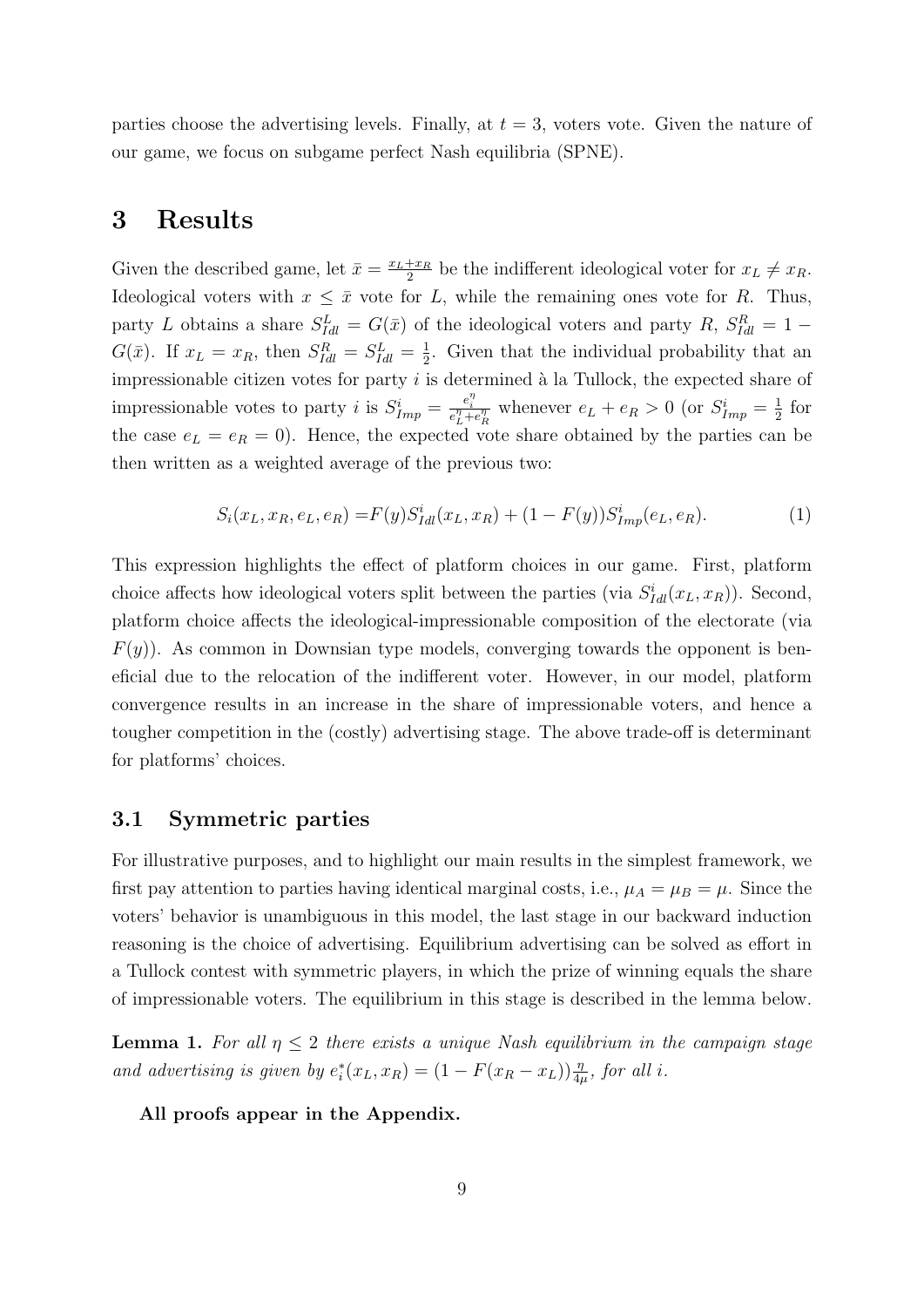Our first Lemma draws from previous results in the contest theory literature. It characterizes the equilibrium advertising levels while stating a condition on the campaigns' effectiveness  $\eta$  such that an equilibrium in pure strategies exists. If campaigns are not effective "enough" (i.e.,  $\eta \leq 2$ ), an equilibrium in pure strategies exists and is unique with advertising being: a) increasing in the campaign effectiveness  $\eta$ , b) decreasing in the marginal cost  $\mu$ , and c) decreasing in the platforms' polarization  $y$  (recall that  $y = x_R - x_L$ ).<sup>[10](#page-2-0)</sup> Note that the symmetric spending in equilibrium implies that in equilibrium impressionable voters split between the two parties (i.e.,  $S_{Imp}^L = S_{Imp}^R = \frac{1}{2}$  $(\frac{1}{2})$ .

Anticipating the advertising levels in the second stage, the political parties' maximization problem in the first stage is to choose the platform that maximizes their payoff. For instance, for party L, the payoff at  $t = 1$  is  $\Pi_L(x_L, x_R, e_L^*(x_L, x_R), e_R^*(x_L, x_R))$ , which can be written as:

$$
S_L(x_L, x_R) - c_L(e_L^*(x_L, x_R)) = F(x_R - x_L)S_{Idl}^L(x_L, x_R) + (1 - F(x_R - x_L))S_{Imp}^L - \mu e_L^*(x_L, x_R)
$$

where  $S_{Imp}^L = \frac{1}{2}$  $\frac{1}{2}$  and  $S_{Idl}^L = G(\bar{x})$  if  $x_L \neq x_R$  or  $S_{Idl}^L = \frac{1}{2}$  $rac{1}{2}$  if  $x_L = x_R$ .

The trade-off parties face is now evident. Consider that for a given set of platforms  $(x_L, x_R)$ , the leftist party chooses to propose a less extreme platform. On the one hand, the indifferent voter is more to the right, which has a positive effect on  $S_{Id}^L$  as in a standard Downsian model. On the other hand, it converts some ideological voters to impressionable ones, which by Lemma  $\prod$  increases the spending on advertising in the second stage of game. Similar to [Tirole](#page-42-4) [\(1988\)](#page-42-4) and [Ashworth and Bueno de Mesquita](#page-38-0) [\(2009\)](#page-38-0) divergence is a tool of softening competition in the vertical dimension (the advertising stage in our model).

The importance of each of the two forces present in the trade-off is determined by: i) the conversion rate at which impressionable voters become ideological as polarization increases (represented by the reversed hazard rate  $\frac{f(y)}{F(y)}$ ) and ii) the concentration of voters around the median voter  $g(0)$ . A higher value of the reversed hazard rate increases the rate at which impressionable voters become ideological as polarization increases. Hence, it provides incentives to polarize and avert high advertising costs when competing for impressionable voters. Recall that  $F(y)$  is log-concave. This implies that the relevant rate  $\frac{f(y)}{F(y)}$  is decreasing in the levels of polarization y. Thus, incentives to polarize are higher the closer the two platforms are and maximal under full convergence  $y = 0$ . In

<sup>&</sup>lt;sup>10</sup> Restricting attention to  $\eta \leq 2$  (as typical in the contest literature) does not impose a significant limitation in our paper. For  $\eta > 2$  there is no equilibrium in pure strategies in the campaign stage and the characterization of the mixed strategy equilibrium results in non-tractable objects with support in countable infinite mass points as shown by [Ewerhart](#page-39-10)  $(2015)$ . However, and letting technicalities aside, permitting  $\eta > 2$  does not render substantively new results. From [Alcalde and Dahm](#page-38-14) [\(2010\)](#page-38-14) we know that all mixed-strategy equilibria at the spending stage are payoff equivalent with parties' expected payoffs in that stage equal to zero and  $E(e_i^*(x_L, x_R)) = (1 - F(x_R - x_L))\frac{1}{2\mu})$ . This equivalence result hence guarantees that platforms for  $\eta > 2$  can be trivially characterized in our model by fixing  $\eta = 2$ .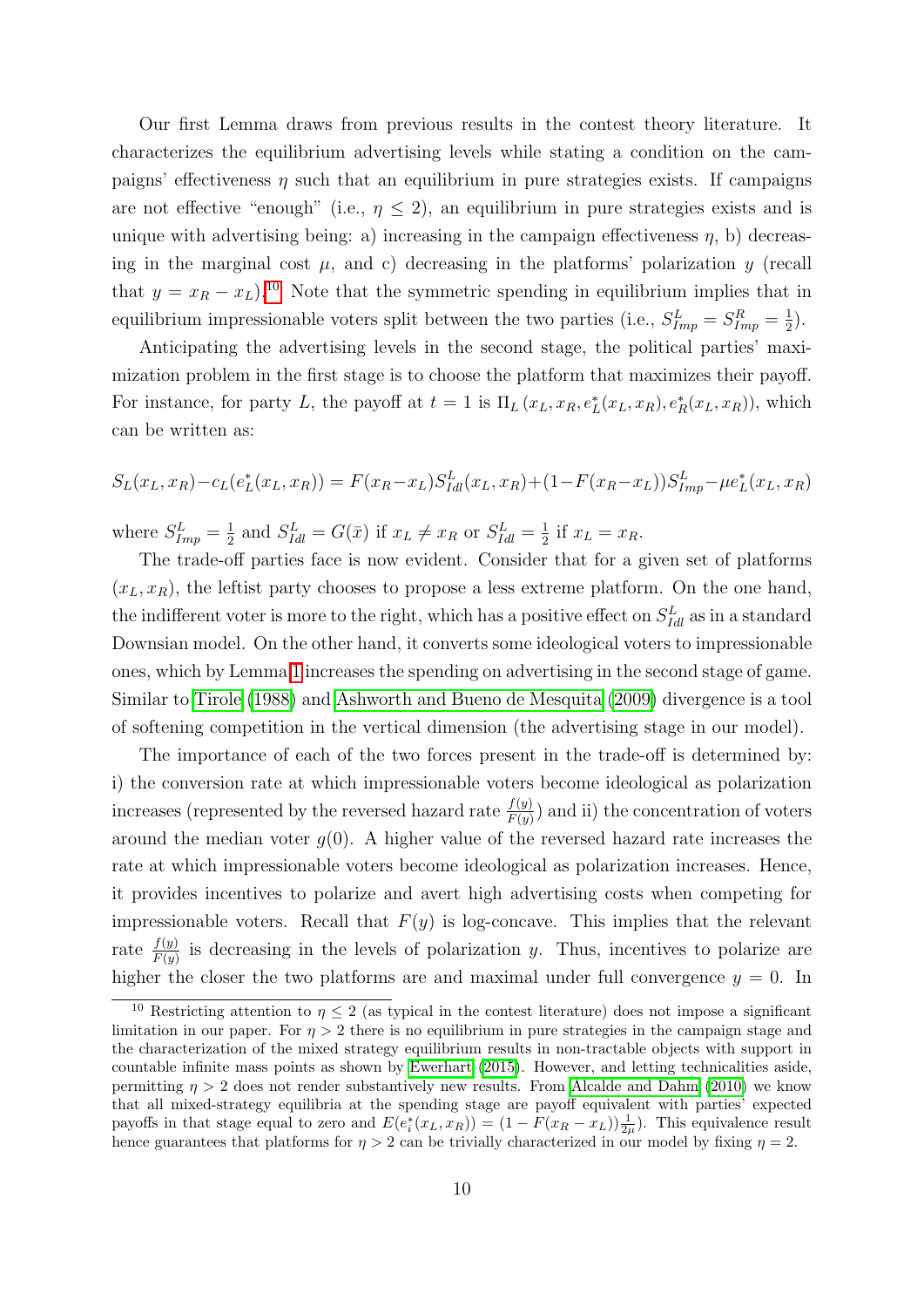contrast, a higher concentration of voters around the median  $q(0)$  increases incentives to converge at the median and hence reduces incentives to polarize. The relative importance of these two forces is moderated by the campaign effectiveness  $\eta$ . A higher  $\eta$  scales-up advertising level and campaign spending, increasing the relevance of  $\frac{f(y)}{F(y)}$  in platforms' selection and decreasing the one of  $(g(0))$ .

Proposition  $\Box$  characterizes the unique equilibrium of the platform stage. $\Box$  We refer to a convergent equilibrium when in equilibrium parties propose the same platform and hence polarization is zero. We refer to an extremism equilibrium when in equilibrium polarization is equal to  $\bar{y}$ , and to an interior equilibrium when in equilibrium polarization is  $\hat{y} \in (0, \bar{y})$ . By solving the first-order conditions  $\hat{y}$  is implicitly defined as  $\frac{f(\hat{y})}{F(\hat{y})} = \frac{2}{\eta}$  $rac{2}{\eta}g(0)$ (see Proof of Proposition  $\boxed{1}$ ).

<span id="page-12-0"></span>**Proposition 1.** Let  $\eta \leq 2$ . For any  $\mu > 0$  there exists a unique Subgame Perfect Nash Equilibrium.

For  $F(0) > 0$ , the following equilibrium types arise:

- (Convergent equilibrium)  $x_L^* = x_R^* = 0$  if and only if  $\frac{f(0)}{F(0)} \leq \frac{2}{\eta}$  $rac{2}{\eta}g(0),$
- (Interior equilibrium)  $x_L^* = -\frac{\hat{y}}{2}$  $\frac{\hat{y}}{2}$ , and  $x_R^* = \frac{\hat{y}}{2}$  $\frac{\hat{y}}{2}$  if and only if  $\frac{f(\bar{y})}{F(\bar{y})} < \frac{2}{\eta}$  $\frac{2}{\eta}g(0) < \frac{f(0)}{F(0)}$ .
- (Extremism equilibrium)  $x_L^* = -\frac{\bar{y}}{2}$  $\frac{\bar{y}}{2}$  and  $x_R^* = \frac{\bar{y}}{2}$  $\frac{\bar{y}}{2}$  if and only if  $\frac{2}{\eta}g(0) \leq \frac{f(\bar{y})}{F(\bar{y})}$  $rac{f(y)}{F(\bar{y})}$ .

For  $F(0) = 0$ , the convergent equilibrium does not exist. The extremism equilibrium arises if and only if  $\frac{2}{\eta}g(0) \leq \frac{f(\bar{y})}{F(\bar{y})}$  $\frac{f(y)}{F(\bar{y})}$  and the interior equilibrium arises otherwise.

Electoral advertising for each of the above SPNE is uniquely characterized in Lemma  $\overline{1}$ .

First, note that in contrast to previous literature with similar dynamics –where equilibrium platforms require mixed strategies  $-P$ roposition  $\sqrt{1}$  shows that there exists a unique pure strategy SPNE.<sup>[[12](#page-2-0)]</sup> In this unique equilibrium, the level of polarization  $(y^*)$  can be zero (convergent equilibrium),  $\hat{y}$  (interior equilibrium), or  $\bar{y}$  (extremism equilibrium). Note that polarization in equilibrium can never be larger than  $\bar{y}$  given that for  $y^* = \bar{y}$  all voters are ideological and hence there are no incentives to polarize further. The emerging type of equilibrium depends on: a) the concentration of voters around the median  $g(0)$ , b) the (conversion) rate at which impressionable voters become ideological when polarization increases  $\frac{f(y)}{F(y)}$ , and c) the effectiveness of electoral campaigns  $\eta$ .

<sup>&</sup>lt;sup>11</sup>Strictly speaking, we characterize the unique equilibrium satisfying the restriction  $x_L \leq x_R$ . A mirror equilibrium with  $x_R < x_L$  also exists.

<sup>&</sup>lt;sup>12</sup>The unique pure strategy equilibrium characterized in the platform substage –which is the main difference to [Ashworth and Bueno de Mesquita](#page-38-0)  $(2009)$ – is also an equilibrium for  $\eta > 2$  with equilibrium platforms the same as the ones characterized for  $\eta = 2$  (see footnote  $\boxed{10}$ ).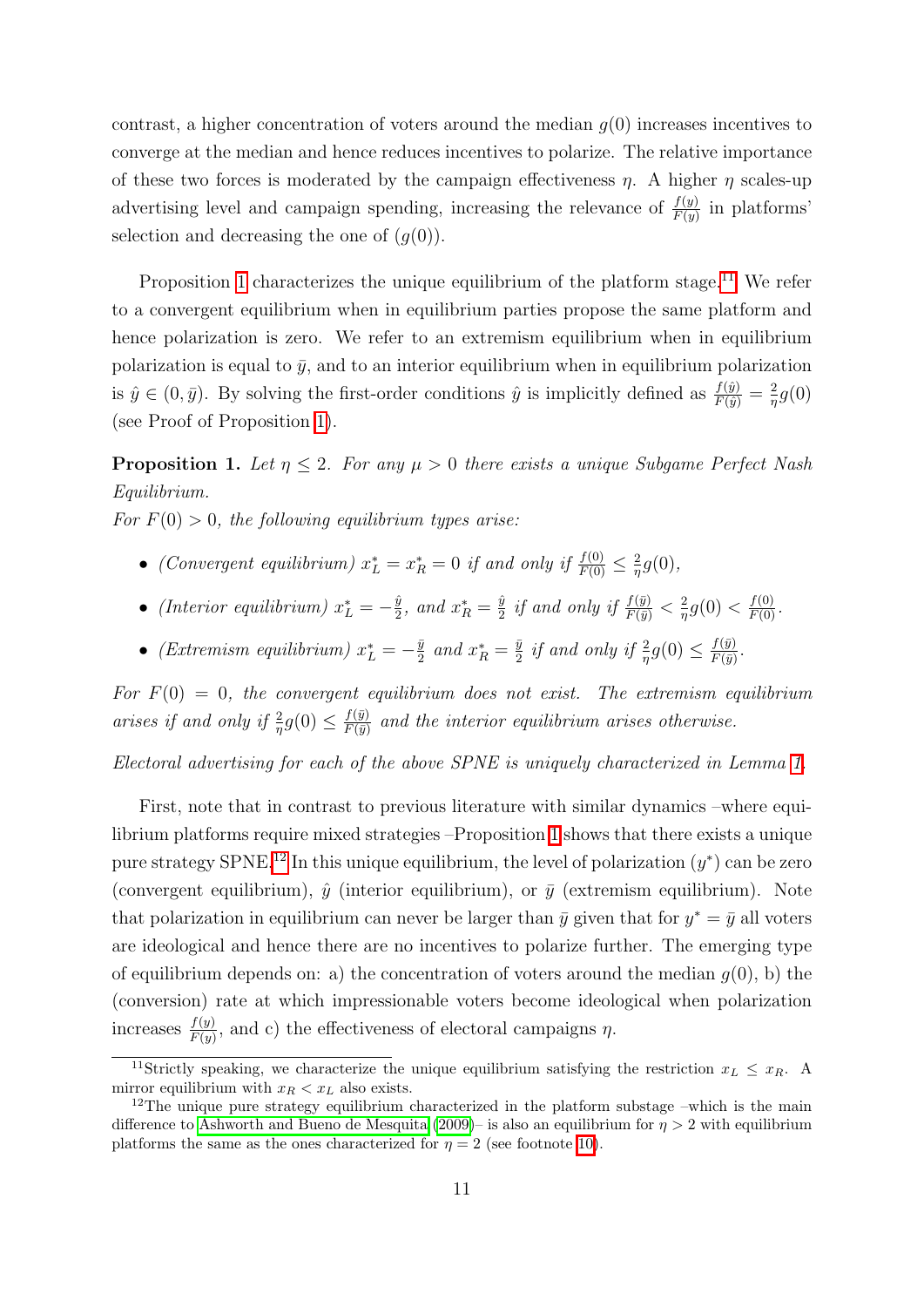Starting with the *effectiveness* of the electoral campaigns, a large value of  $\eta$  makes the competition for impressionable votes tougher, which exacerbates advertising costs in the second stage (Lemma [1\)](#page-10-0). Therefore, a high value of  $\eta$  provides incentives to polarize platforms in the first stage in order to reduce the number of impressionable voters. If  $F(0) > 0$  (i.e., there exists a share of ideological voters under convergence), as  $\eta$  increases, indeed we may move across types of equilibria with convergence occurring for a smaller set of parameters. But also platforms become more polarized in the interior equilibrium (i.e.,  $\hat{y}$  is increasing in  $\eta$ ). Similarly, when many voters are concentrated around the median (i.e., a high value of  $g(0)$ ), there are strong incentives to propose moderate platforms. Thus, a strong presence of moderate voters leads to equilibria of "low" polarization (again, either across equilibria types or within the interior equilibrium). If  $F(0) = 0$  (i.e., no ideological voters when parties fully converge), nothing changes except that a convergent equilibrium never arises.

The *conversion rate* at which impressionable voters become ideological when polarization increases (i.e, the reversed hazard rate  $\frac{f(y)}{F(y)}$ ) also helps understanding our result. This rate captures the incentives of increasing polarization as a way of reducing electoral advertising. By log-concavity of  $F(y)$ , the rate is monotonically decreasing and hence takes its maximum value at  $y = 0$  and its minimum value at  $y = \bar{y}$ . If the maximum value of the conversion rate is small "enough" (i.e.,  $\frac{f(0)}{F(0)} \leq \frac{2}{\eta}$  $\frac{2}{\eta}g(0)$ ) the original Downsian result of platform convergence emerges. Despite full convergence, the conversion rate is so low that increasing polarization does not increase the share of ideological voters enough to diminish electoral advertising in a profitable manner. Analogously, if its minimum value is large "enough" (i.e.,  $\frac{2}{\eta}g(0) \leq \frac{f(\bar{y})}{F(\bar{y})}$  $\frac{f(y)}{F(\bar{y})}$ , polarization is very effective in restraining electoral advertising and extremism emerges.

A distributional change in the function determining the distribution of voters across types gives interesting comparative statics.

Notation 1. Let  $\rho$  parametrize the sensitivity of the conversion rate due to inputs other than polarization (e.g., awareness or interest in politics). If  $f(y; \rho)$  satisfies the monotone likelihood ratio property (MLRP) in y for all  $\rho_1 > \rho_0$ , then it holds that

$$
\frac{f(y; \rho_1)}{F(y; \rho_1)} \ge \frac{f(y; \rho_0)}{F(y; \rho_0)}.
$$

For any  $f(y; \rho)$  that satisfies MLRP, any increase in  $\rho$  makes the conversion rate of impressionable voters to ideological more responsive to changes in polarization. This may move platforms across types of equilibria (favoring more polarization), while also at any interior equilibrium, polarization is increasing in  $\rho$  (it directly follows from applying implicit differentiation to the interior equilibrium condition  $\frac{f(\hat{y})}{F(\hat{y})} = \frac{2}{\eta}$  $\frac{2}{\eta}g(0)$ ). Thus, a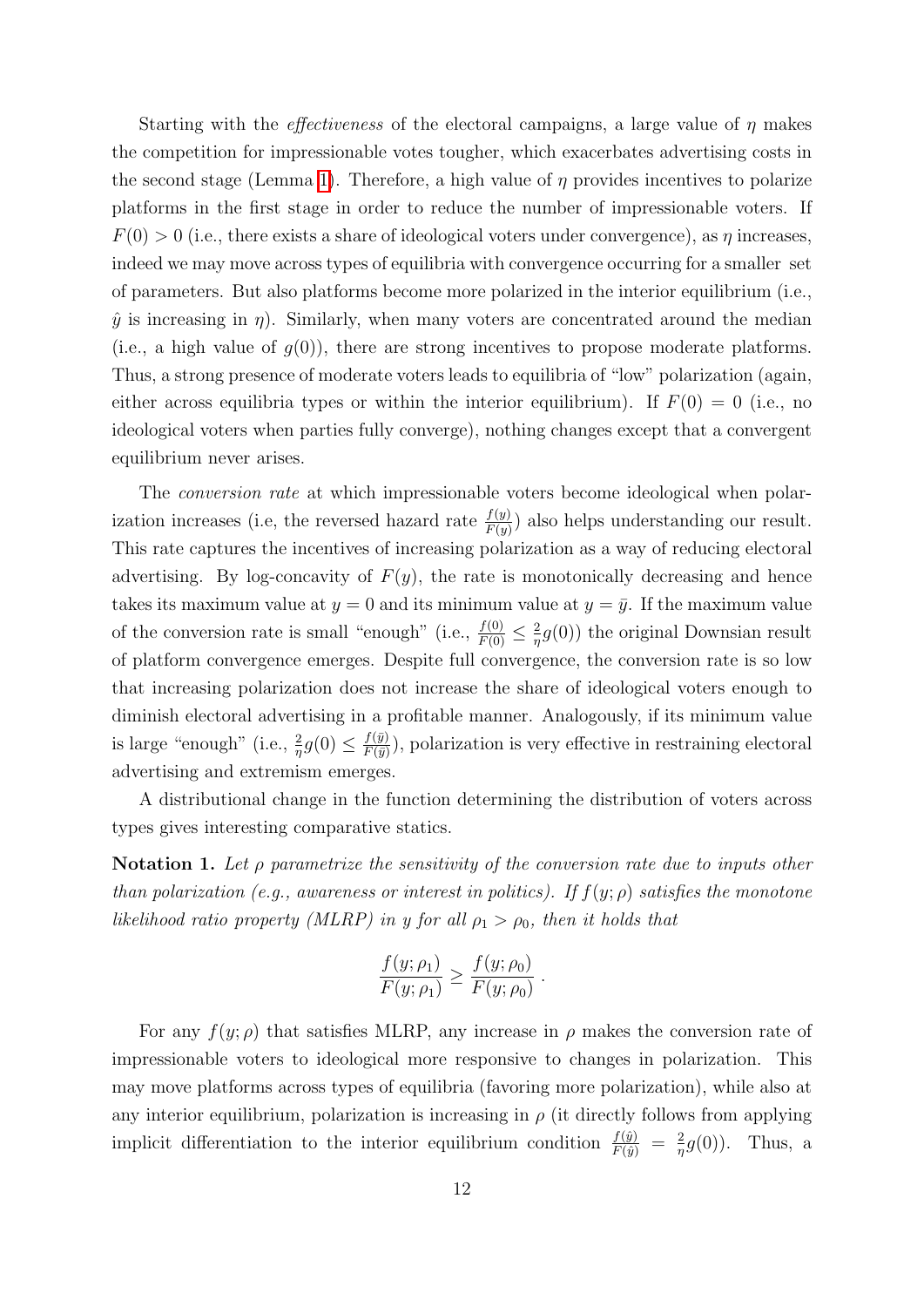change in the distribution satisfying MLRP has similar effects to an increase in electoral effectiveness.

Another comparative static affecting the division between ideological and impressionable voters consists in varying  $\bar{y}$ , the minimum level of polarization that makes all voters ideological. Given our general assumptions on  $F(y)$ , a change in  $\bar{y}$  must be accompanied by a specific assumption on the associated change in the distribution: let  $\bar{y}_0 < \bar{y}_1$  and its associated distributions,  $F_0(y)$  and  $F_1(y)$ . One approach is to consider the associated distributions as derived from their corresponding densities  $f(y; \bar{y}_0)$  and  $f(y; \bar{y}_1)$ . If the MLRP is satisfied, the comparative statics and intuitions follows from the above discussion. Alternatively, we could consider truncations. For instance,  $F_0(y) = \frac{F_1(y)}{F_1(\bar{y}_0)}$  for  $y \leq \bar{y}_0$  and  $F_0(y) = 1$  for  $y > \bar{y}_0$ . Hence, for any  $y \leq \bar{y}_0$  the conversion rate is unaffected (i.e.  $\frac{f_1(y)}{F_1(y)} = \frac{f_1(y)/F_1(\bar{y}_0)}{F_1(y)/F_1(\bar{y}_0)} = \frac{f_0(y)}{F_0(y)}$  $\frac{f_0(y)}{F_0(y)}$ . Given that the conversion rate  $\frac{f(y)}{F(y)}$  determines the level of polarization in equilibrium, the effects on polarization depend on the parameters. Consider an increase of  $\bar{y}$ : i) if at  $\bar{y}_0$  the equilibrium was convergent or the interior, an increase to  $\bar{y}_1 > \bar{y}_0$  would not affect the level of polarization, ii) if instead, the equilibrium was the extremism one at  $\bar{y}_0$ , polarization would increase with the increase to  $\bar{y}_1$ .

Finally, note that while changes in  $\eta$  or the properties of  $F(y)$  crucially affect platform choices, this is not the case for the costs of campaigning  $\mu$ . Given that this cost is symmetric for the two parties, increasing or decreasing it would only rescale the equilibrium levels of advertising  $e_i$  (from Lemma [1\)](#page-10-0) but will not modify the actual level of campaign spending  $\mu e_i$  and hence polarization.

#### Effects on Campaign Spending

A technological change that increases the campaign effectiveness has an ambiguous effect on campaign spending. This is apparent when we look at the relevant expression:

<span id="page-14-0"></span>
$$
\frac{\partial \mu e_i^*(x_L^*, x_R^*)}{\partial \eta} = \frac{1 - F(y^*)}{4} \underbrace{\overbrace{1 - F(y^*)}^{\text{Spending effect (+) Polarization effect (-)}}}_{-\int (y^*) \frac{\partial y^*}{\partial \eta} \frac{\eta}{4}}
$$
(2)

On the one hand, ceteris paribus an increase in  $\eta$  increases advertising (Lemma [1\)](#page-10-0). On the other hand, it also increases equilibrium level of polarization  $y^*$  (Proposition  $\boxed{1}$ ), which in turn, decreases the share of impressionable voters and so the levels of advertising (Lemma [1\)](#page-10-0). We call the former the spending effect, while we label the latter as the polarization effect.

At the convergent and extremism equilibria there is no polarization effect,  $\frac{\partial y^*}{\partial \eta} = 0$ , and spending increases monotonically with  $\eta$  due to the spending effect. At the interior equilibrium however, the polarization effect takes place and mitigates the spending effect.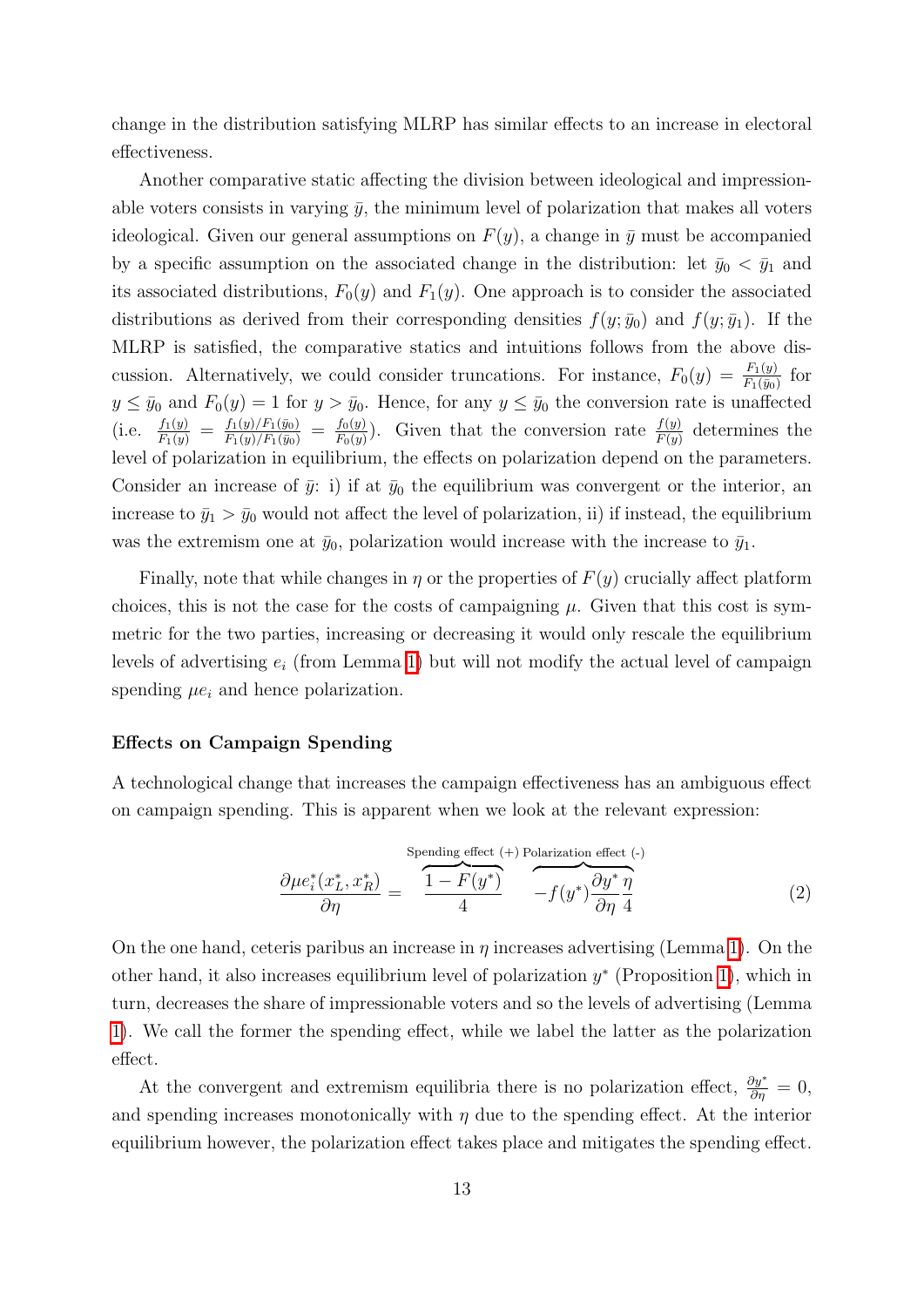If polarization increases sufficiently with  $\eta$ , the polarization effect may even overturn the spending effect, and hence polarization and campaign spending move in opposite directions. In Lemma [2](#page-15-0) below, we provide the conditions for a simultaneous increase in campaign spending and polarization, and we use an example to illustrate it.

<span id="page-15-0"></span>Lemma 2. If the equilibrium is interior, a technological change that increases the campaign effectiveness  $\eta$  – and hence polarization – also increases campaign spending when the spending effect dominates the polarization effect. This is the case if and only if effectiveness is low "enough". Formally, if the equilibrium is interior  $\frac{\partial \mu e_i^*(x_L^*, x_R^*)}{\partial \eta} \geq 0$ , this comparative statics holds if and only if  $\eta \leq 2g(0) \frac{1-F(\hat{y})}{f(\hat{y})} \left[ \frac{F(\hat{y})}{f(\hat{y})} \right]$  $\frac{F(\hat{y})}{f(\hat{y})}\bigg]$ .

We illustrate the above intuition with the following example.

Example 1:  $F(y)$  uniformly distributed with  $\bar{y} = 1$  and a mass at zero  $F(0) = \frac{1}{10}$ . The conversion rate now – from impressionable to ideological voters – is proportional to polarization:  $\frac{f(y)}{F(y)} = \frac{\frac{9}{10}}{\frac{1}{10} + \frac{9}{10}y}$ . From Proposition [1,](#page-12-0) we are at a convergent equilibrium for  $\eta \leq \frac{2}{9}$  $\frac{2}{9}g(0)$ , at an interior equilibrium for  $\frac{2}{9}g(0) < \eta < \frac{20}{9}g(0)$  and at an extremism equilibrium for  $\eta \geq \frac{20}{9}$  $\frac{20}{9}g(0)$ . These conditions highlight how the concentration of voters around the median gives rise to different equilibrium types. If for example  $g(0)$  is large, then extremism can be excluded as an outcome for any level of campaign effectiveness. In the interior equilibrium polarization given by  $y^* = \hat{y} = \frac{\eta}{2g(0)} - \frac{1}{9}$  $\frac{1}{9}$  and it is straightforward to see that polarization is increasing in  $\eta$ . Using the condition in Lemma [\(2\)](#page-15-0) we obtain the non-monotone comparative statics on campaign spending in the interior equilibrium; campaign spending is increasing in the campaign effectiveness for  $\eta$  low enough (i.e.,  $\eta \leq \frac{10}{9}$  $\frac{10}{9}g(0)$  and decreasing otherwise.

In Figure  $\overline{1}$  we graphically represent the comparative statics of changes of  $\eta$  on polarization and campaign spending assuming that  $g(0) = \frac{1}{2}$ . Consider first the equilibrium levels of polarization (solid line). For  $\eta$  lower than  $\frac{1}{9}$  or greater than  $\frac{10}{9}$  the convergent and extremist equilibria respectively arise. For  $\frac{1}{9} < \eta < \frac{10}{9}$  the interior equilibrium arises and polarization is strictly increasing in  $\eta$ . Let's now turn to campaign spending (dashed line). For  $\eta \leq \frac{1}{9}$  $\frac{1}{9}$ , polarization is constant and equal to zero and campaign spending is monotonically increasing in  $\eta$  (as in any standard Tullock contest). If  $\eta \geq \frac{10}{9}$  $rac{10}{9}$  the extremism equilibrium arises and due to all voters being ideological campaign spending is zero.<sup>[[13](#page-2-0)]</sup> In the interior equilibrium interval (i.e.,  $\eta \in (\frac{1}{9})$  $\frac{1}{9}, \frac{10}{9}$  $\frac{10}{9}$ ), the non-monotonicity arises.

<sup>&</sup>lt;sup>13</sup> Zero spending under extremism arises because of the simplification of no mass of impressionable voters under maximal platform separation. One could trivially extend our model by including a mass of impressionable voters  $0 < \delta < 1$  even under extreme polarization. In that case, in the extreme equilibrium campaign spending is positive and strictly increasing in  $\eta$ . Our characterization in Proposition  $\Pi$  would remain unaffected and advertising levels in Lemma  $\prod$  will be simply rescaled but not qualitatively affected.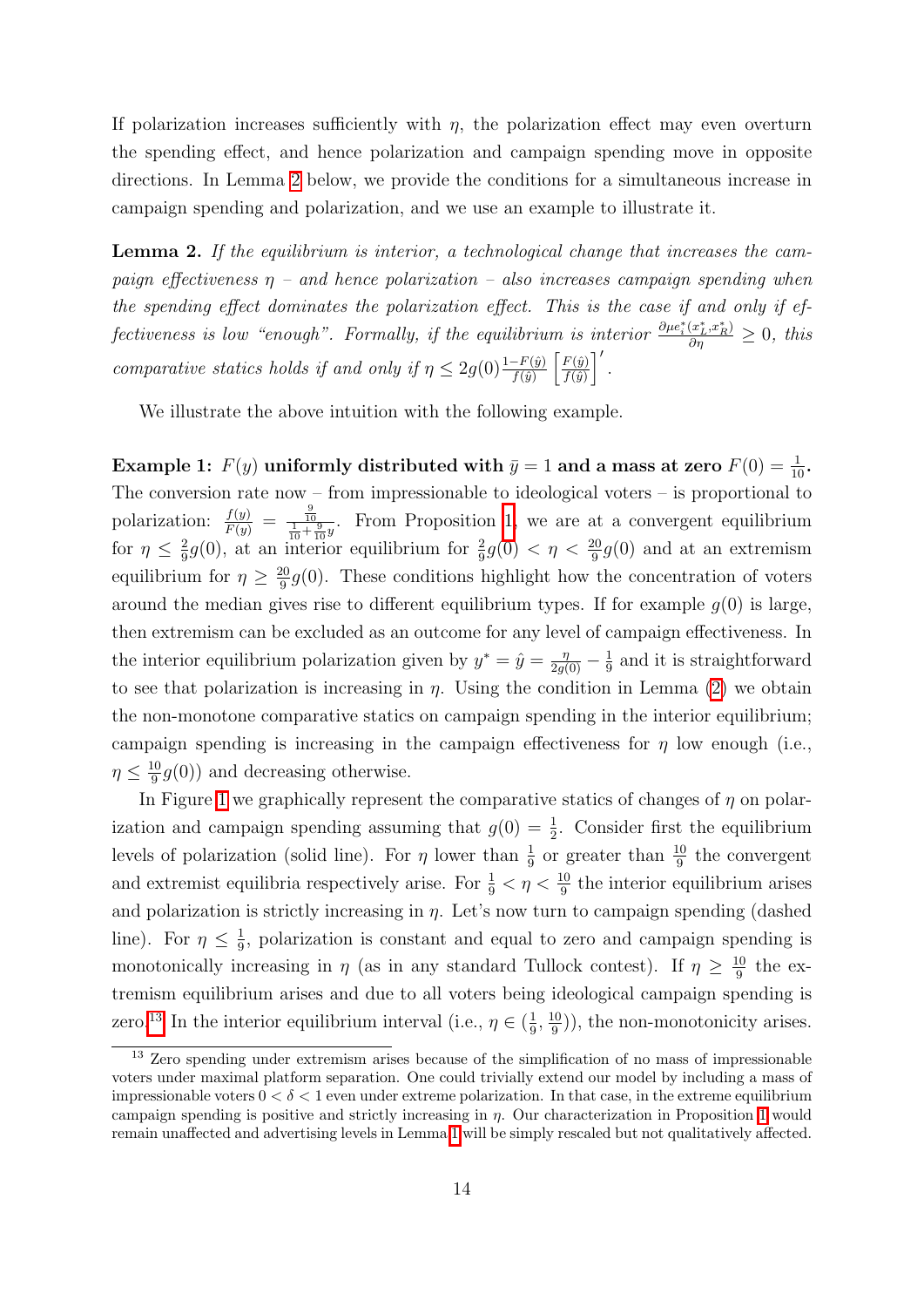<span id="page-16-0"></span>

**Figure 1:** Comparative statics on  $\eta$  for campaign spending and polarization. Uniform distribution of  $F(y)$  with  $F(0) = \frac{1}{10}$  and  $g(0) = 1/2$ .

Campaign spending increases until reaching  $\eta = \frac{5}{9}$  $\frac{5}{9}$  due to the spending effect being larger than the polarization one. On the contrary, spending decreases for values of  $\eta$  larger than  $\frac{5}{9}$  due to the polarization effect overcoming the spending effect and until extremism arises.

Polarization and campaign spending are also affected by the rate at which impressionable voters become ideological as polarization increases parametrized by  $\rho$ . A technological change that increases  $\rho$  has an ambiguous effect on campaign spending. As above, the condition comes from looking at the derivative of campaign spending with respect to  $\rho$ .

$$
\frac{\partial \mu e_i^*(x_L^*, x_R^*)}{\partial \rho} = \frac{\partial F(y^*)}{\partial \rho} \frac{\eta}{4} \frac{\partial F(y^*)}{\partial y^*} \frac{\eta}{\partial y^*} \frac{\partial F(y^*)}{\partial \rho} \frac{\partial y^*}{\partial \rho}
$$

On the one hand, an increase in  $\rho$  increases the "stock" of impressionable voters  $1-F(y)$  (this follows directly from MLRP which implies first order stochastic dominance). The spending effect then suggests that, for a given level of polarization y, an increase in  $\rho$ increases advertising (Lemma [1\)](#page-10-0). On the other hand, an increase in  $\rho$  makes voters more responsive to polarization, by affecting the conversion rate  $\frac{f(y)}{F(y)}$ , and therefore provides incentives to increase polarization (Proposition [1\)](#page-12-0). However, this increased polarization in turn, decreases the share of impressionable voters and so decreases the levels of advertising (Lemma  $\Pi$ ). As before, we label this latter effect as the polarization effect.

At the convergent equilibrium, there is no polarization effect since  $\frac{\partial y^*}{\partial \rho} = 0$  and spend-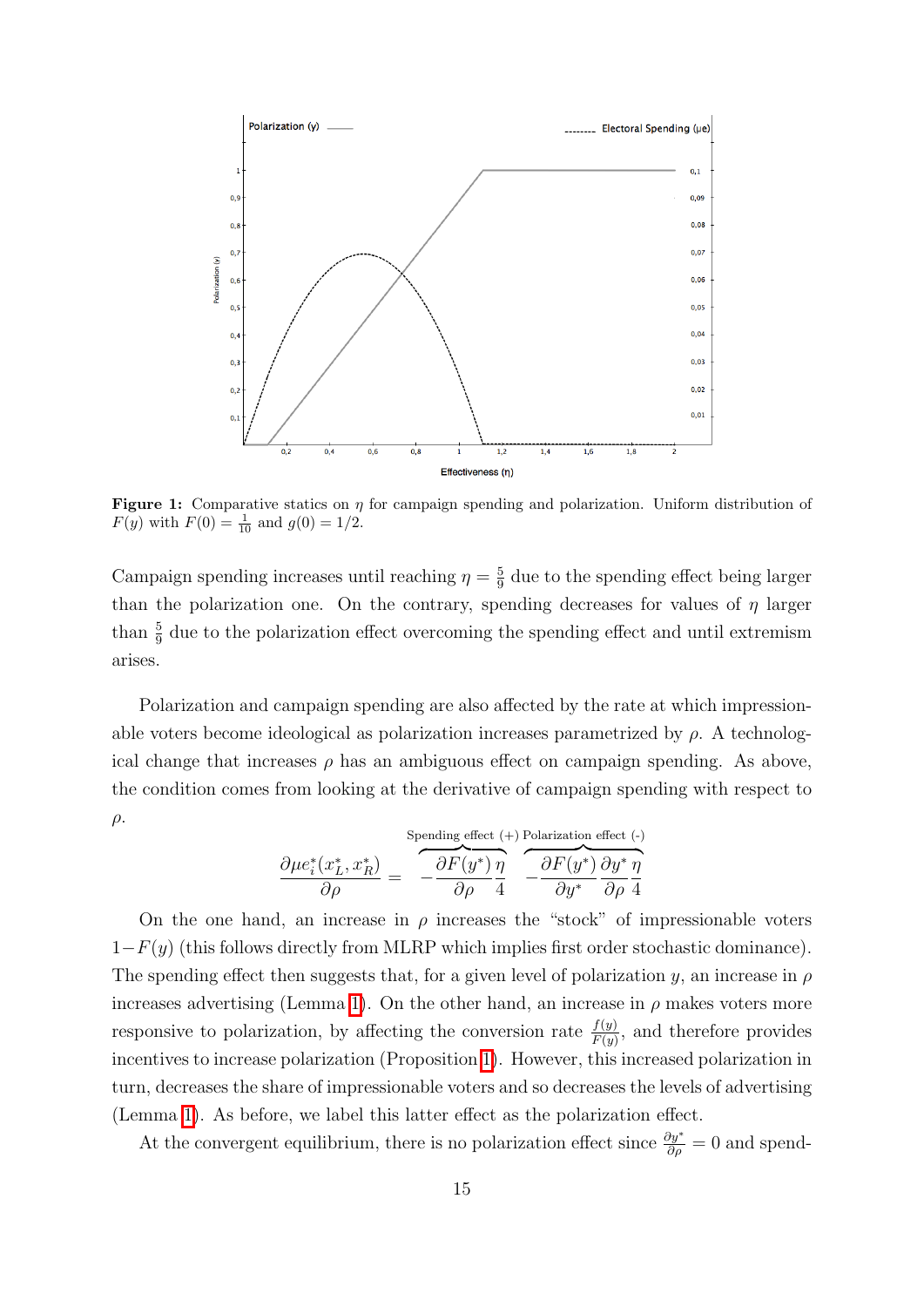ing increases monotonically with  $\rho$ . That is, an increase in  $\rho$  keeping polarization constant would increase the number of impressionable voters and their weight in the parties' maximization problem and parties would have higher incentives to increase advertising. In the interior equilibrium, the polarization effect kicks in and the net effect on spending depends on the magnitude of these two effects. Finally, polarization is constant in  $\rho$  once the extremism equilibrium is reached and spending is constant and equal to zero since there are no impressionable voters. The following lemma summarizes the above for the interior equilibrium.

<span id="page-17-0"></span>**Lemma 3.** If the equilibrium is interior, a technological change that increases  $\rho$  – and hence polarization – also increases campaign spending due to the spending effect dominating the polarization effect if and only if the effect of  $\rho$  on the "stock" of impressionable voters is "large" enough. Formally, if the equilibrium is interior  $\frac{\partial \mu e_i^*(x_L^*, x_R^*)}{\partial \rho} \geq 0$  if and *only* if  $-\frac{\partial F(\hat{y})}{\partial \rho}$  ≥  $f(\hat{y})\frac{\partial \hat{y}}{\partial \rho}$ .

Finally, one could consider the effects of changing  $\bar{y}$  on campaign spending. As before, let  $\bar{y}_0 < \bar{y}_1$  and its associated distributions,  $F_0(y)$  and  $F_1(y)$ . If MLRP is satisfied, then the effects on spending are as in Lemma  $\overline{3}$ . If instead, our approach involves a truncation of the distribution function, an increase in  $\bar{y}$  increases electoral spending. Given that polarization does not change when we increase  $\bar{y}$  unless an extremism equilibrium arises at  $\bar{y}_0$ . Hence, i) in the case of a non-extremism equilibrium for  $\bar{y}_0$ , there is an increase in electoral spending. This is entirely due to an increase in the share of impressionable voters – a positive spending effect– given that  $F_0(y) > F_1(y)$  for any  $y < \bar{y}_1$  and Lemma  $\boxed{1}$  ii) In the case of an extremism equilibrium at  $\bar{y}_0$ , the overall effect on spending is positive. While there are no expenditures at  $\bar{y}_0$  (because  $F_0(\bar{y}_0) = 1$ ), with a greater share of impressionable voters, there is a positive campaign spending at  $\bar{y}_1$  (if  $F_1(y^*) < 1$ ).

#### 3.2 Asymmetric parties

In contrast to previous spatial models with endogenous valence, we can incorporate cost asymmetries in the analysis and obtain results of similar intuition as in the symmetric case. The well-documented phenomenon of incumbency advantage has been a typical example to consider asymmetric elections where one of the parties has an electoral ad-vantage [\(Gelman and King, 1990\)](#page-40-10).

In this section, we assume, without loss of generality, that  $\mu_L < \mu_R$ . We first characterize campaign spending in the second stage (Lemma  $\frac{1}{4}$ ) and then show how equilibrium platforms are affected by the asymmetry (Propositions  $\overline{2}$  and  $\overline{3}$ ). In contrast to the symmetric case, the equilibrium platforms might be in mixed strategies. For clarity of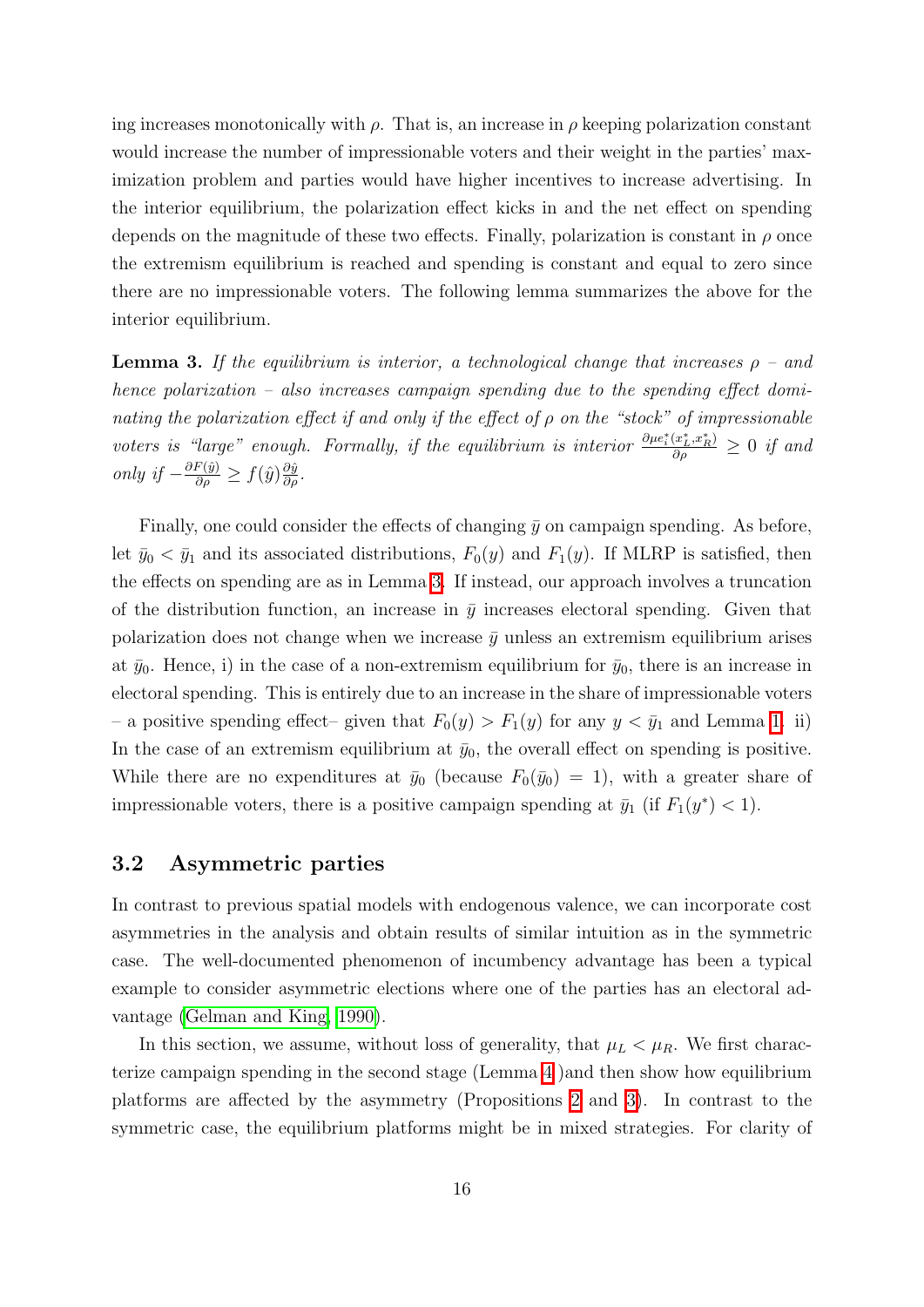presentation, Proposition  $\boxed{2}$  focuses on all configurations where an equilibrium in pure strategies exists. Then Proposition [3](#page-20-0) focuses on mixed strategies.

Considering well-known results from contest theory, the advertising subgame has an equilibrium in pure strategies if and only if  $\eta$  is restricted from above. This upper bound,  $\bar{\eta}$ , is implicitly defined by  $\mu_L^{\bar{\eta}} + \mu_R^{\bar{\eta}} = \bar{\eta} \mu_I^{\bar{\eta}}$  $R_R^{\eta}$  [\(Baik, 1994;](#page-38-15) [Nti, 1999\)](#page-41-14). This condition implies a one-to-one relationship between cost-asymmetry  $\frac{\mu_R}{\mu_L}$  and  $\bar{\eta}$  (with  $\bar{\eta} \to 2$  as  $\frac{\mu_R}{\mu_L} \to 1$  and  $\bar{\eta} \to 1$  as  $\frac{\mu_R}{\mu_L} \to \infty$ ). As with the symmetric case, the platform stage of our model can also be solved for any  $\eta > \bar{\eta}$  because of the payoff equivalence with  $\eta = \bar{\eta}$  [\(Alcalde and](#page-38-14)  $\Delta$ Dahm,  $2010$ .<sup>[14](#page-2-0)</sup> Following [Baik](#page-38-15) [\(1994\)](#page-38-15) and [Nti](#page-41-14) [\(1999\)](#page-41-14), we can characterize equilibrium in the advertising subgame.

<span id="page-18-0"></span>**Lemma 4.** For  $\eta \leq \bar{\eta}$  there exists a unique Nash equilibrium in the campaign stage and advertising is given by  $e_i^*(x_L, x_R) = (1 - F(y)) \frac{\eta}{\mu_i}$  $\frac{\mu_L^{\eta} \mu_R^{\eta}}{(\mu_L^{\eta} + \mu_R^{\eta})^2}$  for all *i*.

Lemma  $\overline{4}$  shows that, in equilibrium, parties choose different levels of advertising  $(e_i^*(x_L, x_R))$  although they spend equal amounts  $(\mu_i e_i^*(x_L, x_R))$ . The share of impressionable voters is not any longer equally split across parties, giving an advantage to the party with the lower marginal cost. This generates an asymmetry in parties' incentives to use polarization as a device to reduce campaign spending and implies that in the interior or extremism equilibrium parties propose asymmetric platforms.

We present the characterization of the equilibrium in pure strategies in the following Proposition. Analogously to the symmetric case, by solving first-order conditions polarization in the interior equilibrium  $\hat{y} \in (0, \bar{y})$  is implicitly defined by  $\frac{f(\hat{y})}{F(\hat{y})} = \frac{g(\bar{x}^*)}{2\eta}$  $2<sub>η</sub>$  $(\mu_L^{\eta}+\mu_R^{\eta})^2$  $\overline{\mu_L^\eta\mu_R^\eta}$ where  $\bar{x}^* = G^{-1}(\frac{\mu_R^n}{\mu_L^n + \mu_R^n}).$ 

<span id="page-18-1"></span>**Proposition 2.** For any  $\eta \leq \bar{\eta}$  and  $\mu_L < \mu_R$ , there exists a unique Subgame Perfect Nash Equilibrium as follows:

- (Convergent equilibrium)  $x_L^* = x_R^* = 0$  if and only if  $F(0) > 0$  and  $\frac{f(0)}{F(0)} \leq$  $g(0)\Big/\Big(2\eta \frac{\mu_L^n \mu_R^n}{(\mu_L^n + \mu_R^n)^2} + \frac{\mu_R^n - \mu_L^n}{\mu_L^n + \mu_R^n}$ .
- (Interior equilibrium)  $x_L^* = \bar{x}^* \frac{\hat{y}}{2}$  $\frac{\hat{y}}{2}$ , and  $x_R^* = \bar{x}^* + \frac{\hat{y}}{2}$  $\frac{\hat{y}}{2}$  if and only if  $\frac{f(\bar{y})}{F(\bar{y})}$  <  $g(\bar{x}^*)$  $2\eta$  $(\mu_L^{\eta} + \mu_R^{\eta})^2$  $\frac{f_L^{\eta} + \mu_R^{\eta})^2}{\mu_L^{\eta} \mu_R^{\eta}} \leq \frac{f(2\bar{x}^*)}{F(2\bar{x}^*)}$  $\frac{f(2\bar{x}^*)}{F(2\bar{x}^*)}$  and  $\frac{\mu_R^{\eta}}{\mu_L^{\eta} + \mu_R^{\eta}} \leq G(\frac{\bar{y}}{2})$  $\frac{y}{2}$ .
- (Extremism equilibrium)  $x_L^* = \bar{x}^* \frac{\bar{y}}{2}$  $\frac{\bar{y}}{2}$  and  $x_R^* = \bar{x}^* + \frac{\bar{y}}{2}$  $\frac{\bar{y}}{2}$  if and only if  $\frac{g(\bar{x}^*)}{2\eta}$  $2\eta$  $(\mu_L^{\eta}+\mu_R^{\eta})^2$  $\frac{L^+\mu_R^-}{\mu_L^n\mu_R^n} \leq$  $f(\bar{y})$  $\frac{f(\bar{y})}{F(\bar{y})}$  and  $\frac{\mu_R^{\eta}}{\mu_L^{\eta} + \mu_R^{\eta}} \leq G(\frac{\bar{y}}{2})$  $\frac{\bar{y}}{2}$ ).

Electoral advertising for each of the above SPNE is uniquely characterized in Lemma  $\overline{A}$ .

<sup>&</sup>lt;sup>14</sup>For  $\eta \in (\bar{\eta}, 2)$  the equilibrium can be characterized following [Wang](#page-42-5) [\(2010\)](#page-42-5) and [Ewerhart](#page-39-11) [\(2017\)](#page-39-11).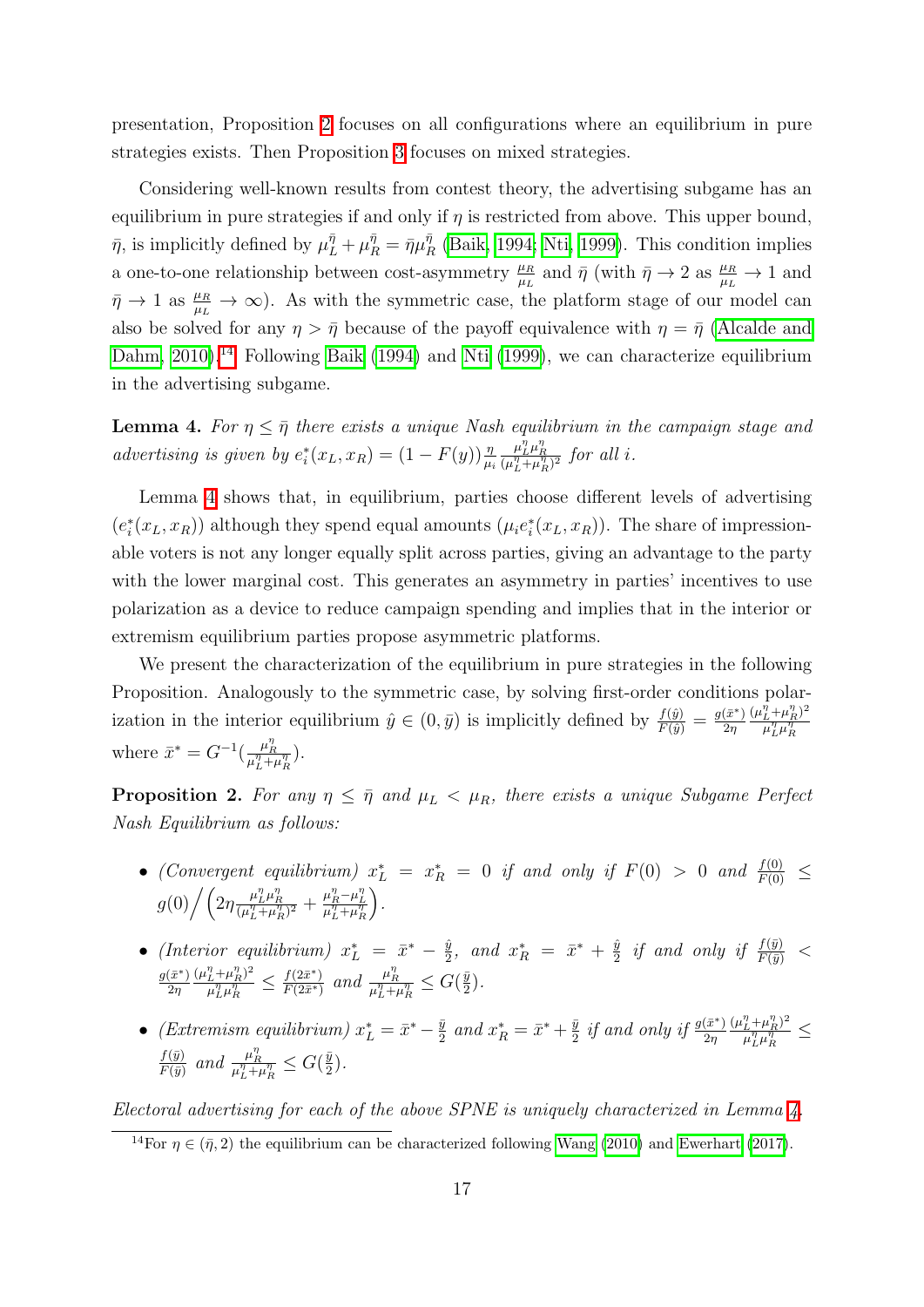As in the symmetric case, the convergent equilibrium arises only if  $F(0) > 0$ , with a large concentration of voters around the median (i.e.,  $q(0)$  is high) and/or when the conversion rate with zero polarization is low (i.e., the conversion rate at its maximal level  $\frac{f(0)}{F(0)}$  is low). Note that as the asymmetry converges to zero, the inequality characterizing a convergent equilibrium converges to the one of Proposition  $\boxed{1}$ . In the asymmetric case, however, the size of the asymmetry is also a determinant of platform convergence. Ceteris paribus, as the cost asymmetry increases, platform convergence becomes less likely (the denominator on the right hand side of the inequality that gives rise to convergence is increasing in the asymmetry). As the asymmetry increases, the (symmetric) convergent equilibrium becomes less attractive for party  $R$  —in disadvantage when competing for impressionable voters. Hence,  $R$  has incentives to move away from the other party, as in models of office-motivated candidates with exogenous valence (e.g.  $A$ ragonès and Palfrey [2002\)](#page-38-2).

Analogously to the symmetric case, in the unique interior equilibrium polarization is  $\hat{y}^{15}$  $\hat{y}^{15}$  $\hat{y}^{15}$ . This interior equilibrium is asymmetric and the cost asymmetry plays an important role in determining the equilibrium platforms. The cost-disadvantaged party R has greater incentives than the advantaged party to reduce the share of (costly) impressionable voters. Consequently,  $R$  has greater incentives to separate its platform from  $L$ . Thus, at the interior equilibrium, platforms are shifted towards the cost-disadvantaged party R. More precisely, the point around which parties propose equidistant platforms is to the right of the median voter (i.e.,  $\bar{x}^* > 0$ ). Once these equidistant platforms around  $\bar{x}^* > 0$ give rise to the maximum level of polarization  $\bar{y}$ , we obtain the extremism equilibrium where parties have no further incentives to polarize given that all voters are ideological.

For a non-convergent equilibrium to arise, either interior or extremism, apart from the incentives to converge or not, already discussed in the symmetric case (i.e., conversion rate  $\frac{f(\cdot)}{F(\cdot)}, g(\cdot), \eta$ , there is also an additional equilibrium condition:  $\frac{\mu_R^{\eta}}{\mu_L^{\eta} + \mu_R^{\eta}} \leq G(\frac{\bar{y}}{2})$  $\frac{y}{2}$ ). The left hand side of this additional inequality reflects the cost asymmetry. That is, for an interior or extremism equilibrium in pure strategies to arise, we need that the cost asymmetry is relatively "low". On the other hand, when the cost asymmetry is relatively large a non-convergent equilibrium in pure strategies does not exist. The typical chaseand-evade incentives arise ( $\angle$ Aragonès and Palfrey,  $\angle$ 2002). While the advantaged party "pushes" its platform closer to the disadvantaged one, the latter has greater incentives to play something to the left of that party, with some probability.

Even though the conditions in Proposition  $\sqrt{2}$  are mutually exclusive, for some configurations of the parameters, there is no pure strategy equilibrium. In this case, [Dasgupta](#page-39-12)

<sup>&</sup>lt;sup>15</sup>[As in the symmetric case, uniqueness is subject to the constraint](#page-39-12)  $x_L \leq x_R$ . A mirror equilibrium  $x_R < x_L$  [always exists.](#page-39-12)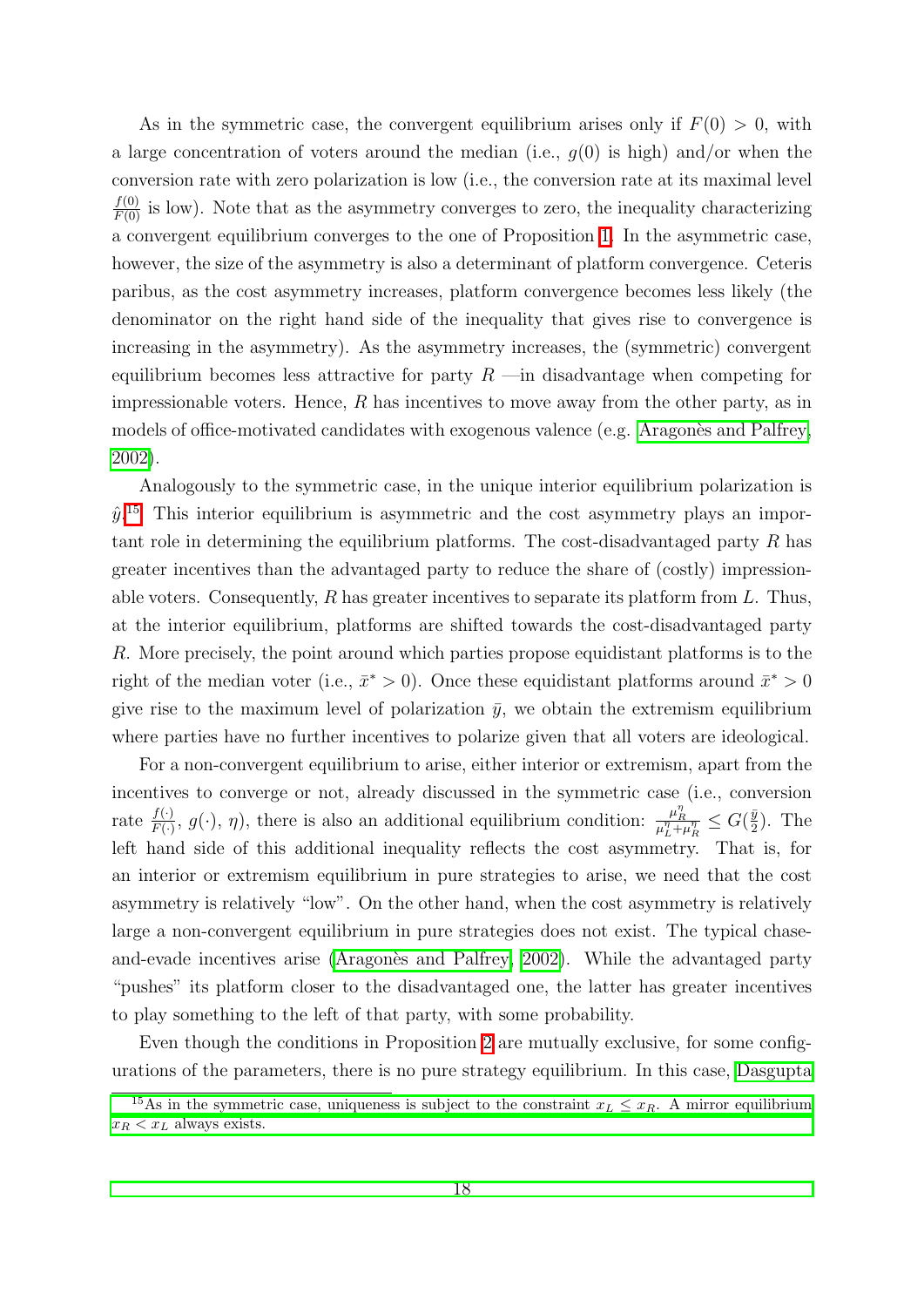[and Maskin](#page-39-12) [\(1986\)](#page-39-12) warrants the existence of a mixed-strategy equilibrium.<sup>[16](#page-2-0)</sup><sup>t</sup>s characterization depends on the specific distribution function  $F(y)$ . We tackle this issue in Proposition  $\overline{3}$ , where we show the existence of an equilibrium in which the advantaged party L proposes the platform preferred by the median and the disadvantaged party R randomizes assigning equal weights to two symmetric platforms around the median (as in Aragonès and Xefteris  $(2012)$  with exogenous valence). A sufficient condition for the emergence of such equilibrium is that the expected payoff of party L in the proposed mixed strategy equilibrium (henceforth denoted  $\bar{\Pi}_L$ ) is quasiconcave. This holds true for a wide range of specifications, for instance, if  $F(y)$  is the uniform distribution as well as for several configurations of the Beta distribution. We formally characterize this mixed strategy equilibrium in the following proposition.

<span id="page-20-0"></span>**Proposition 3.** (Mixed Strategy Equilibrium) Let  $\eta \leq \bar{\eta}$  and  $\mu_L < \mu_R$  such that  $\frac{F(0)}{f(0)}$  $rac{g(0)}{2}$  – 1 2  $\frac{\mu_R^n-\mu_L^n}{\mu_R^n+\mu_L^n} < \eta \frac{\mu_R^n\mu_L^n}{(\mu_R^n+\mu_L^n)^2}$  and  $\bar{\Pi}_L$  quasiconcave. There exists a mixed strategy Nash equilibrium where  $x_L^* = 0$  and party R randomizes with equal probability over  $x_R^*$  and  $-x_R^*$  where:

$$
x^*_R = \begin{cases} \frac{x_R}{f(0)} \frac{if\ (0)}{f(0)} \frac{g(0)}{2} - \frac{1}{2} \frac{\mu_R^n - \mu_L^n}{\mu_R^n + \mu_L^n} < \eta \frac{\mu_R^n \mu_L^n}{(\mu_R^n + \mu_L^n)^2} < \frac{F(\bar{y})}{f(\bar{y})} \frac{g(\bar{y}/2)}{2} + G(\bar{y}/2) - \frac{\mu_R^n}{\mu_R^n + \mu_L^n} \\ \bar{y} \quad if\ \frac{F(\bar{y})}{f(\bar{y})} \frac{g(\bar{y}/2)}{2} + G(\bar{y}/2) - \frac{\mu_R^n}{\mu_R^n + \mu_L^n} \leq \eta \frac{\mu_R^n \mu_L^n}{(\mu_R^n + \mu_L^n)^2} \end{cases}
$$

and  $x_R$  is implicitly defined by the solution to the first-order condition for party R:

$$
[1-G(\frac{x_R}{2})]=\frac{F(\underline{x_R})}{f(\underline{x_R})}\frac{g(\frac{x_R}{2})}{2}+\frac{\mu_L^{\eta}}{\mu_R^{\eta}+\mu_L^{\eta}}-\eta\frac{\mu_R^{\eta}\mu_L^{\eta}}{(\mu_R^{\eta}+\mu_L^{\eta})^2}
$$

#### Campaign spending for the above SPNE is uniquely characterized in Lemma  $\mathcal{A}$ .

If the disadvantaged party  $R$  was choosing one of the two platforms in its support deterministically, then the advantaged party L would locate at some point between that platform and the median. As a consequence, a better alternative would be always available to the disadvantaged party R at the other side of the median. If party R randomizes between these two platforms at the opposing sides of the median, then the advantaged party has incentives to locate exactly at the median. The symmetric platforms chosen by the disadvantaged party are such that either its first-order condition is satisfied (i.e.,  $x_R^* = \underline{x_R}$  or the one that reaches maximal polarization (i.e.,  $x_R^* = \bar{y}$ ).

Table  $\Box$  summarizes the results of Propositions  $\Box$  and  $\Box$  by putting together the equilibrium conditions in terms of the cost asymmetry and presenting the mixed strategies only when there is no equilibrium in pure strategies. If the asymmetry is "high" (i.e.,

<sup>&</sup>lt;sup>16</sup>The proof follows immediately from verifying that all conditions of Theorem 5 in [Dasgupta and](#page-39-12) [Maskin](#page-39-12) [\(1986\)](#page-39-12) are met.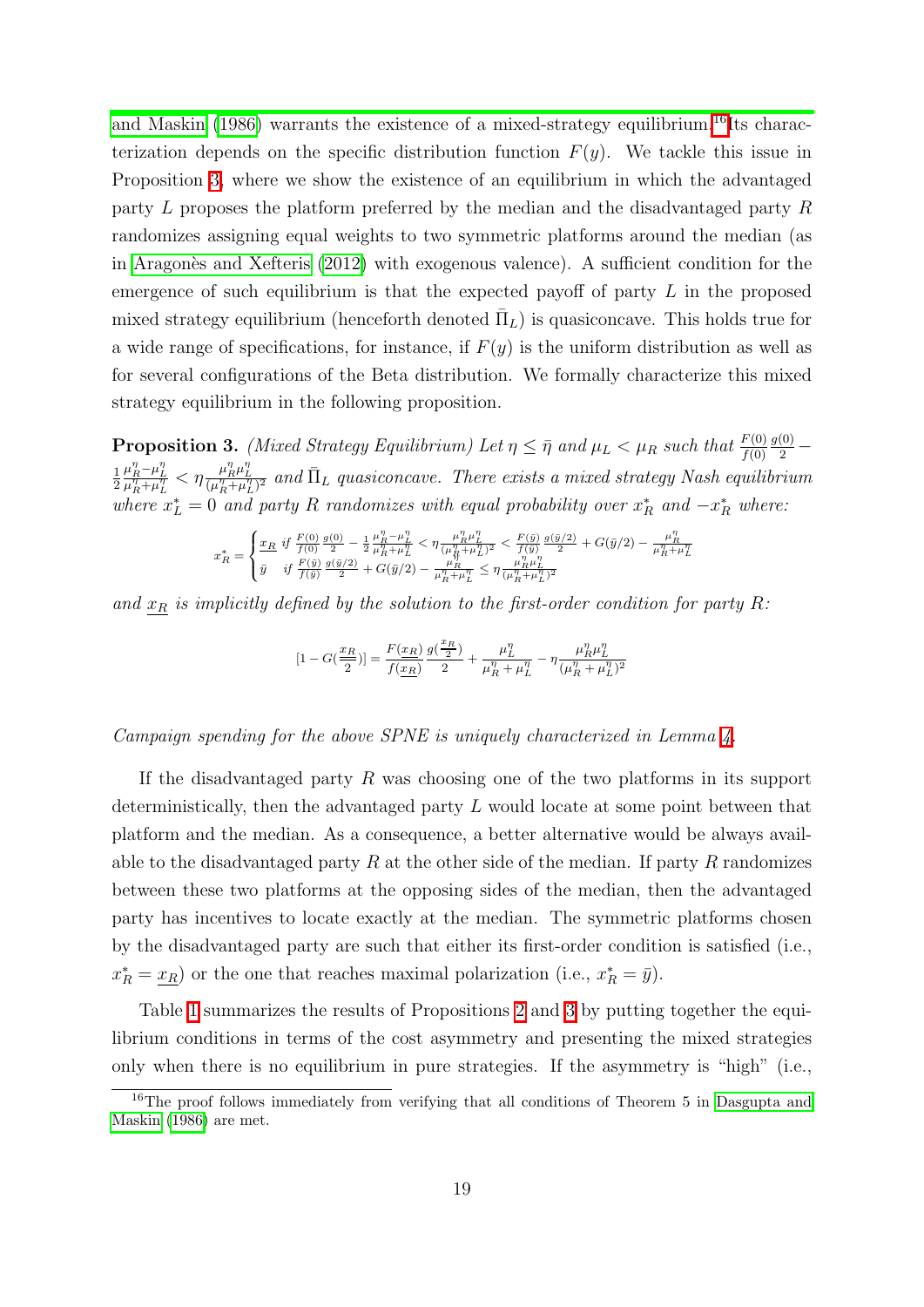$\frac{\mu_R^{\eta}}{\mu_L^{\eta}+\mu_R^{\eta}} > G(\frac{\bar{y}}{2})$  $(\frac{y}{2})$ , party L exploits its advantage by always proposing the centrist platform. In that case, both parties propose the median's preferred platform and we observe convergence when the incentives to polarize are not high enough. As the incentives to polarize increase, the disadvantaged party randomizes and we obtain a mixed strategy equilibrium (either the mixed interior or the mixed extremism). If the asymmetry instead is "low" (i.e.,  $\frac{\mu_R^n}{\mu_L^n + \mu_R^n} \leq G(\frac{\bar{y}}{2})$  $(\frac{y}{2})$ , we again observe convergence when the incentives to polarize are low. As the incentives to diverge increase, we first observe the disadvantaged party randomizing around the centrist platform proposed by the advantaged party, to be succeeded by the interior equilibrium in pure strategies where the advantaged party abandons the centrist platform. Maximal incentives to polarize give rise to the extremism equilibrium.

<span id="page-21-0"></span>

|                                                                                | "Low" Asymmetry:                                                                                                                                                             | "High" Asymmetry:                                                                                                                                                                                                                                                                                                                                                                                               |
|--------------------------------------------------------------------------------|------------------------------------------------------------------------------------------------------------------------------------------------------------------------------|-----------------------------------------------------------------------------------------------------------------------------------------------------------------------------------------------------------------------------------------------------------------------------------------------------------------------------------------------------------------------------------------------------------------|
| Equilibrium:                                                                   | $\frac{\mu_R^{\eta}}{\mu_t^{\eta} + \mu_D^{\eta}} \leq G(\frac{\bar{y}}{2})$                                                                                                 | $\frac{\mu_R^{\eta}}{\mu_L^{\eta} + \mu_R^{\eta}} > G(\frac{\bar{y}}{2})$                                                                                                                                                                                                                                                                                                                                       |
| Convergent:                                                                    | $\eta \frac{\mu_R^n \mu_L^n}{(\mu_R^n + \mu_I^n)^2} \leq \frac{F(0)}{f(0)} \frac{g(0)}{2} - \frac{1}{2} \frac{\mu_R^n - \mu_L^n}{\mu_R^n + \mu_I^n}$                         | $\eta \frac{\mu_R^n \mu_L^n}{(\mu_R^n + \mu_I^n)^2} \leq \frac{F(0)}{f(0)} \frac{g(0)}{2} - \frac{1}{2} \frac{\mu_R^n - \mu_L^n}{\mu_R^n + \mu_I^n}$                                                                                                                                                                                                                                                            |
| $x_I^* = 0, x_R^* = 0$                                                         |                                                                                                                                                                              |                                                                                                                                                                                                                                                                                                                                                                                                                 |
| Mixed Interior: $x_t^* = 0$                                                    |                                                                                                                                                                              | $\frac{F(0)}{f(0)}\frac{g(0)}{2} - \frac{1}{2}\frac{\mu_R^n - \mu_L^n}{\mu_R^n + \mu_I^n} < \eta \frac{\mu_R^n \mu_L^n}{(\mu_B^n + \mu_I^n)^2} \leq \frac{F(2\pi^*)}{f(2\pi^*)} \frac{g(\bar{x}^*)}{2} \left  \frac{F(0)}{f(0)}\frac{g(0)}{2} - \frac{1}{2}\frac{\mu_R^n - \mu_L^n}{\mu_B^n + \mu_I^n} < \eta \frac{\mu_R^n \mu_L^n}{(\mu_B^n + \mu_I^n)^2} < \frac{F(\bar{y})}{f(\bar{y})}\frac{g(\bar{y}/2)}$ |
| R with equal prob. $x_R$ and $-x_R$                                            |                                                                                                                                                                              |                                                                                                                                                                                                                                                                                                                                                                                                                 |
| Interior:                                                                      | $\frac{F(2\bar{x}^*)}{f(2\bar{x}^*)}\frac{g(\bar{x}^*)}{2} \leq \eta \frac{\mu_R^n \mu_L^n}{(\mu_R^n + \mu_L^n)^2} \leq \frac{F(\bar{y})}{f(\bar{y})}\frac{g(\bar{x}^*)}{2}$ |                                                                                                                                                                                                                                                                                                                                                                                                                 |
| $x_L^* = \bar{x}^* - \frac{\hat{y}}{2}, x_B^* = \bar{x}^* + \frac{\hat{y}}{2}$ |                                                                                                                                                                              |                                                                                                                                                                                                                                                                                                                                                                                                                 |
| Mixed Extremism: $x_t^* = 0$                                                   |                                                                                                                                                                              | $\frac{F(\bar{y})}{f(\bar{y})} \frac{g(\bar{y}/2)}{2} + G(\bar{y}/2) - \frac{\mu_B^{\eta}}{u_2^{\eta} + u_1^{\eta}} \leq \eta \frac{\mu_B^{\eta} \mu_L^{\eta}}{(u_2^{\eta} + u_1^{\eta})^2}$                                                                                                                                                                                                                    |
| R with equal prob. $\bar{y}$ and $-\bar{y}$                                    |                                                                                                                                                                              |                                                                                                                                                                                                                                                                                                                                                                                                                 |
| Extremism:                                                                     | $\frac{F(\bar{y})}{f(\bar{y})} \frac{g(\bar{x}^*)}{2} \leq \eta \frac{\mu_R^{\prime\prime} \mu_L^{\prime\prime}}{(\mu_R^{\prime\prime} + \mu_I^{\prime\prime})^2}$           |                                                                                                                                                                                                                                                                                                                                                                                                                 |
| $x_I^* = \bar{x}^* - \frac{\bar{y}}{2}, x_B^* = \bar{x}^* + \frac{\bar{y}}{2}$ |                                                                                                                                                                              |                                                                                                                                                                                                                                                                                                                                                                                                                 |

**Table 1:** A summary of the conditions characterized in Propositions  $\overline{2}$  and  $\overline{3}$  presenting the mixed strategies only when there is no equilibrium in pure strategies. With "high" asymmetry the advantaged party always proposes the centrist platform and hence the only equilibrium in pure strategies is the convergent. The interior and extremism equilibria can only arise with "low" asymmetry. The relative value of  $\eta \frac{\mu_R^n \mu_L^n}{(\mu_R^n + \mu_L^n)^2}$  determines the equilibrium type.

Example 2:  $F(y)$  uniformly distributed with  $\bar{y} = 1$  and a mass at zero  $F(0) = \frac{1}{4}$ .  $G(x)$  standard normal. Figure [2](#page-22-0) illustrates the equilibria summarized in Table  $\overline{1}$  capturing the incentives to polarize by the campaign effectiveness  $\eta$ , while fixing all other parameters and assuming that voters' ideal policies are distributed according to a standard normal distribution and  $F(y)$  uniform on [0, 1] with the presence of ideological voters even when parties propose identical platforms  $(F(0) = 0.25)$ . The upper panel illustrates an example of "low" asymmetry and the lower panel an example of "high" asymmetry. The panels on the left illustrate platform choices as summarized in Table  $\Box$  when the incentives to polarize vary (i.e.,  $\eta$ ). The panels on the right instead illustrate the comparative statics of campaign effectiveness  $\eta$  on polarization and campaign spending. First, note, we again encounter the situation of a non-monotone relationship between campaign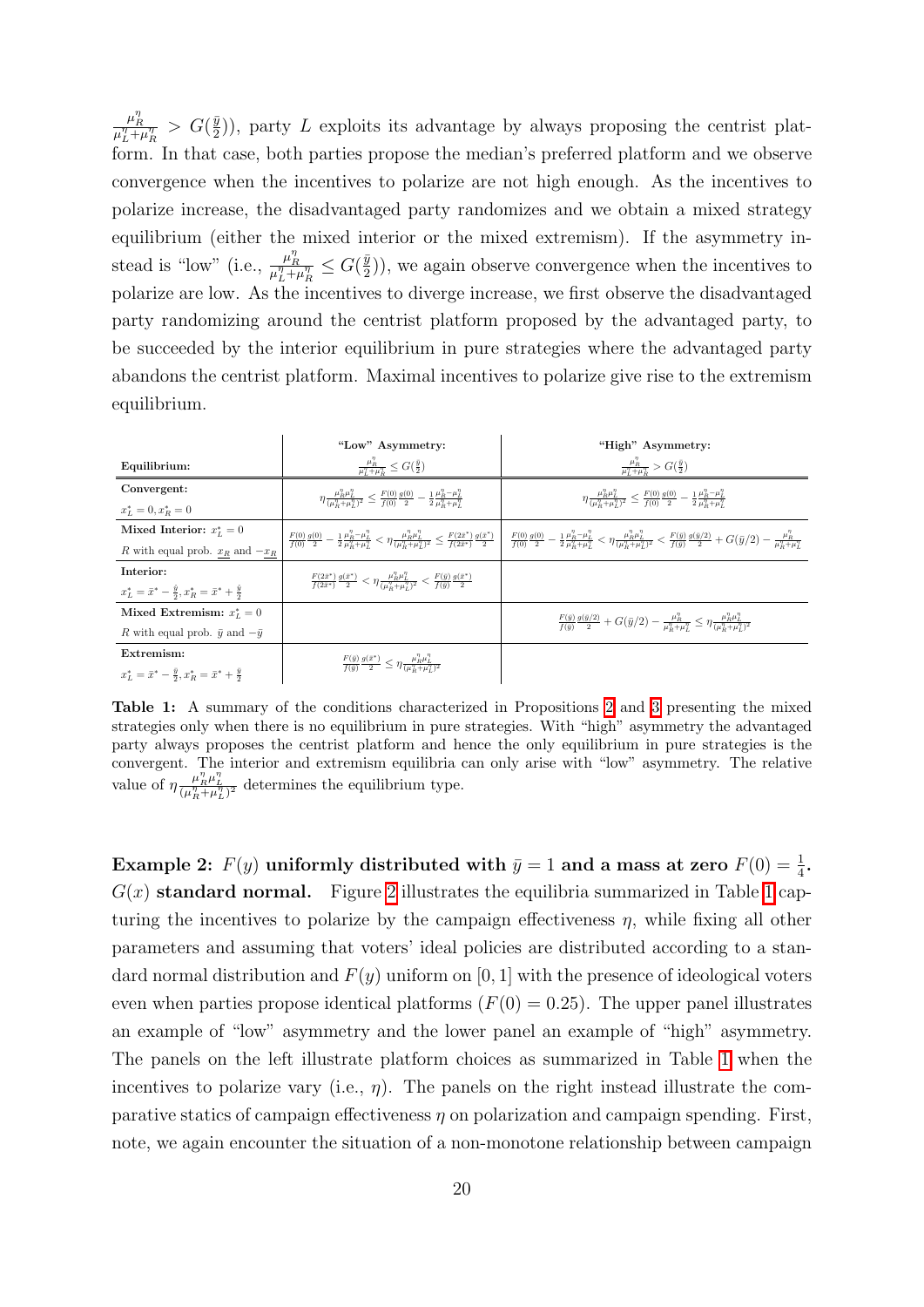<span id="page-22-0"></span>

Figure 2: The left panels illustrate equilibrium platforms and the right panels comparative statics on polarization and campaign spending as the campaign effectiveness  $\eta$  varies. Graphs are plotted on the interval of  $0 < \eta \leq \bar{\eta}$  that guarantees an equilibrium in pure strategies in the advertising stage (Lemma [4\)](#page-18-0). For these graphs,  $G(x)$  is the standard normal and  $F(y)$  is the uniform distribution with  $F(0) = 1/4$ .

spending and  $\eta$  (as in Figure 1 and the symmetric case). Second, and perhaps more importantly, our results can again sustain the simultaneous increase in polarization and campaign spending due to technological changes even in the presence of cost asymmetry.

## 4 Empirical Implications

We suggest a tractable setting to analyze electoral competition with endogenous platforms and campaign spending. Apart from an intuitive equilibrium characterization that contributes to the corresponding endogenous valence literature, our model complements existing models of campaign spending and polarization by providing new comparative statics on the effects of technological advances on electoral competition. Below we offer a structured approach on how our model's predictions can be empirically tested and distinguished from other theories.

Our paper considers two main channels through which technology can affect electoral competition. Through political awareness (determined through  $F(y)$ ), technology may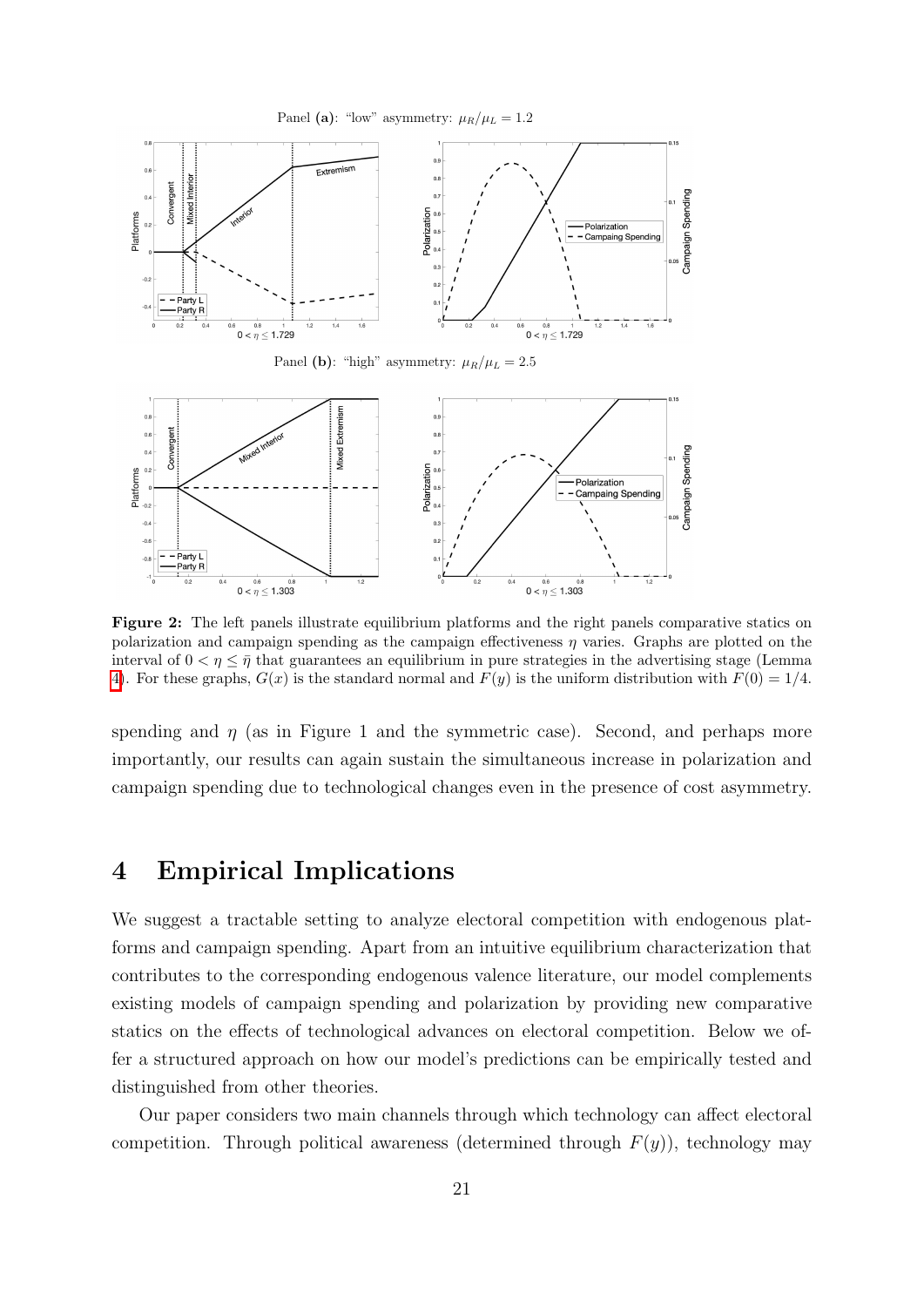allow voters to have a better grasp of politics (e.g., a better scrutiny of proposals) or a worse one (e.g., fake news). Similarly, technological changes may improve the effectiveness of electoral advertising  $(\eta)$ . The first channel is a new contribution of our model which, conditional on the availability of empirical measurements of political awareness, provides testable predictions. Our results show that an increase in polarization and spending is only compatible with a technological change that makes voters less aware. The second channel was also considered in previous literature and below we provide ideas on how empirical work could falsify our model and differentiate it from others.

As the measurement of technological change is always challenging, we discuss the falsifiability of the model around two broad cases. First, when researchers can observe and measure campaigning technology (and its change). Second, when they do not observe it, but may control for it.

In the first place, suppose the econometrician can measure technological change, and so they can investigate its effects on electoral competition. Such setup could be used to empirically distinguish our theory from the two closest models in terms of modeling campaign technology (Herrera et al.,  $2008$ ; Hirsch,  $2019$ ).<sup>[7]</sup> In our model, the technology determining campaign effectiveness, as captured by parameter  $\eta$ , has the following testable empirical implications: First, it has an unambiguous positive effect on polariza-tion —an implication at odds with [Herrera et al.](#page-40-1)  $(2008)$  but in line with [Hirsch](#page-40-6)  $(2019)$ . Second, it has a non-monotone effect on campaign spending since the latter is mediated by the choice of polarization. On the one hand,  $\eta$  increases spending (directly) through the spending effect; on the other hand, it decreases spending (indirectly) through the polarization effect (see Equation [2\)](#page-14-0). As a result, polarization may not only mitigate the effect of technology on spending, but it may also counter it, diminishing spending. Hence, the correlation between campaign technology and spending in our model is concave and non-monotone. A similar non-monotone effect is described in [Herrera et al.](#page-40-1) [\(2008\)](#page-40-1) but not in [Hirsch](#page-40-6) [\(2019\)](#page-40-6). Put together, the distinct empirical implications of changes in technology on polarization and campaign spending should help distinguish our model from the closest in the literature. To sum up, an econometrician interested in testing the empirical implications of our model should look for: (i) an increase in the campaign effectiveness that increases polarization, (ii) concavity: which could be tested by including the square of  $\eta$  in the right-hand side of a regression, and (iii) non-monotonicity: which implies that there is level of  $\eta < \infty$  that maximizes campaign spending, and so besides the term  $\eta^2$ , the econometrician should test for a reversed U-shape relationship (i.e., for a change of slope, as proposed in Lind and Mehlum  $2010$ .

In the second place, suppose the econometrician does not observe the campaigning

<sup>&</sup>lt;sup>17</sup>See Section  $\boxed{1.1}$  for a detailed comparison with the closely related models.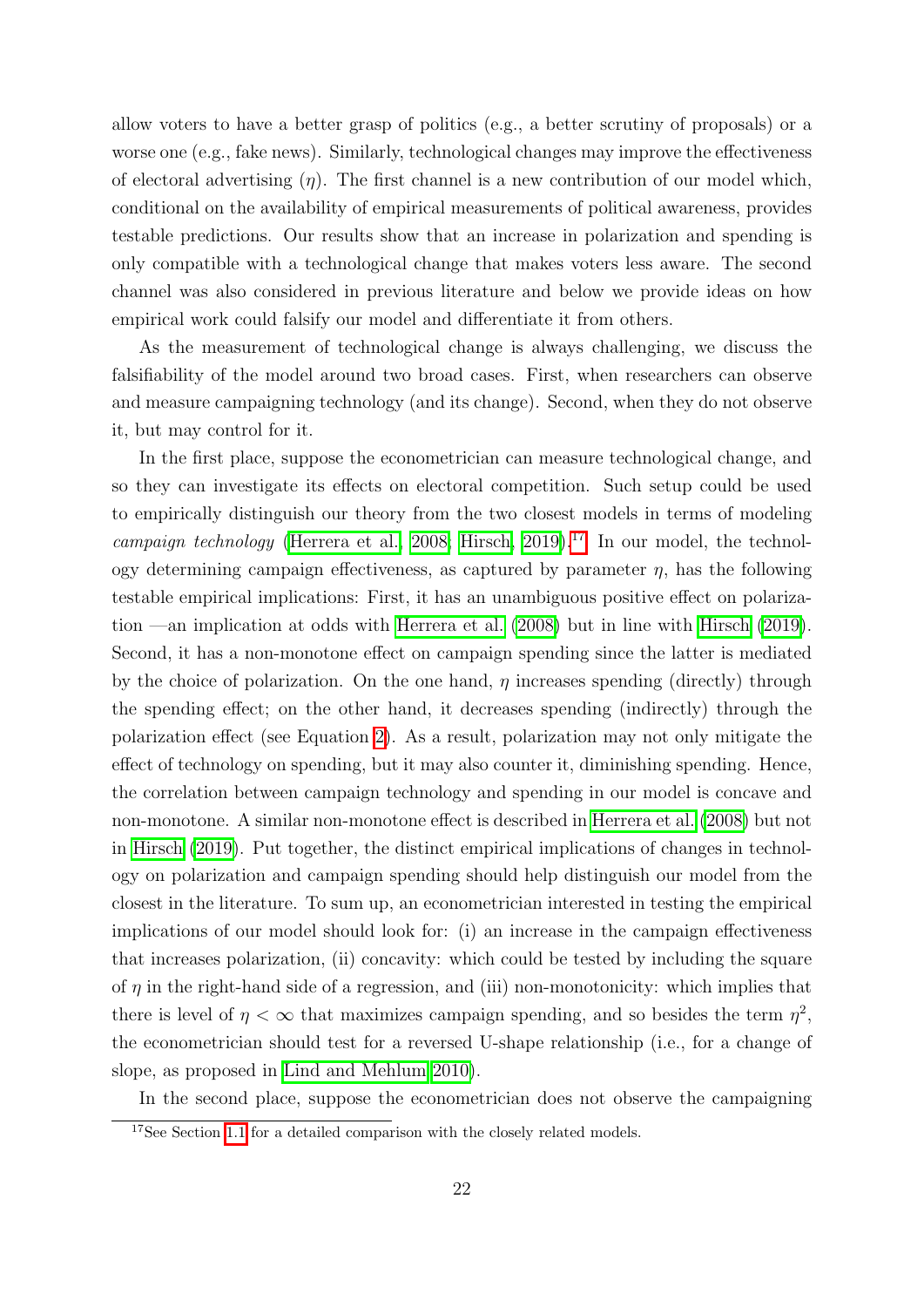technology but can control for it. Keeping the technology constant, there are two potential avenues of empirical research: i) the effect of platforms on campaign spending (and viceversa), and –more importantly for the practitioner– ii) the effect of those variables on vote shares.

i) Relation between polarization and campaign spending: In our model, the co-movement of polarization and spending is attributed to changes in the campaign technology that trigger parties' strategic differentiation to save on campaign costs. In other models, the co-movement of polarization and spending could also arise even in the absence of technology changes. For example, parties may choose more extreme platforms to attract larger campaign contributions ( $\alpha$  la [Grossman and Helpman, 1996\)](#page-40-2). Similarly, policymotivated candidates who choose (endogenous) valence may afford to be closer to their (extreme) platforms when they can spend more on political advertising [\(Herrera et al.,](#page-40-1) [2008;](#page-40-1) [Hirsch, 2019\)](#page-40-6). Instead, there is a negative causal relationship between these two variables in our model, ceteris paribus; for any given level of technology, polarization induces lower spending. Thus, an empirical researcher could test our model and differentiate it from the above-mentioned ones by exploiting these differences in the relationship between polarization and spending. However, this exercise should be done carefully, as the failure to control for technology (or address reverse causality issues) will result in biased estimates, as illustrated by our model.

ii) Effects on electoral results: Finally, our model proposes that voters vote based on platforms only when the proposed platforms are different "enough", otherwise they focus on campaign spending. This individual behavior is different to existing models of electoral competition and, ideally, would be the focus of empirical analysis. Two usual concerns would make such analysis challenging: a) the lack of individual data on voting behavior, and b) the endogeneity between electoral spending and votes.

To circumvent the first concern, usually the literature focuses on the testable impli-cations of aggregate outcomes that are compatible with a posited individual behavior.<sup>[[18](#page-2-0)]</sup> To circumvent the second concern, empiricists have looked for sources of exogenous variation. In recent empirical work analyzing the effect of campaign spending on electoral outcomes, exogenous variation is obtained through differences across small geographical units [\(Larreguy et al., 2018;](#page-40-12) [Spenkuch and Toniatti, 2018\)](#page-41-15) or discontinuities in advertising allocation rules [\(Da Silveira and De Mello, 2011\)](#page-39-13). These papers find that an (exogenous) increase in campaign spending increases vote shares, same as in our model. However, our model goes beyond the effect on aggregate vote shares and suggests additional testable implications that depend on the timing of this exogenous variation. If, in line with the

<sup>18</sup>Notice that the ecological inference problems remain and so the most that could be said is that the aggregate outcomes are consistent with the particular individual behavior.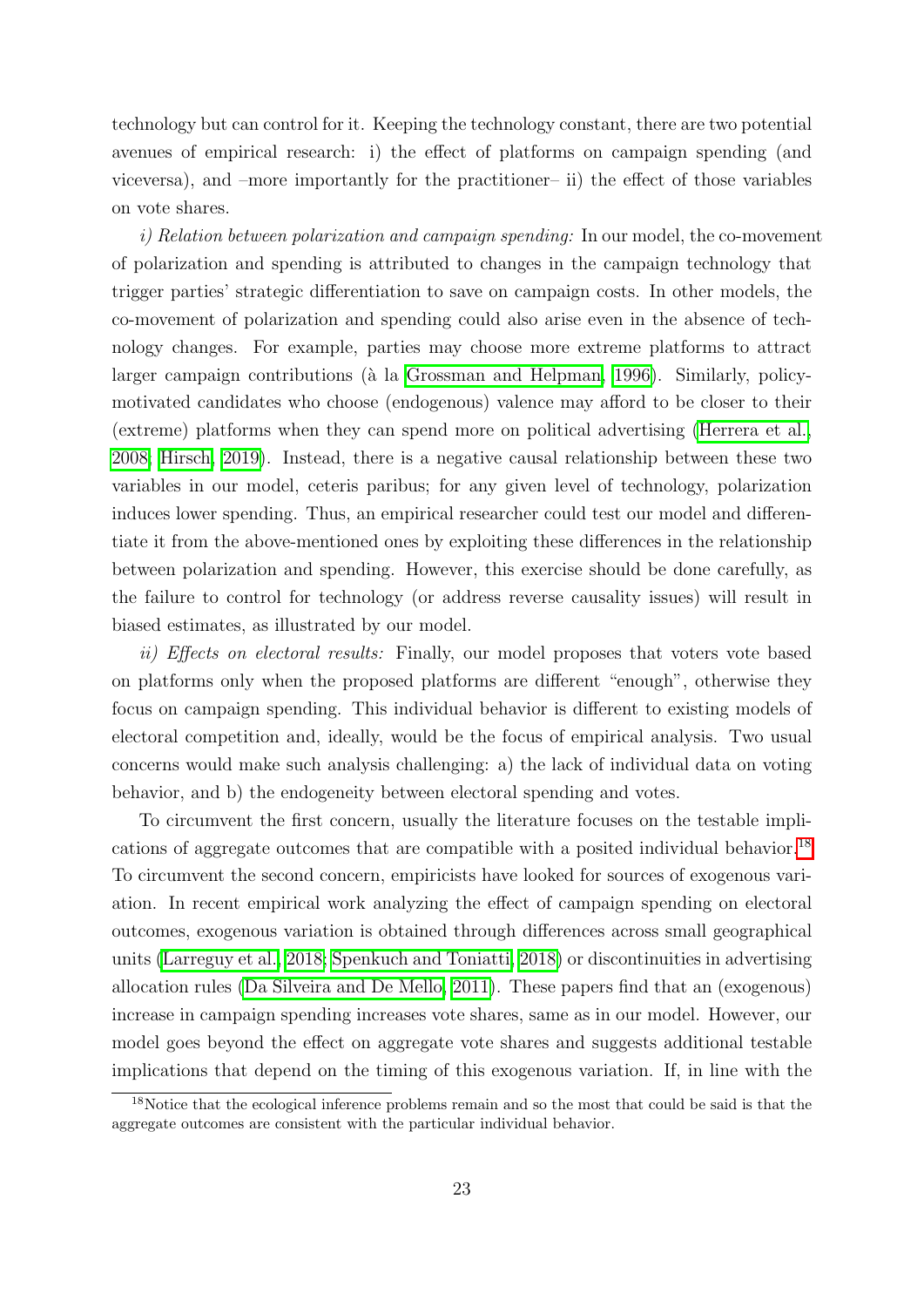empirical papers above, a spending shock occurs after the choice of platforms, ideological voters would not change their behavior. This implies that the marginal effect of advertising on vote shares should be greater in districts with larger shares of impressionable voters —the ones more likely to change their vote due to advertising. For instance, if platforms varied between regions (like in parliamentary elections), the marginal effect of advertising should be greater in districts with larger shares of impressionable voters, that is, districts with low polarization. Instead, the predictions would be different if there is an anticipated exogenous increase in spending that occurs before platforms are chosen (for instance, when spending caps are weakened, as in [Fouirnaies, 2021\)](#page-39-14). When platforms can react to such a shock, parties would choose greater polarization, increasing the total share of ideological voters at the expense of the impressionable share.<sup>[[19](#page-2-0)]</sup>

## 5 Conclusion

Political campaigns worldwide, shaped by institutional reforms and technological advancements, experienced significant changes in recent decades. In the United States, the introduction of national TV gave place to the advertising industry and allowed for a gradual introduction of candidate-centered professional campaigns [\(Hirano and Snyder,](#page-40-13) [2019\)](#page-40-13). Similarly, the spread of internet gave place to the boom of social networks, which became the favorite platforms for voters to obtain information about candidates, and viceversa.<sup>[20](#page-2-0)</sup> It is often argued that technology, especially the fine targeting possibilities that come along internet and social media, can be responsible for this simultaneous increase in polarization and spending in the United States. For example, [Herrera et al.](#page-40-1) [\(2008\)](#page-40-1) argue that "commentators have suggested that the reason for both the increased polarization and campaign spending is that skilled political operatives using sophisticated statistical tools and purchasing advertising in local markets are better able to target par*ticular voters*" (citation from [Herrera et al.](#page-40-1)  $(2008, p. 502)$  $(2008, p. 502)$ , also see [NBC](#page-41-16)  $(2017)$  for a recent example). However, the results of [Herrera et al.](#page-40-1) [\(2008\)](#page-40-1) so far were linking such technological advances with a reduction in polarization, and therefore favored alternative

<sup>&</sup>lt;sup>19</sup>The net results on the number of votes of each type and vote shares of each type depend further on model details. In a symmetric setting, both parties would get more ideological votes and fewer impressionable ones. However, if the shock is asymmetric, say it affects only one party, this party experiences a positive effect on the total amount of ideological votes and a greater share of impressionable ones.

<sup>&</sup>lt;sup>20</sup> According to [Gottfried and Shearer](#page-40-14) [\(2016,](#page-40-14) [2017\)](#page-40-15); [Broockman and Green](#page-39-15) [\(2014\)](#page-39-15), more than 60% of adults in the United States used internet to watch news by 2016 and one year later, adults used internet almost as often as TV to obtain news. [Nickerson and Rogers](#page-41-2) [\(2014\)](#page-41-2) argue that the capacity for storing data is a turning point for campaign managers to turn to fine targeting of mobilization strategies and ads. Additionally, [Allcott et al.](#page-38-17) [\(2020\)](#page-38-17); [Allcott and Gentzkow](#page-38-18) [\(2017\)](#page-38-18) among others show evidence that links technology and polarization, in particular the use of social networks like Facebook.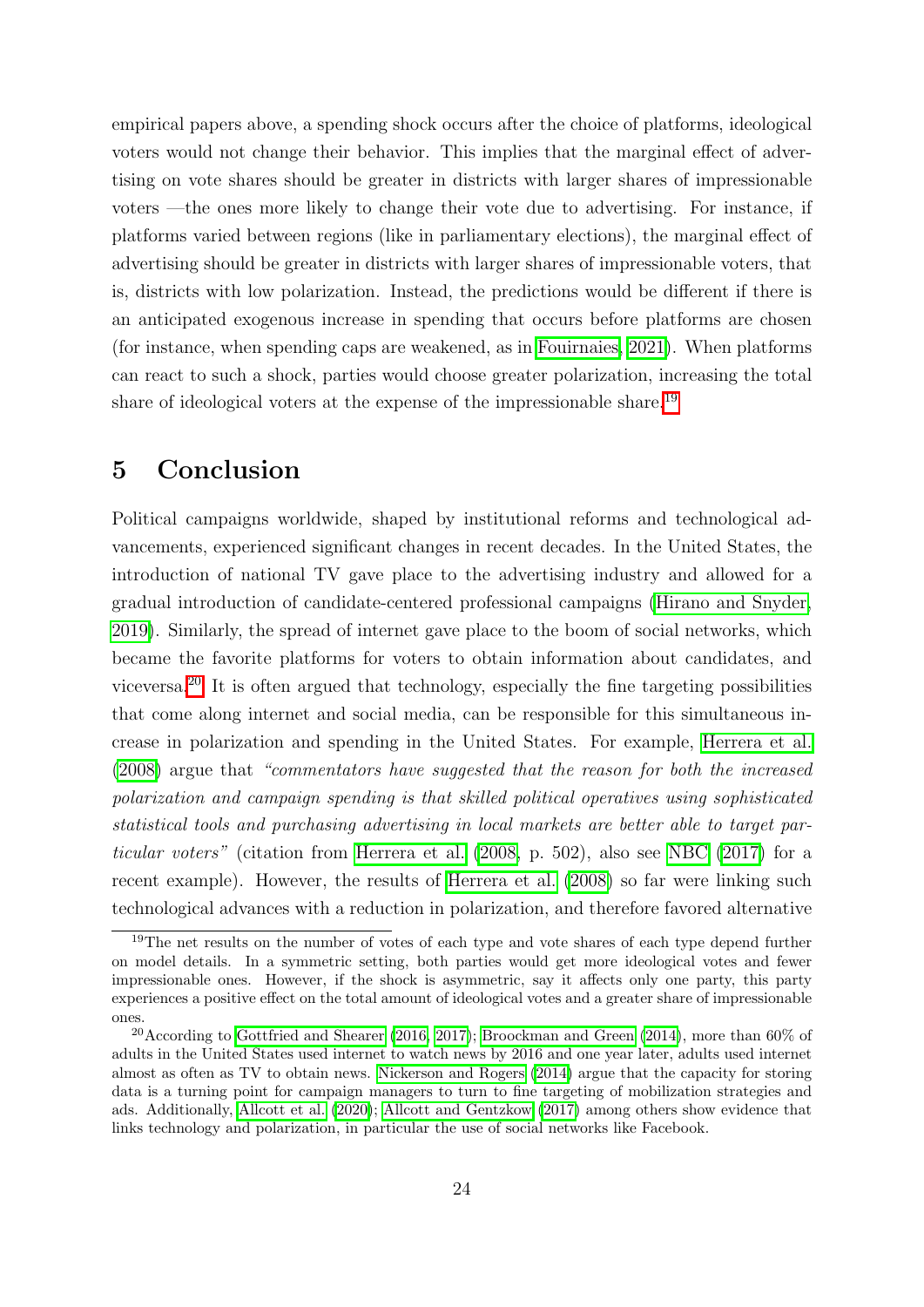channels that may drive polarization such as more volatile preferences. Our results in contrast, justify the simultaneous increase in polarization and campaign spending due to recent technological changes and better targeting of electoral campaigns and are complementary to those of [Hirsch](#page-40-6) [\(2019\)](#page-40-6) and [Prummer](#page-41-11) [\(2020\)](#page-41-11). Moreover, our model can address several follow-up questions.

Given that one would naturally expect further advances in campaign technology, two natural questions arise: a) should we expect a further increase in polarization?, and b) what about campaign spending? Our theory suggests that further advances in targeting lead to further polarization. Ways to go against this trend would require policies that improve the awareness of the electorate and induce a shift of voters' attention from persuasive campaigns to political platforms. These implications on the electorate's awareness are particularly relevant in recent times given the exposure of voters to a plethora of fake news and false information. Regarding campaign spending, an improvement of the targeting technology leads parties to increase their campaign spending, but at the same time to polarize (which reduces political expenditure). Hence, our non-monotone result of campaign effectiveness on spending would not be incompatible with a potential reduction in campaign spending at the cost of extreme levels of polarization. Alternatively, a reduction in campaign spending could be again achieved by improving the awareness of the electorate.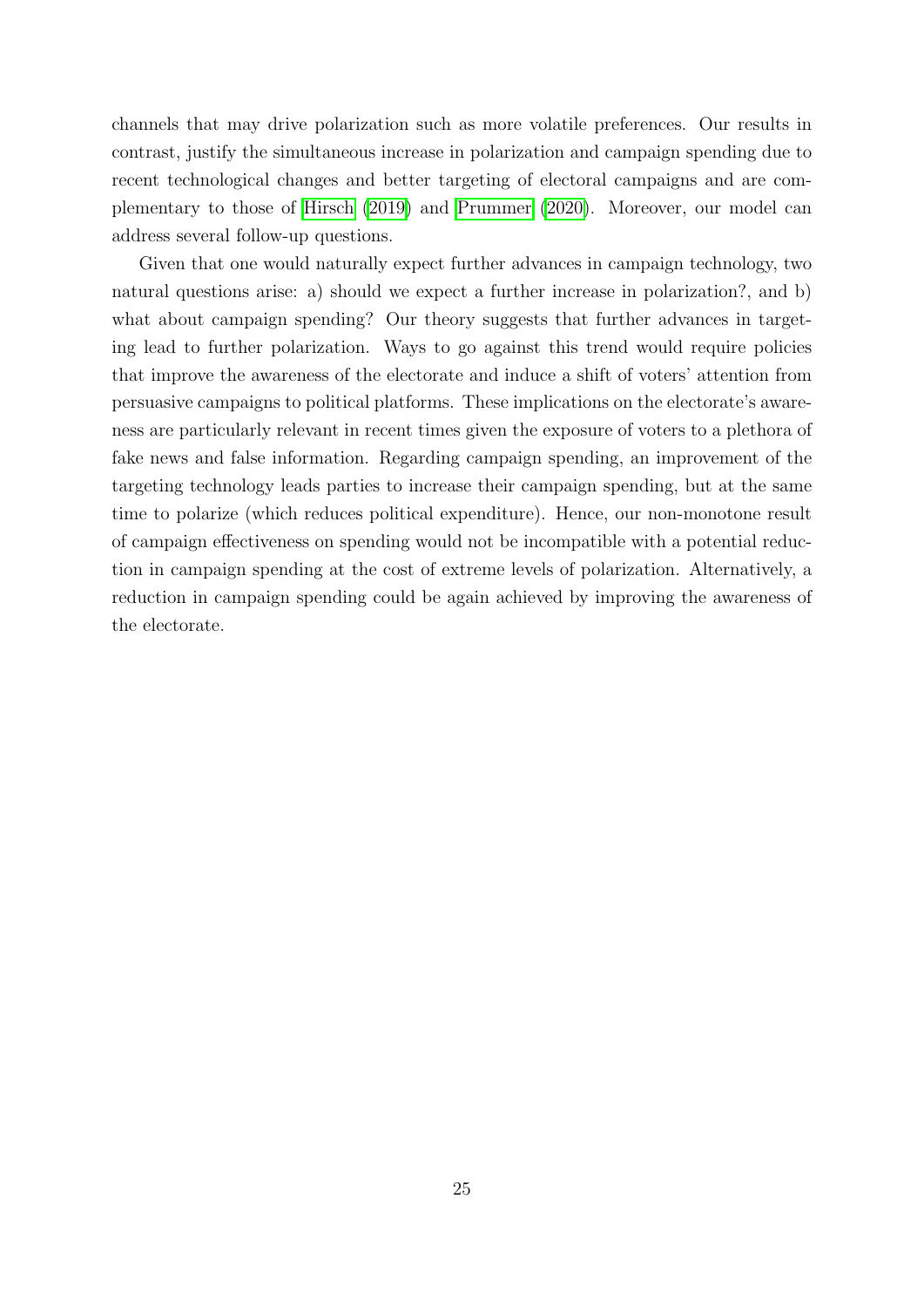## 6 Appendix - Proofs

Before moving to the proofs, we define and write down some equations that will be useful in the following lemmata and subsections. Notice that everything is written for the asymmetric case, as the symmetric case is a subcase.

#### Preliminaries

We assume without loss of generality that  $x_L \leq x_R$ . Throughout this section, let  $y = x_R$  $x_L, \bar{x} = \frac{x_L + x_R}{2}$  $\frac{f^{+x}R}{2}$ , and  $S_{Idl}^{L}(x_L, x_R) = G(\bar{x}) = 1 - S_{Idl}^{R}(x_L, x_R)$  for  $x_L \neq x_R$  and  $S_{Idl}^{L}(x_L, x_R) =$  $S_{Idl}^{R}(x_L, x_R) = \frac{1}{2}$  otherwise. By backward induction and using the equilibrium expressions of the advertising subgame, we can write the first-stage payoff for the political parties as

$$
\Pi_i(x_L, x_R) = F(y)S_{Idl}^i(x_L, x_R) + (1 - F(y))\frac{\mu_{-i}^{\eta}}{\mu_L^{\eta} + \mu_R^{\eta}} - (1 - F(y))\eta \frac{\mu_R^{\eta} \mu_L^{\eta}}{(\mu_L^{\eta} + \mu_R^{\eta})^2}, \ i = L, R.
$$
\n(3)

The first derivative of the objective functions above are:

<span id="page-27-0"></span>
$$
\Pi'_{L} \equiv \frac{\partial \Pi_{L}(x_{L}, x_{R})}{\partial x_{L}} = F(y)\frac{g(\bar{x})}{2} - f(y)G(\bar{x}) + f(y)\frac{\mu_{R}^{\eta}}{\mu_{L}^{\eta} + \mu_{R}^{\eta}} - f(y)\eta \frac{\mu_{R}^{\eta}\mu_{L}^{\eta}}{(\mu_{L}^{\eta} + \mu_{R}^{\eta})^{2}},
$$
\n(4)

<span id="page-27-2"></span><span id="page-27-1"></span>
$$
\Pi_R' \equiv \frac{\partial \Pi_R(x_L, x_R)}{\partial x_R} = -F(y)\frac{g(\bar{x})}{2} + f(y)[1 - G(\bar{x})] - f(y)\frac{\mu_L^{\eta}}{\mu_L^{\eta} + \mu_R^{\eta}} + f(y)\eta \frac{\mu_R^{\eta} \mu_L^{\eta}}{(\mu_L^{\eta} + \mu_R^{\eta})^2}
$$
(5)

#### Lemmata

We use lemmata  $\overline{A.1|A.6|}$  $\overline{A.1|A.6|}$  $\overline{A.1|A.6|}$  to restrict pure-strategy equilibrium candidates and show the sufficiency of the first-order conditions. In these lines, they will be useful in sections  $[6.1]$  and  $[6.2]$ 

**Lemma A.1.** If  $0 < x_{-i} < x_i$  ( $x_i < x_{-i} < 0$ ), then  $x_i$  is strictly dominated by some  $x'_i < x_{-i}$  $(x'_i > x_{-i}),$  where  $i \neq -i, i = L, R$ .

*Proof.* Consider divergent platforms  $0 < x_{-i} < x_i$ . Then, party i is strictly better of by deviating to  $x'_i = 2x_{-i} - x_i \lt x_{-i}$ , which maintains unchanged the proportion of each type of voter and the share of impressionable votes and, by the symmetry of  $q(y)$  around the median, strictly increases the share of ideological votes of party i. Analogously, we can show that party i always has a profitable deviation to  $x'_i = 2x_{-i} - x_i > x_{-i}$  when  $x_i < x_{-i} < 0$  $\Box$ 

**Lemma A.2.** If  $0 < x_{-i}$  ( $x_{-i} < 0$ ), then  $x_i = x_{-i}$  is strictly dominated by  $x'_i = x_{-i} - \epsilon$  $(x'_i = x_{-i} + \epsilon)$  for party i, where  $i \neq -i$ ,  $i = L$ , R and  $\epsilon$  is strictly positive and arbitrarily small.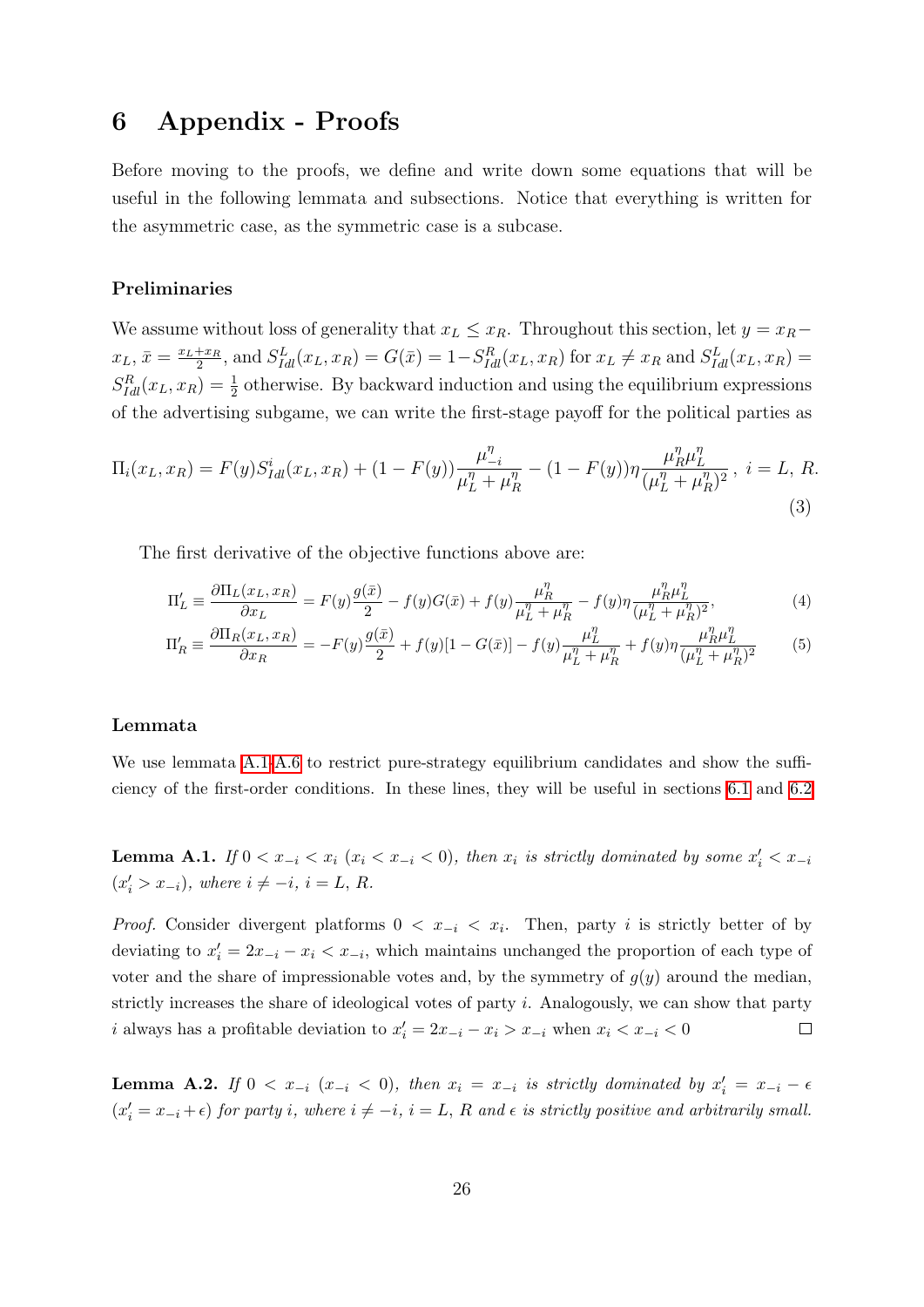Proof. This claim follows immediately from noting that, according to the discontinuity in the definition of  $S^i_{Idl}(x_L, x_R)$  and by the symmetry of  $g(x)$  around zero:  $\Pi_i(x_{-i}, x_{-i}) < \lim_{x_i \to x_{-i}^-} \Pi_i(x_i, x_{-i})$ for for  $0 < x_{-i}$ . Similarly,  $\Pi_i(x_{-i}, x_{-i}) \leq \lim_{x_i \to x_{-i}^+} \Pi_i(x_i, x_{-i}, x_{-i})$  for  $x_{-i} < 0$ .

**Lemma A.3.** The objective functions are continuous everywhere except for  $x_L = x_R \neq 0$  and differentiable everywhere except for  $x_L = x_R \neq 0$  and  $x_R - x_L = \bar{y}$ .

*Proof.* We have denoted, without loss of generality,  $x_L \leq x_R$ . All the elements in the objective functions in [\(3\)](#page-27-0) are continuous except for  $x_L = x_R \neq 0$ , where  $S_{Id}^L(x_L, x_R) = G(\bar{x}) = 1 S_{Idl}^R(x_L, x_R)$  for  $x_L \neq x_R$  and  $S_{Idl}^L(x_L, x_R) = S_{Idl}^R(x_L, x_R) = \frac{1}{2}$  for  $x_L = x_R$ . By symmetry of  $G(.)$ ,  $G(0) = \frac{1}{2}$ , thus  $\lim_{x_i \to x_{-i}} S^i_{Id}(x_i, x_{-i}) = S^i_{Id}(x_i, x_{-i})$  if and only if  $x_{-i} = 0$ .

When the objective functions are continuous, the derivatives in  $\left(\frac{1}{4}\right)$  and  $\left(\frac{5}{5}\right)$  are defined everywhere except at  $y = \bar{y}$ , where  $f(\bar{y}) > 0$ , by full support of  $F(y)$  over  $[0, \bar{y}]$ , but  $f(y) = 0$ for all  $y > \bar{y}$ .

**Lemma A.4.** Let  $F(x)$  be log-concave and  $g(x)$  be symmetric and log-concave. The objective functions are strictly quasiconcave for  $x_L \leq x_R$  with the last inequality being strict if  $x_{-i} \neq 0$ ,  $i \neq -i, i = L, R$ .

*Proof.* We have denoted, without loss of generality,  $x_L \leq x_R$ .

We start by showing the objective function is strictly quasiconcave for party  $L$ . As the objective function is continuous but not differentiable at  $x_R - x_L = \bar{y}$  (Lemma [A.3\)](#page-17-0), to prove quasiconcavity of  $\Pi_L(x_L, x_R)$ , we fix  $x_R$  and show that: i)  $\Pi_L(x_L, x_R)$  is strictly increasing in  $x_L$  for  $x_L < x_R - \bar{y}$  and ii)  $\Pi_L(x_L, x_R)$  is quasiconcave for  $x_R - \bar{y} \le x_L \le x_R$  (with last inequality being strict if  $x_R \neq 0$ . The combination of i) and ii) together with continuity imply that  $\Pi_L(x_L, x_R)$  is quasiconcave for any  $x_L \le x_R$  (with last inequality being strict if  $x_R \ne 0$ ).

Consider first the case  $x_L < x_R - \bar{y}$ . Note that in this case [\(4\)](#page-27-1) reduces to  $\Pi'_L = \frac{g(\bar{x})}{2} > 0$ showing that the objective function is strictly increasing for  $x_L < x_R - \bar{y}$ .

Consider now the case  $x_R - \bar{y} \leq x_L \leq x_R$ . Let us modify Equation [\(4\)](#page-27-1) by dividing it over the densities  $f(y)$  and  $q(\bar{x})$ :

$$
\tilde{\Pi}'_L \equiv \frac{\Pi'_L}{f(y)g(\bar{x})} = \frac{F(\hat{y})}{2f(\hat{y})} - \frac{1}{g(\bar{x})} \left[ G(\bar{x}) - \frac{\mu_R^{\eta} \mu_L}{\mu_L^{\eta} + \mu_R^{\eta}} + \eta \frac{\mu_R^{\eta} \mu_L^{\eta}}{(\mu_L^{\eta} + \mu_R^{\eta})^2} \right]
$$
(6)

Let  $\tilde{\Pi}_L$  be the primitive of  $\tilde{\Pi}'_L$ .  $\tilde{\Pi}_L$  is strictly quasiconcave if and only if  $\tilde{\Pi}'_L(x)(x'-x) > 0$ whenever  $\tilde{\Pi}_L(x') > \tilde{\Pi}_L(x)$ . Since strict quasiconcavity is determined by the sign of  $\tilde{\Pi}'_L(x)$ , which is the same of the sign of  $\Pi'_{L}(x)$  (because  $f(y)g(\bar{x})$  is strictly positive for  $x_R - x_L \leq \bar{y}$ ), the strict quasiconcavity of  $\tilde{\Pi}_L(x)$  guarantees the strict quasiconcavity of  $\Pi_L(x)$ .

Therefore, by showing the strict concavity of  $\tilde{\Pi}_L$  (i.e.,  $\tilde{\Pi}_L'' = \frac{\partial \frac{\Pi_L'}{f(y)g(\bar{x})}}{\partial x_L} < 0$ ), we will be proving

 $\Box$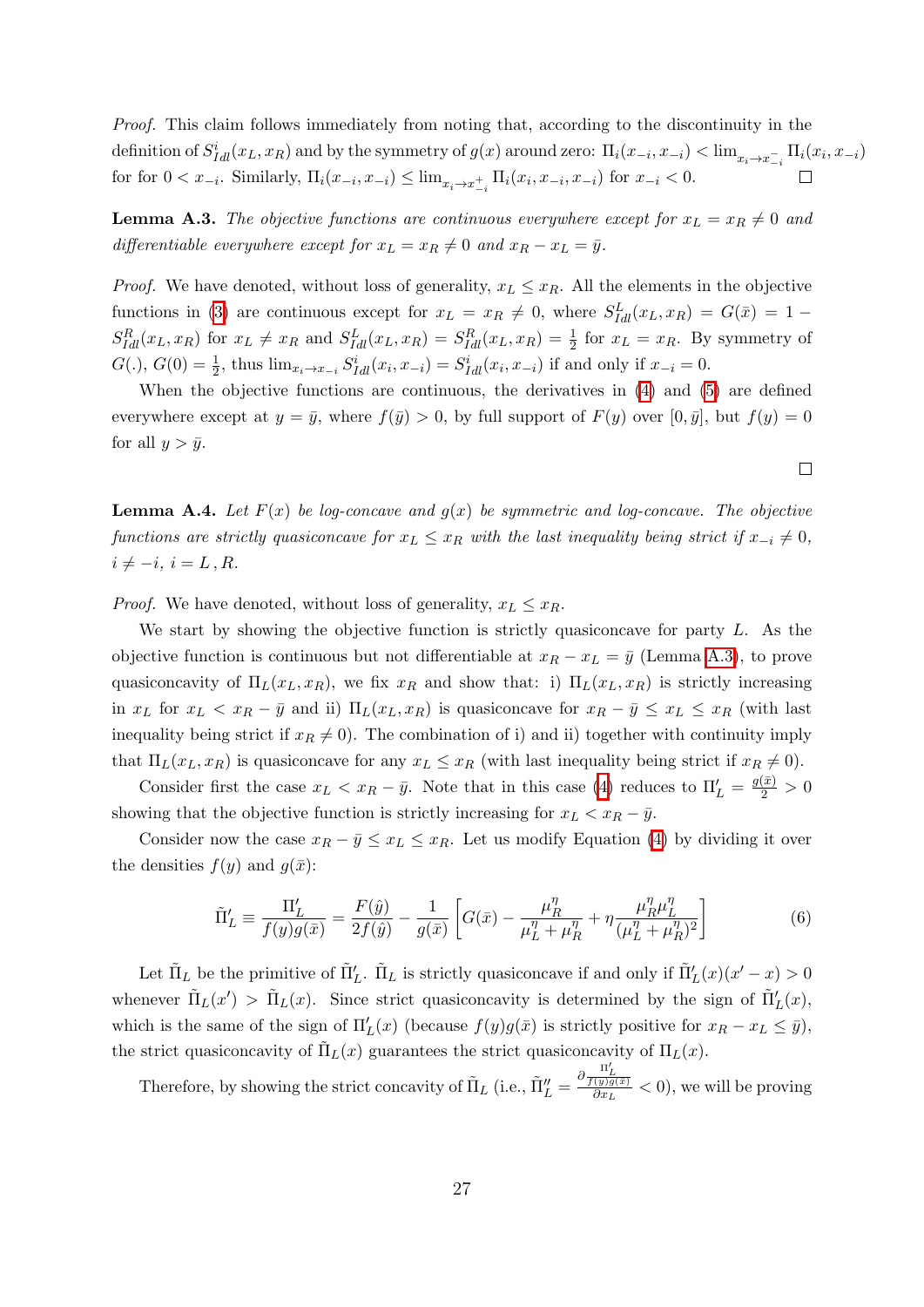that  $\Pi_L(x_L, x_R)$  is strictly quasiconcave too. Hence  $\tilde{\Pi}_L''$  is

$$
\frac{\partial \frac{\Pi_L'}{f(y)g(\bar x)}}{\partial x_L}=-\frac{1}{2}\left[\frac{F(\hat y)}{f(\hat y)}\right]'-\frac{1}{2g(\bar x)^2}\left\{g(\bar x)^2-g'(\bar x)\left[G(\bar x)-\frac{\mu_R^\eta}{\mu_L^\eta+\mu_R^\eta}+\eta\frac{\mu_R^\eta\mu_L^\eta}{(\mu_L^\eta+\mu_R^\eta)^2}\right]\right\}
$$

By log-concavity of  $F(y)$ , the term  $-\left[\frac{F(\hat{y})}{2f(\hat{y})}\right]$  $\frac{F(\hat{y})}{2f(\hat{y})}$  is negative, so we can focus on the negativity of  $H = -\left\{g(\bar{x})^2 - g'(\bar{x})\left[G(\bar{x}) - \frac{\mu_R^n}{\mu_L^n + \mu_R^n} + \eta \frac{\mu_R^n \mu_L^n}{(\mu_L^n + \mu_R^n)^2}\right]\right\}$  in the expression above to guarantee strict concavity of  $\tilde{\Pi}_L(x)$  (and hence strict quasi-concavity of  $\Pi_L(x)$ ). Let us consider two cases.

- If  $g'(\bar{x}) \geq 0$ , then  $-g'(\bar{x})\left[\frac{\mu_R^n}{\mu_L^n + \mu_R^n} \eta \frac{\mu_R^n \mu_L^n}{(\mu_L^n + \mu_R^n)^2}\right]$  is negative (strictly negative for  $g'(\bar{x}) >$ 0) because the term in brackets is always positive given  $\eta < \bar{\eta}$  (see Lemma [4\)](#page-18-0). Logconcavity of  $g(x)$  implies log-concavity of  $G(x)$ , thus  $-[g(\bar{x})^2 - g'(\bar{x})G(\bar{x})]$  is negative (strictly negative for  $g'(\bar{x}) = 0$ ). Hence H is strictly negative and  $\Pi_L(x)$  strictly quasiconcave.
- If  $g'(\bar{x}) < 0$ , suppose there exists  $\hat{x}_L : G(\frac{\hat{x}_L + x_R}{2}) = \frac{\mu_R^n}{\mu_L^n + \mu_R^n} \eta \frac{\mu_R^n \mu_L^n}{(\mu_L^n + \mu_R^n)^2}$ . Since  $G(x)$  is increasing in x, for  $x_L > \hat{x}_L$ , H would be strictly negative and  $\Pi_L(x)$  strictly quasiconcave. For  $x_L \leq \hat{x}_L$ ,  $G(\bar{x}) \leq \frac{\mu_R^n}{\mu_L^n + \mu_R^n} - \eta \frac{\mu_R^n \mu_L^n}{(\mu_L^n + \mu_R^n)^2}$  implies that  $\frac{\partial \Pi_L(x_L, x_R)}{\partial x_L}$  is strictly positive which directly implies that  $\Pi_L(x_L, x_R)$  is strictly quasiconcave for  $x_L \in [0, \hat{x}_L]$ .

We can proceed similarly to show that  $\Pi_R(x_L, x_R)$  is also strictly quasiconcave for  $x_L \le x_R$ with the last inequality being strict if  $x_L \neq 0$  (in that case we use that log-concavity of  $g(x)$ ) implies that  $1 - G(x)$  is log-concave and that  $\Pi'_R = -\frac{g(\bar{x})}{2} < 0$  for  $x_R > x_L + \bar{y}$ .  $\Box$ 

<span id="page-29-2"></span>**Lemma A.5.** In any equilibrium in pure strategies  $x_L^* \leq 0$  and  $x_R^* \geq 0$ .

*Proof.* We have denoted, without loss of generality,  $x_L \leq x_R$ . For a divergent equilibrium, i.e.,  $x_L^* < x_R^*$ , the proof follows by contradiction from Lemma [A.1.](#page-10-0) That is, if  $x_L^* \geq 0$ , then any  $x_R > x_L^*$  is strictly dominated. Similarly, any  $x_L \le x_R^*$  is strictly dominated if  $x_R^* \le 0$ . Lemma [A.2](#page-15-0) excludes any convergent equilibrium candidate where  $x_L = x_R \neq 0$ .

 $\Box$ 

<span id="page-29-0"></span>**Lemma A.6.** In any equilibrium in pure strategies  $x_R^* - x_L^* \leq \bar{y}$ .

*Proof.* We have denoted, without loss of generality,  $x_L \leq x_R$ . Recall that for  $y > \bar{y}$ ,  $F(y) = 1$ and  $f(y) = 0$ . Thus, fixing  $x_R^*, x_L < x_R^* - \bar{y}$  cannot be an equilibrium as equation  $\boxed{4}$  reduces to  $\frac{\partial \Pi_L(x_L, x_R^*)}{\partial x_L}$  $\frac{(x_L, x_R^*)}{\partial x_L} = \frac{g(\bar{x})}{2} > 0$  for any  $x_L < x_R^* - \bar{y}$ . Similarly, we can fix  $x_L^*$  to see that  $\left(\frac{5}{2}\right)$  implies  $\partial \Pi_R(x^*_L,x^-_R)$  $\frac{g(x_L^*, x_R)}{\partial x_R} = -\frac{g(\bar{x})}{2} < 0$  for any  $x_R > x_L^* + \bar{y}$ .

### <span id="page-29-1"></span>6.1 Proof of Propositions  $\boxed{1}$  and  $\boxed{2}$

Combining Lemma  $\overline{A.5}$  and Lemma  $\overline{A.6}$  pure strategy equilibrium candidates where  $x_L^* \leq x_R^*$ are restricted to: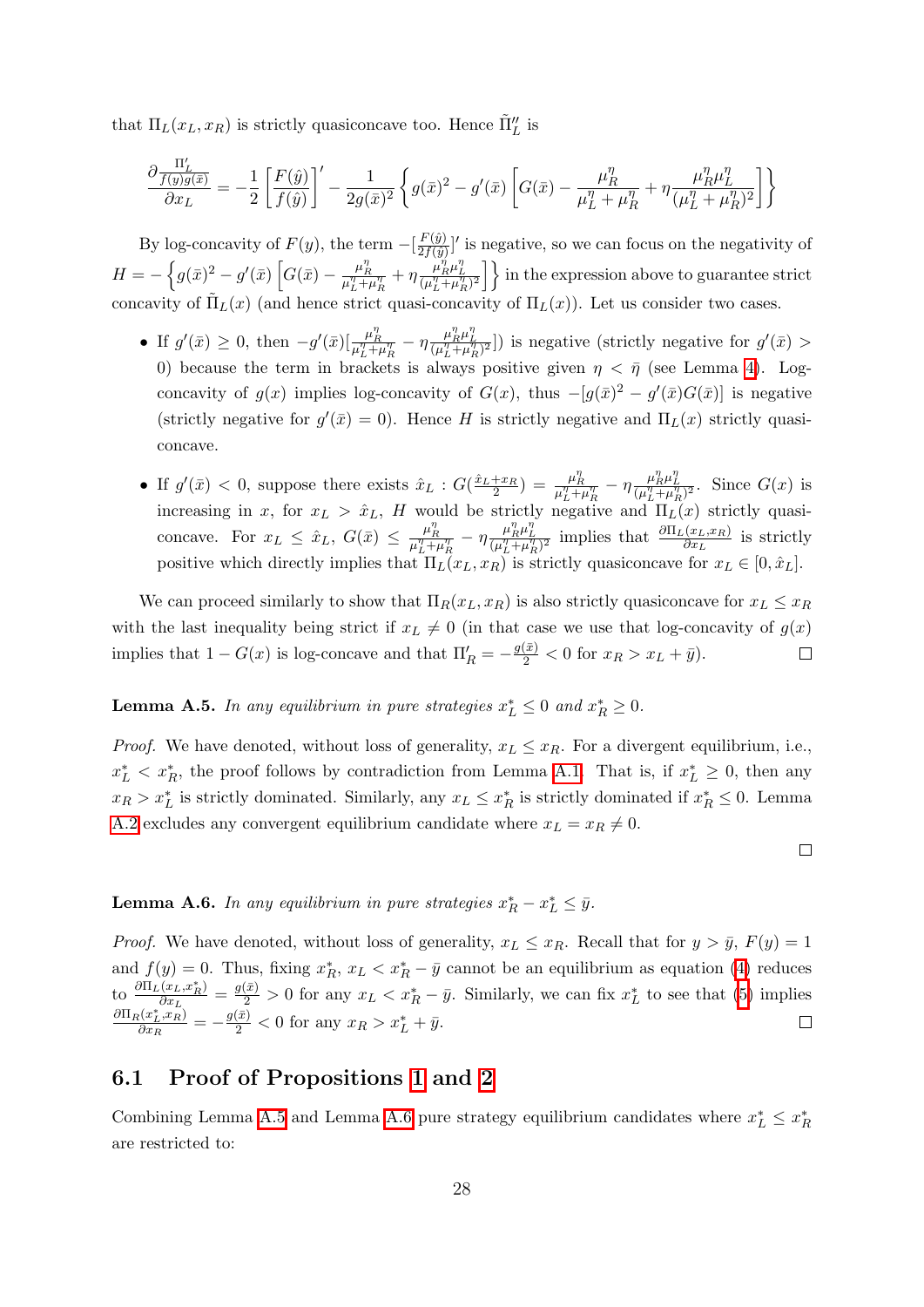- $x_L^* = 0 = x_R^*$  (Convergent equilibrium)
- $x_R^* \bar{y} < x_L^* \leq 0 < x_R^*$  (Interior equilibrium)
- $x_R^* x_L^* = \bar{y}$  and  $x_L^* < 0 < x_R^*$  (Extremism equilibrium)
- $x_R^* \bar{y} < x_L^* < 0 = x_R^*$

Below, we consider each of these candidates.

## Convergent equilibrium,  $x_L^* = 0 = x_R^*$ .

By Lemma  $\overline{A.5}$ ,  $x_L^* = 0 = x_R^*$  is the only convergent equilibrium that can exist. We look for the conditions guaranteeing that parties have no incentives to deviate from  $x_L = x_R = 0$ .

By Lemma  $\overline{A \cdot 4}$ , when  $x_{-i} = 0$  the objective functions are continuous and quasiconcave for  $x_L \leq x_R$ , so  $\frac{\partial \Pi_L(0,0)}{\partial x_L}$  $\frac{dL(L(0,0))}{dx_L} \geq 0$  and  $\frac{\partial \Pi_R(0,0)}{\partial x_R} \leq 0$  are necessary and sufficient conditions to disregard deviations to  $x_L < x_L^* = 0$  or  $x_R > x_R^* = 0$ . Given that  $G(0) = \frac{1}{2}$ , these two inequalities can be written as:

$$
\frac{F(0)}{f(0)}g(0) \ge 2\eta \frac{\mu_L^{\eta} \mu_R^{\eta}}{(\mu_L^{\eta} + \mu_R^{\eta})^2} + \frac{\mu_i^{\eta} - \mu_{-i}^{\eta}}{\mu_L^{\eta} + \mu_R^{\eta}}.
$$

where  $i = L, R$  and  $-i \neq i$ . Given that  $\mu_R \geq \mu_L$ , if the equation for R is satisfied, it will also be so for L. Note that for  $F(0) = 0$ , the above inequality is never satisfied and hence there is no convergent equilibrium. For  $F(0) > 0$  and rearranging the above expression, the convergent equilibrium exists if and only if  $\frac{f(0)}{F(0)} \leq g(0) / \left(2\eta \frac{\mu_L^{\eta} \mu_R^{\eta}}{(\mu_L^{\eta} + \mu_R^{\eta})^2} + \frac{\mu_R^{\eta} - \mu_L^{\eta}}{\mu_L^{\eta} + \mu_R^{\eta}}\right)$ .

To conclude the proof, the symmetry of  $g(x)$  guarantees that no profitable deviations exist to  $x_L > x_R^* = 0$  or  $x_R < x_L^* = 0$ , using the same arguments as above.

Finally, note that for the symmetric cost  $(\mu_L = \mu_R)$  case the above condition for a convergent equilibrium simplifies to  $\frac{f(0)}{F(0)} \leq \frac{2}{\eta}$  $rac{2}{\eta}g(0).$ 

## Interior equilibrium,  $x_R^* - \bar{y} < x_L^* \leq 0 < x_R^*$ .

By Lemma [A.1](#page-10-0) and by transitivity, we can disregard any deviation  $\tilde{x}_L > x_R^*$   $(x_L^* > \tilde{x}_R)$  as it will be strictly dominated by some  $x_L < x_R^*$   $(x_L^* < x_R)$ . By Lemma  $\boxed{A.2}$ , we can ignore any deviation to  $\tilde{x}_L = x_R^*$  or  $\tilde{x}_R = x_L^*$ . By Lemma  $\boxed{A.3}$  and  $\boxed{A.4}$  the objective functions are continuous and quasiconcave for  $x_L < x_R$ , so the FOCs are necessary and sufficient to guarantee that there are no profitable deviations from an interior equilibrium.

To solve the FOCs, we begin by proving that there is a unique  $(\bar{x}^*, \hat{y})$  that simultaneously equalizes [\(4\)](#page-27-1) and [\(5\)](#page-27-2) to zero. From  $\frac{\partial \Pi_L(x_L, x_R)}{\partial x_L} + \frac{\partial \Pi L_R(x_L, x_R)}{\partial x_R}$  $rac{R(x_L, x_R)}{\partial x_R} = 0$  and  $G(x)$  strictly increasing in x, we obtain the unique  $\bar{x}^*$  that solves this system of equations:

$$
G(\bar{x}^*) = \frac{\mu_R^{\eta}}{\mu_L^{\eta} + \mu_R^{\eta}} \iff \bar{x}^* = G^{-1}(\frac{\mu_R^{\eta}}{\mu_L^{\eta} + \mu_R^{\eta}}).
$$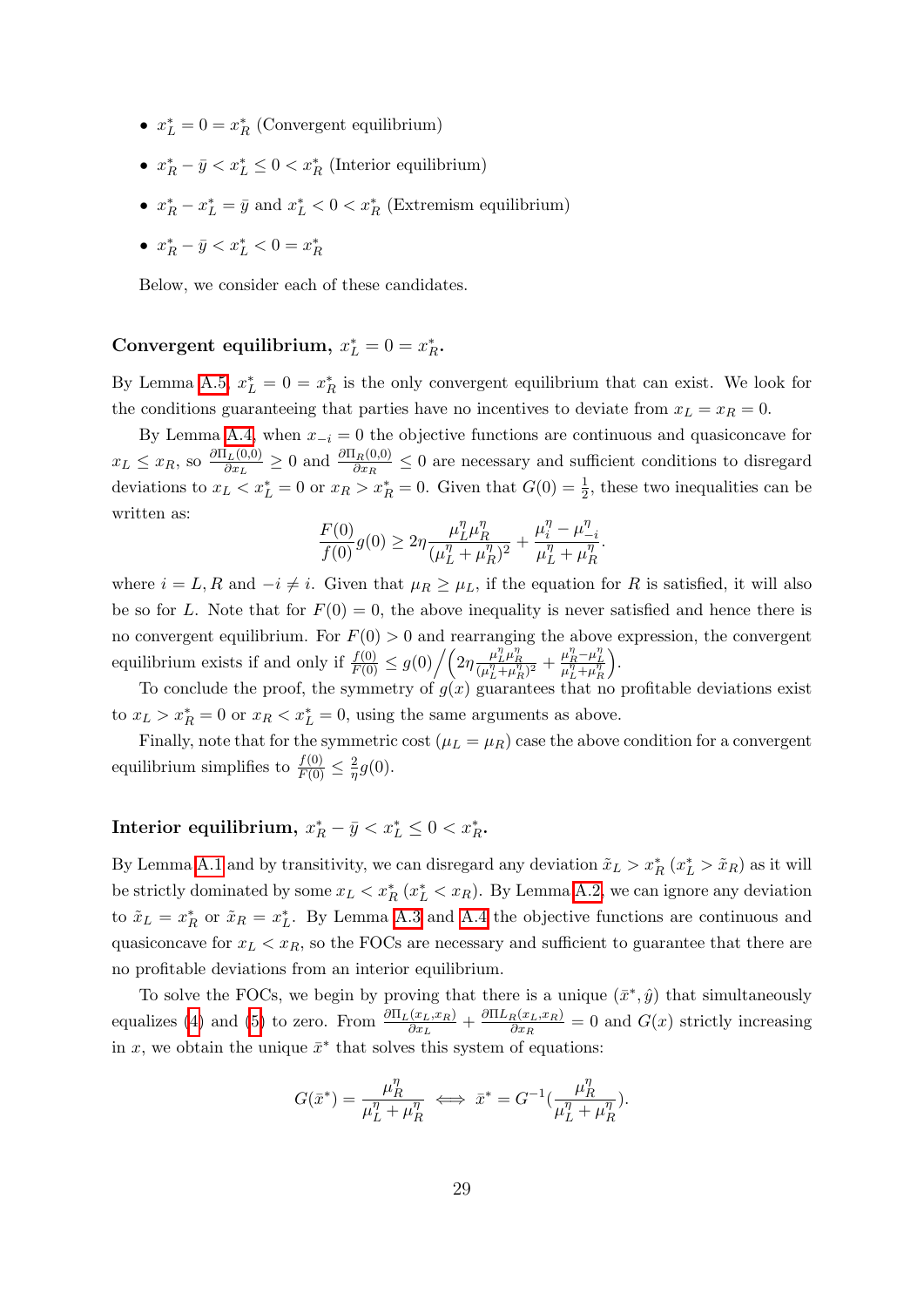Plugging this solution  $\bar{x}^*$  in either of the two equations, let  $\hat{y}$  be implicitly defined by the solution to  $\frac{f(\hat{y})}{F(\hat{y})} = \frac{g(\bar{x}^*)}{2\eta}$  $\overline{2\eta}$  $(\mu_L^{\eta} + \mu_R^{\eta})^2$  $\frac{\mu + \mu_R^n}{\mu_L^n \mu_R^n}$ . Since  $\frac{f(y)}{F(y)}$  is decreasing in y and  $g(\bar{x}^*)$  can be treated as a constant, note there is a unique polarization level  $\hat{y}$  that solves the latter condition.

Using  $\bar{x}^* = (x_L^* + x_R^*)/2$  and  $\hat{y} = x_R^* - x_L^*$ , we obtain the unique interior solution:

<span id="page-31-0"></span>
$$
x_L^* = \bar{x}^* - \frac{\hat{y}}{2}
$$

$$
x_R^* = \bar{x}^* + \frac{\hat{y}}{2}
$$

Next, we have to verify when the solution satisfies the conditions for an interior equilibrium  $x_R^* - \bar{y} < x_L^* \leq 0 < x_R^*$ . First,  $x_R^* > 0 \iff \hat{y} > -2G^{-1}(\frac{\mu_R^n}{\mu_L^n + \mu_R^n})$ , which is always true. Second, R  $x_L^* \leq 0 \iff \hat{y} \geq 2G^{-1}(\frac{\mu_R^n}{\mu_L^n + \mu_R^n}) = 2\bar{x}^*$ . Given the definition of  $\hat{y}$  and that  $\frac{f(y)}{F(y)}$  is decreasing in  $y$ , we can rewrite this condition as:

$$
\frac{f(\hat{y})}{F(\hat{y})} = \frac{g(\bar{x}^*)}{2\eta} \frac{(\mu_L^{\eta} + \mu_R^{\eta})^2}{\mu_L^{\eta} \mu_R^{\eta}} \le \frac{f(2\bar{x}^*)}{F(2\bar{x}^*)}.
$$
\n(7)

Last,  $x_R^* - x_L^* < \bar{y}$  can be written  $\hat{y} < \bar{y}$ . Given the definition of  $\hat{y}$  and that  $\frac{f(y)}{F(y)}$  is decreasing in  $y$ , we can rewrite the last condition as:

<span id="page-31-1"></span>
$$
\frac{f(\hat{y})}{F(\hat{y})} = \frac{g(\bar{x}^*)}{2\eta} \frac{(\mu_L^{\eta} + \mu_R^{\eta})^2}{\mu_L^{\eta} \mu_R^{\eta}} > \frac{f(\bar{y})}{F(\bar{y})}.
$$
\n(8)

Note that from  $\left(\frac{7}{7}\right)$ ,  $\left(\frac{8}{7}\right)$  and  $\frac{f(y)}{F(y)}$  decreasing in y (logconcavity), it follows that a necessary condition for the existence of an interior equilibrium is  $2\bar{x}^* \leq \bar{y} \iff \frac{\mu_R^n}{\mu_L^n + \mu_R^n} \leq G(\frac{\bar{y}}{2})$  $\frac{y}{2}$ 

Finally, note that for the symmetric cost case  $(\mu_L = \mu_R)$ , the above necessary and sufficient conditions for an interior equilibrium simplify to  $\frac{f(\bar{y})}{F(\bar{y})} < \frac{2}{\eta}$  $\frac{2}{\eta} g(0) \ < \ \frac{f(0)}{F(0)}$  with  $x^*_L \ = \ -\frac{\hat{y}}{2}$  $rac{y}{2}$  and  $x_R^* = \frac{\hat{y}}{2}$  $\frac{y}{2}$ .

## Extremism equilibrium,  $x_R^* - \bar{y} = x_L^* < 0 < x_R^*$ .

By Lemma  $\boxed{A.1}$  and by transitivity, we can disregard any deviation  $\tilde{x}_L > x_R^*$   $(x_L^* > \tilde{x}_R)$  as it will be strictly dominated by some  $x_L < x_R^*$  ( $x_L^* < x_R$ ). By Lemma [A.2,](#page-15-0) we can ignore any deviation to  $\tilde{x}_L = x_R^*$  or  $\tilde{x}_R = x_L^*$ .

By Lemma  $A.4$  the objective function of party L (party R) is continuous and quasiconcave whenever  $x_L < x_R^*$  ( $x_L^* \leq x_R$ ). Lemma [A.3](#page-17-0) shows that it is not differentiable at  $|x_i - x_{-i}| = \bar{y}$ ,  $-i \neq i, i = L, R$ . Thus, we need to show that there is an inflection point at  $x_i : |x_i - x_{-i}| = \bar{y}$ for each party. Then, fixing  $x_R^*$ , party L has no incentives to deviate from an equilibrium where  $x_R^* - x_L^* = \bar{y}$  if and only if i)  $\lim_{x_L \to (x_R^* - \bar{y})^-}$  $\partial \Pi_L(x_L, x_R^*)$  $\frac{\partial \overline{\Pi}_L(x_R^* - \overline{y}, x_R^*)}{\partial x_L} > 0$  and ii)  $\frac{\partial \overline{\Pi}_L(x_R^* - \overline{y}, x_R^*)}{\partial x_L}$  $\frac{x_R - y, x_R}{\partial x_L} \leq 0$ . Similarly, fixing  $x_L^*$ , party R has no incentives to deviate from an equilibrium where  $x_R^* - x_L^* = \bar{y}$  if and only if iii)  $\lim_{x_R \to (x_L^* + \bar{y})^+} \frac{\partial \Pi_R(x_L^*, x_R)}{\partial x_R}$  $\frac{\partial a(x_L^*,x_R)}{\partial x_R}$  < 0 and iv)  $\frac{\partial \Pi_R(x_L^*,x_L^*+\bar{y})}{\partial x_R}$  $\frac{\partial x_L, x_L + y_j}{\partial x_R} \geq 0$ . Conditions i) and iii) follow directly from the proof of Lemma  $\overline{A.6}$ . By the definition of an extremism equilibrium, we can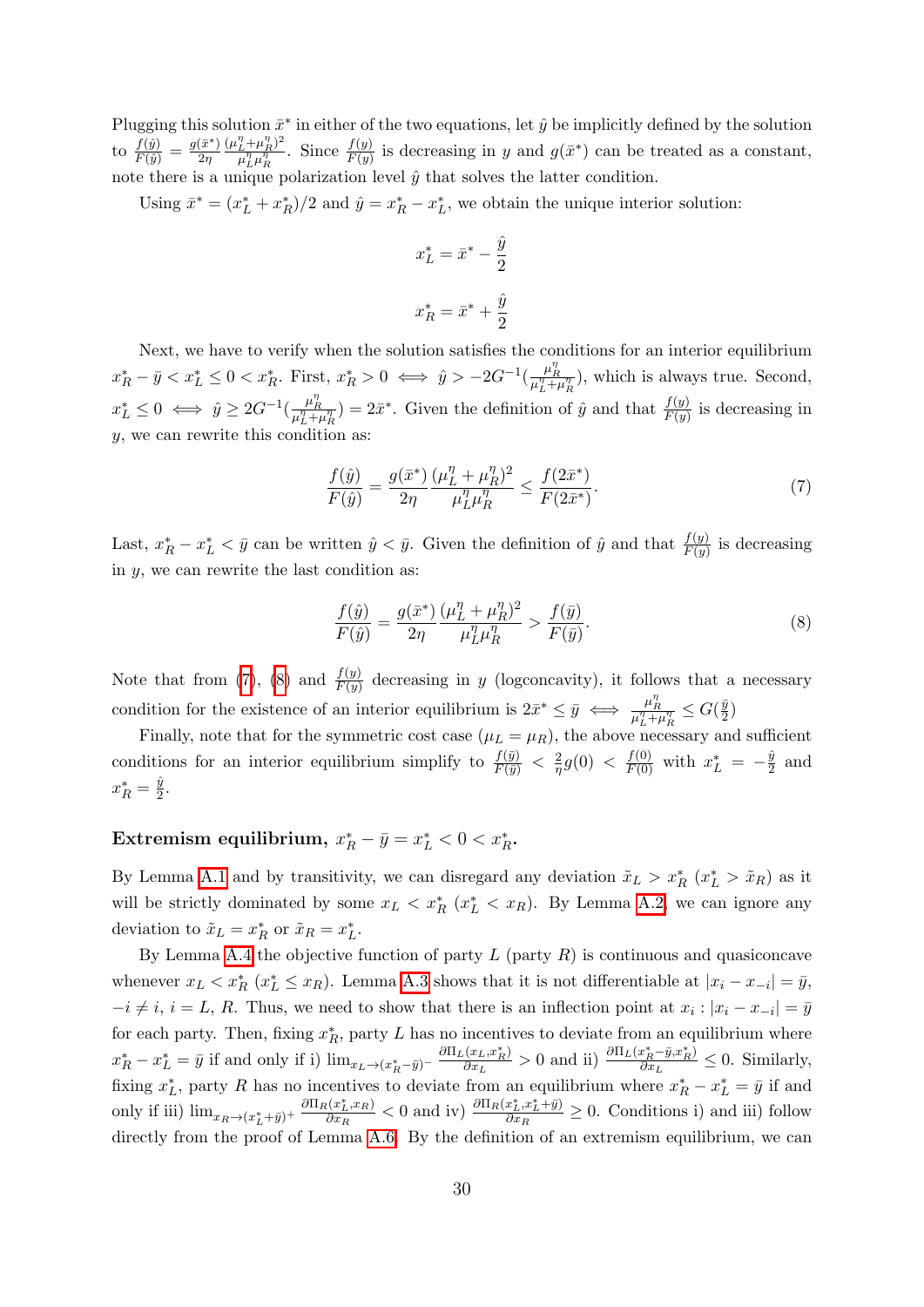use  $\bar{x}^* = x_R^* - \frac{\bar{y}}{2} = x_L^* + \frac{\bar{y}}{2}$  $\frac{y}{2}$  in expressions [\(4\)](#page-27-1) and [\(5\)](#page-27-2) above, so that conditions ii) and iv) can be written:

$$
\frac{F(\bar{y})}{f(\bar{y})} \frac{g(\bar{x}^*)}{2} - \eta \frac{\mu_R^{\eta} \mu_L^{\eta}}{(\mu_L^{\eta} + \mu_R^{\eta})^2} \le G(\bar{x}^*) - \frac{\mu_R^{\eta}}{\mu_L^{\eta} + \mu_R^{\eta}}
$$
(9)

$$
\frac{F(\bar{y})}{f(\bar{y})} \frac{g(\bar{x}^*)}{2} - \eta \frac{\mu_R^{\eta} \mu_L^{\eta}}{(\mu_L^{\eta} + \mu_R^{\eta})^2} \le -G(\bar{x}^*) + \frac{\mu_R^{\eta}}{\mu_L^{\eta} + \mu_R^{\eta}}
$$
(10)

Adding  $(9)$  and  $(10)$  it follows that:

<span id="page-32-1"></span><span id="page-32-0"></span>
$$
\frac{F(\bar{y})}{f(\bar{y})}\frac{g(\bar{x}^*)}{2}\leq \eta \frac{\mu_R^\eta \mu_L^\eta}{(\mu_L^\eta + \mu_R^\eta)^2}
$$

Using this condition in  $\left(9\right)$  and  $\left(10\right)$  we obtain:

$$
G(\bar{x}^*) \ge \frac{\mu_R^n}{\mu_L^n + \mu_R^n}
$$
 and  $G(\bar{x}^*) \le \frac{\mu_R^n}{\mu_L^n + \mu_R^n}$ 

Rearranging the above expressions, it follows that in an extremism equilibrium:  $G(\bar{x}^*) = \frac{\mu_R^n}{\mu_L^n + \mu_R^n}$ and  $\frac{g(\bar{x}^*)}{2n}$  $\overline{2\eta}$  $(\mu_L^{\eta} + \mu_R^{\eta})^2$  $\frac{f_L^{\eta} + \mu_R^{\eta})^2}{\mu_L^{\eta} \mu_R^{\eta}} \leq \frac{f(\bar{y})}{F(\bar{y})}$  $\frac{f(y)}{F(\bar{y})}$ . Then, the equilibrium platforms in an extremism equilibrium are uniquely characterized as:

$$
x_L^* = \bar{x}^* - \frac{\bar{y}}{2}
$$

$$
x_R^* = \bar{x}^* + \frac{\bar{y}}{2}
$$

where  $\bar{x}^* = G^{-1}(\frac{\mu_R^{\eta}}{\mu_L^{\eta} + \mu_R^{\eta}})$ . Plugging these two expressions in the conditions of Lemma [A.5,](#page-29-2) a necessary condition for extremism equilibrium is  $-\frac{\bar{y}}{2} \leq \bar{x}^* \leq \frac{\bar{y}}{2}$  $\leq \frac{y}{2}$ . While the first inequality necessarily holds (as  $\bar{x}^* > 0$ ), note that the second implies  $\frac{\mu_R^n}{\mu_L^n + \mu_R^n} \leq G(\frac{\bar{y}}{2})$  $\frac{y}{2}$ .

Finally, note that for the symmetric cost case  $(\mu_L = \mu_R)$ , the above necessary and sufficient conditions for an extremism equilibrium simplify to  $\frac{2}{\eta}g(0) \leq \frac{f(\bar{y})}{F(\bar{y})}$  with  $x_L^* = -\frac{\bar{y}}{2}$  $\frac{\bar{y}}{2}$  and  $x_R^* = \frac{\bar{y}}{2}$  $\frac{y}{2}$ .

#### Equilibrium with  $x_R^* - \bar{y} < x_L^* < 0 = x_I^*$ R

To complete the proof we need to show that there is no equilibrium in pure strategies such that  $x_R^* - \bar{y} < x_L^* < 0 = x_R^*$ . By Lemma  $\boxed{A.3}$  and Lemma  $\boxed{A.4}$  the objective functions are quasiconcave, continuous and differentiable for  $x_R^* - \bar{y} < x_L^* < 0 = x_R^*$ . Thus, necessary conditions to assure no deviations exist are  $\frac{\partial \Pi_L(x_L^*,0)}{\partial x_L}$  $\frac{L(x_L^*,0)}{\partial x_L} = \frac{\partial \Pi_L(x_L^*,0)}{\partial x_R}$  $\frac{L(x_L,0)}{\partial x_R} = 0$ . Proceeding as in the proof of the interior equilibrium above, we can see that  $\frac{\partial \Pi_L(x_L^*,0)}{\partial x_L}$  $\frac{L(x_L^*,0)}{\partial x_L} = \frac{\partial \Pi_L(x_L^*,0)}{\partial x_R}$  $\frac{L(x_L^*,0)}{\partial x_R} = 0 \iff G(\frac{x_L^*}{2}) = \frac{\mu_R^{\eta}}{\mu_L^{\eta} + \mu_R^{\eta}} > 0$ , where the later inequality follows from  $\mu_L \leq \mu_R$  and is only possible if  $x_L^* > 0$  which disregards this equilibrium candidate.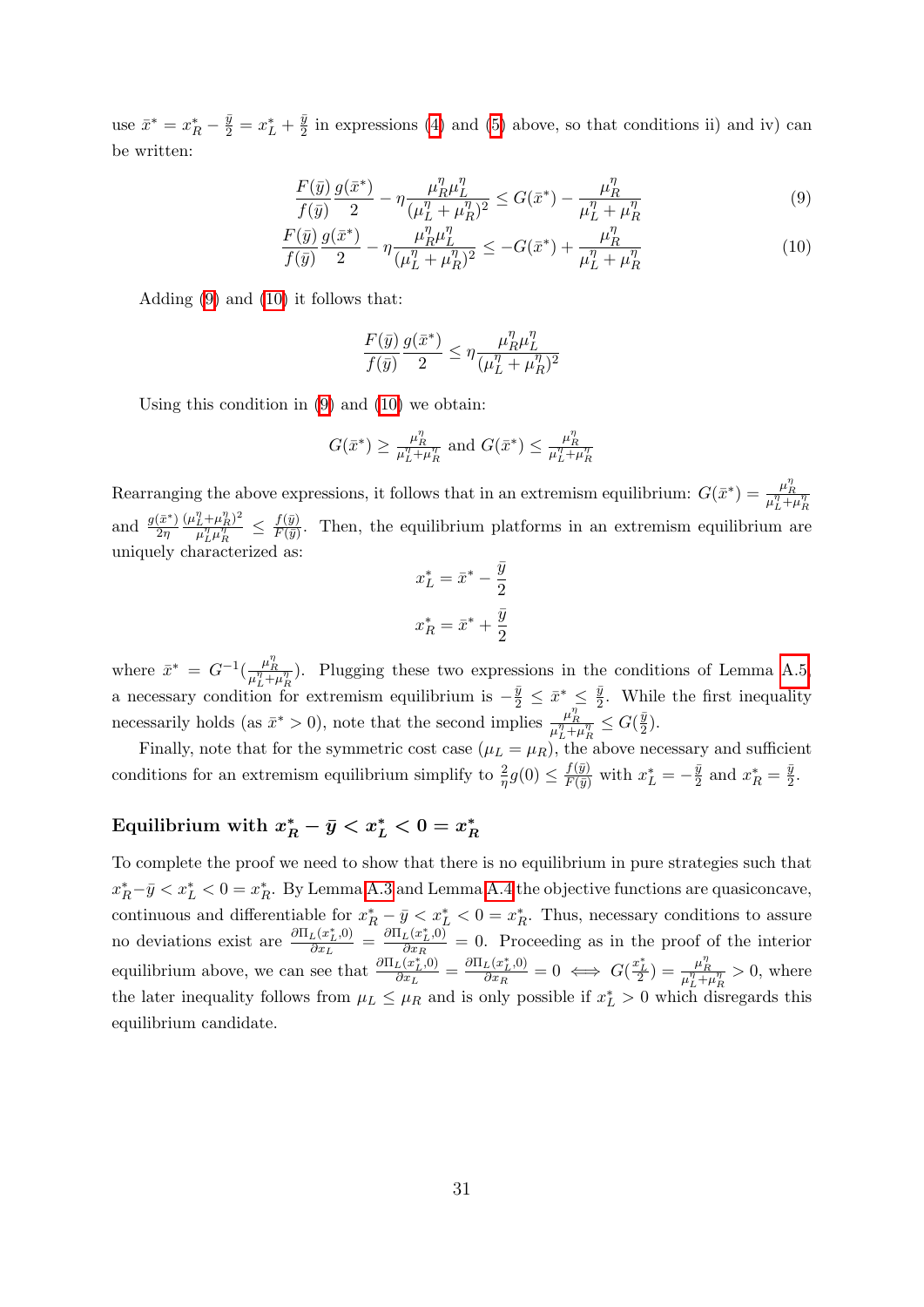#### <span id="page-33-0"></span>6.2 Proof of Proposition 3 (Mixed Strategies)

We want to show that the following is a mixed strategy equilibrium:  $x_L^* = 0$  and party R randomizes with equal probability over  $x_R^* > 0$  and  $-x_R^*$ , where:

$$
x_R^* = \begin{cases} \bar{y} & \text{if } \frac{F(\bar{y})}{f(\bar{y})} \frac{g(\bar{y}/2)}{2} + G(\bar{y}/2) - \frac{\mu_R^{\eta}}{\mu_R^{\eta} + \mu_L^{\eta}} \leq \eta \frac{\mu_R^{\eta} \mu_L^{\eta}}{(\mu_R^{\eta} + \mu_L^{\eta})^2} \\ \frac{x_R}{f(0)} & \text{if } \frac{F(0)}{f(0)} \frac{g(0)}{2} - \frac{1}{2} \frac{\mu_R^{\eta} - \mu_L^{\eta}}{\mu_R^{\eta} + \mu_L^{\eta}} < \eta \frac{\mu_R^{\eta} \mu_L^{\eta}}{(\mu_R^{\eta} + \mu_L^{\eta})^2} < \frac{F(\bar{y})}{f(\bar{y})} \frac{g(\bar{y}/2)}{2} + G(\bar{y}/2) - \frac{\mu_R^{\eta}}{\mu_R^{\eta} + \mu_L^{\eta}} \end{cases}
$$

and  $x_R$  is implicitly defined by the solution to the first-order condition for party R:

$$
[1-G(\frac{x_R}{2})]=\frac{F(x_R)}{f(\underline{x_R})}\frac{g(\frac{x_R}{2})}{2}+\frac{\mu_L^\eta}{\mu_R^\eta+\mu_L^\eta}-\eta\frac{\mu_R^\eta\mu_L^\eta}{(\mu_R^\eta+\mu_L^\eta)^2}
$$

Proof. To show that the above-described strategy is an equilibrium, it suffices to check that none of the two parties have incentives to deviate:

**Party R.** By Lemma [A.4](#page-18-0) and fixing  $x_L = 0$ , it follows that  $\Pi_R(0, x_R)$  is quasiconcave for  $0 \leq x_R$ . Let  $x_R$  solve the FOC of party R. If  $x_R > 0$  then the payoff of party R is strictly greater at  $x_R$  than for any other  $x_R \geq 0$ . Given  $x_L = 0$ , the FOC in [\(5\)](#page-27-2) can be written:

$$
[1-G(\frac{x_R}{2})]=\frac{F(x_R)}{f(\underline{x_R})}\frac{g(\frac{x_R}{2})}{2}+\frac{\mu_L^{\eta}}{\mu_R^{\eta}+\mu_L^{\eta}}-\eta\frac{\mu_R^{\eta}\mu_L^{\eta}}{(\mu_R^{\eta}+\mu_L^{\eta})^2}
$$

By Lemma  $\boxed{A.3}$  and Lemma  $\boxed{A.4}$  the above condition can only be satisfied if:  $\frac{\partial \Pi_R(0,0)}{\partial x_R} > 0$ and  $\frac{\partial \Pi_R(0,\bar{y})}{\partial x_R} < 0$ . Using Equation [\(5\)](#page-27-2), these two inequalities can be written as follows.

$$
\frac{F(0)}{f(0)}\frac{g(0)}{2}-\frac{1}{2}\frac{\mu_R^{\eta}-\mu_L^{\eta}}{\mu_R^{\eta}+\mu_L^{\eta}}<\eta\frac{\mu_R^{\eta}\mu_L^{\eta}}{(\mu_R^{\eta}+\mu_L^{\eta})^2}<\frac{F(\bar{y})}{f(\bar{y})}\frac{g(\bar{y}/2)}{2}+G(\bar{y}/2)-\frac{\mu_R^{\eta}}{\mu_R^{\eta}+\mu_L^{\eta}},
$$

which are the conditions for  $x_R^* = \underline{x_R}$ . Similarly, the payoff of party R is strictly greater at  $x_R = \bar{y}$  than for any other  $x_R \geq 0$  if and only if

$$
\frac{\partial \Pi_R(0,\bar{y})}{\partial x_R} \geq 0 \iff \frac{F(\bar{y})}{f(\bar{y})} \frac{g(\bar{y}/2)}{2} + G(\bar{y}/2) - \frac{\mu_R^{\eta}}{\mu_R^{\eta} + \mu_L^{\eta}} \leq \eta \frac{\mu_R^{\eta} \mu_L^{\eta}}{(\mu_R^{\eta} + \mu_L^{\eta})^2},
$$

which is the condition for  $x_R^* = \bar{y}$ .

Moreover, fixing  $x_L = 0$  and by the symmetry of  $g(x)$ , it follows that  $\Pi_R(0, x_R)$  is symmetric around zero, which implies that, if any of the above solutions hold, i) no profitable deviation exists to  $x_R \leq 0$  and ii) that party R must be indifferent between  $x_R^*$ and  $-x_R^*$ . Thus, if the above conditions hold, party R has no incentives to deviate from the proposed mixed strategy.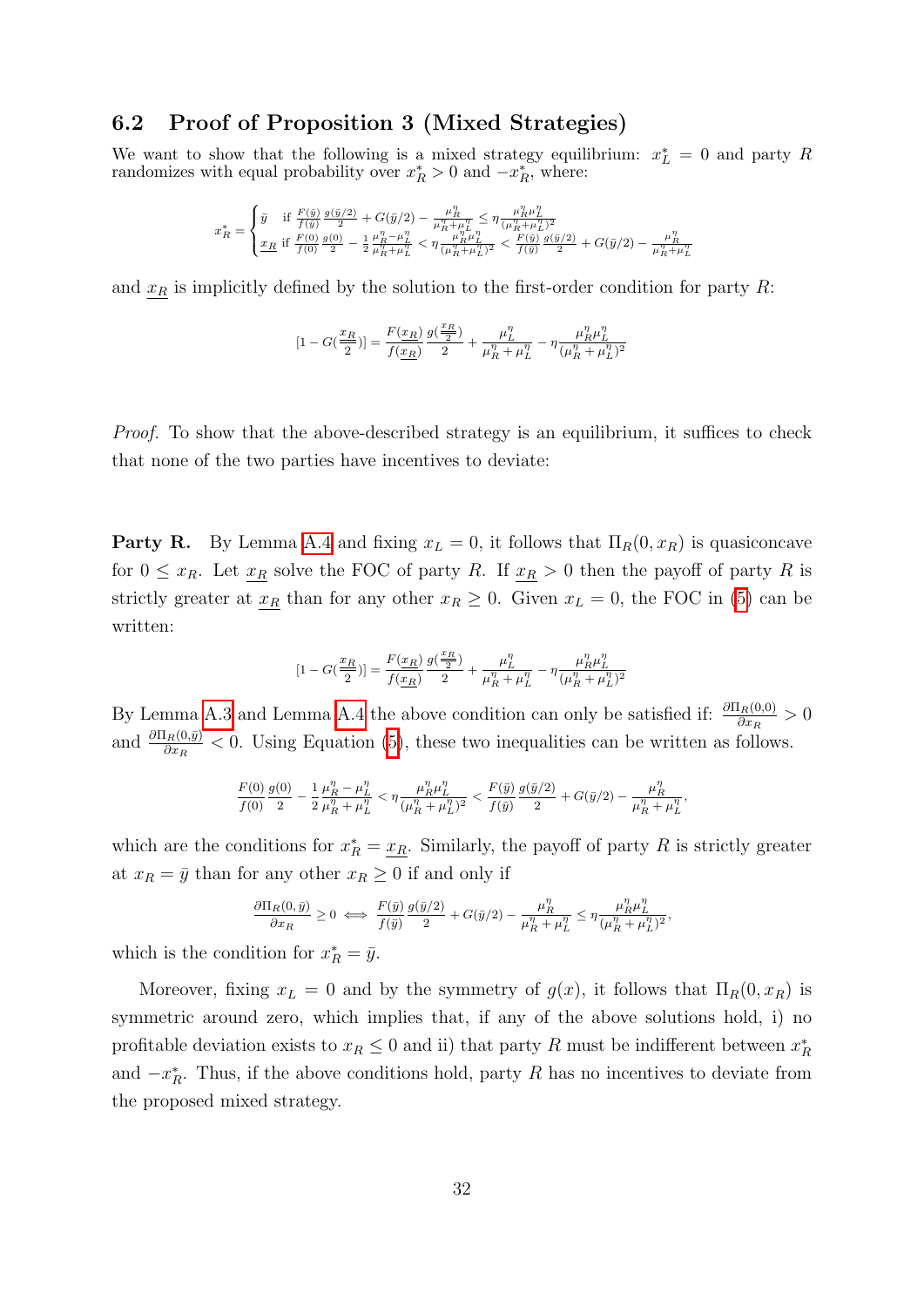**Party L.** Considering the mixed strategy of party R note that for any  $x_R^* > 0$  it must be that  $x_L \in [-x_R^*, x_R^*]$  since any  $x_L$  outside this interval can not be a best response for the same reasons as in Lemma  $\overline{A.5}$  $\overline{A.5}$  $\overline{A.5}$  we showed that we can not have  $x_L < x_R < 0$ . Hence, the expected payoff for party  $L$  given  $R$ 's randomization is:

$$
\bar{\Pi}_L = \frac{1}{2} \Pi_L(x_L, x_R^*) + \frac{1}{2} \Pi_L(x_L, -x_R^*)
$$

where

$$
\Pi_L(x_L, x_R^*) = F(x_R^* - x_L)G(\frac{x_R^* + x_L}{2}) + [1 - F(x_R^* - x_L)][\frac{\mu_R^{\eta}}{\mu_R^{\eta} + \mu_L^{\eta}} - \eta \frac{\mu_R^{\eta} \mu_L^{\eta}}{(\mu_R^{\eta} + \mu_L^{\eta})^2}]
$$

and

$$
\Pi_L(x_L, -x_R^*) = F(x_L + x_R^*)[1 - G(\frac{-x_R^* + x_L}{2})] + [1 - F(x_L + x_R^*)][\frac{\mu_R^{\eta}}{\mu_R^{\eta} + \mu_L^{\eta}} - \eta \frac{\mu_R^{\eta} \mu_L^{\eta}}{(\mu_R^{\eta} + \mu_L^{\eta})^2}]
$$

The first-order condition for party L is

$$
-\tfrac{1}{2}f(x_R^*-x_L)G(\tfrac{x_R^*+x_L}{2})+\tfrac{1}{4}F(x_R^*-x_L)g(\tfrac{x_R^*+x_L}{2})+\tfrac{1}{2}f(x_R^*-x_L)[\tfrac{\mu_R^{\eta}}{\mu_R^{\eta}+\mu_L^{\eta}}-\eta\tfrac{\mu_R^{\eta}\mu_L^{\eta}}{(\mu_R^{\eta}+\mu_L^{\eta})^2}]\\+\tfrac{1}{2}f(x_L+x_R^*)[1-G(\tfrac{-x_R^*+x_L}{2})]-\tfrac{1}{4}F(x_L+x_R^*)g(\tfrac{-x_R^*+x_L}{2})-\tfrac{1}{2}f(x_L+x_R^*)[\tfrac{\mu_R^{\eta}}{\mu_R^{\eta}+\mu_L^{\eta}}-\eta\tfrac{\mu_R^{\eta}\mu_L^{\eta}}{(\mu_R^{\eta}+\mu_L^{\eta})^2}]
$$

Given the symmetry of  $g(\cdot)$  note that for  $x_L = 0$  each term in the above equation cancels out. Thus, the first-order condition is satisfied for  $x_L = 0$ . Finally, if  $\bar{\Pi}_L$  is quasi-concave, then  $x_L = 0$  is a global maximum and party L has no incentive to deviate.  $\Box$ 

### 6.3 Comparative statics

#### Proof of Lemma  $(2)$ .

*Proof.* By Proposition  $\left\langle 1 \right\rangle$ , the interior equilibrium arises if  $\eta \in \left[ 2g(0) \frac{F(0)}{f(0)}, 2g(0) \frac{F(\bar{y})}{f(\bar{y})} \right]$ . Using the implicit function theorem we can write:  $\frac{\partial \hat{y}}{\partial \eta} = \frac{1}{2g(0)}$  $\frac{1}{2g(0)\left[\frac{F(\hat{y})}{f(\hat{y})}\right]^{\prime}}$ . Then,

$$
\frac{\partial\mu e_i^*(x_L^*,x_R^*)}{\partial\eta}=-f(\hat{y})\frac{\partial\hat{y}}{\partial\eta}\frac{\eta}{4}+\frac{1-F(\hat{y})}{4}=-\frac{f(\hat{y})}{2g(0)\left[\frac{F(\hat{y})}{f(\hat{y})}\right]'}\frac{\eta}{4}+\frac{1-F(\hat{y})}{4}.
$$

Hence,

$$
\frac{\partial\mu e_i^*(x_L^*,x_R^*)}{\partial\eta}\geq 0\iff 1-F(\hat y)\geq\frac{f(\hat y)}{2g(0.5)\left[\frac{F(\hat y)}{f(\hat y)}\right]'}\eta\iff \eta\leq\frac{1-F(\hat y)}{f(\hat y)}2g(0)\left[\frac{F(\hat y)}{f(\hat y)}\right]'
$$

where  $\left[\frac{F(\hat{y})}{f(\hat{y})}\right]$  $\left(\frac{F(\hat{y})}{f(\hat{y})}\right)'$  is a positive number by log-concavity of  $F(y)$ .

 $\Box$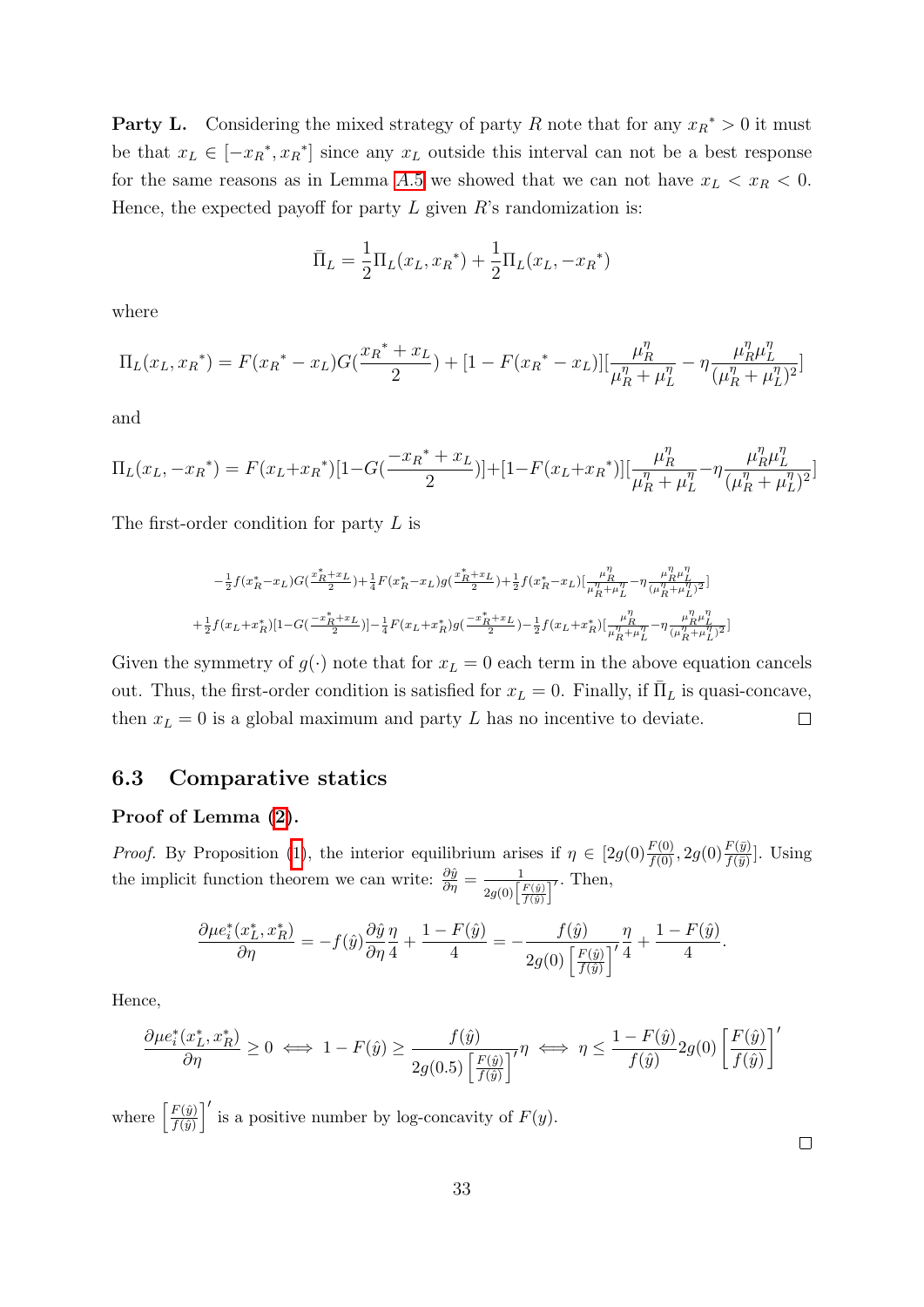#### Proof of Lemma [\(3\)](#page-17-0)

*Proof.* By Proposition  $(1)$ , the interior equilibrium arises if  $\eta \in [2g(0)\frac{F(0)}{f(0)}, 2g(0)\frac{F(\bar{y})}{f(\bar{y})}]$ . Then,

$$
\frac{\partial \mu e_i^*(x_L^*, x_R^*)}{\partial \rho} = -\frac{\partial F(\hat{y})}{\partial \rho} \frac{\eta}{4} - f(\hat{y}) \frac{\partial \hat{y}}{\partial \rho} \frac{\eta}{4}
$$
  
and hence  $\frac{\partial \mu e_i^*(x_L^*, x_R^*)}{\partial \rho} \ge 0$  if and only if  $-\frac{\partial F(\hat{y})}{\partial \rho} \ge f(\hat{y}) \frac{\partial \hat{y}}{\partial \rho}$ .

#### <span id="page-35-0"></span>6.4 Voters' behavior

In this section, we formalize and derive two main assumptions of the model. Namely, a) the endogenous division of voters across ideological and impressionable (via semiorder lexicographic preferences or a model of salience), and b) the impressionable voters' behavior that results in a Tullock contest during the campaign stage.

In their "strict" formulation, lexicographic preferences require a tie in the first attribute to compare alternatives over a second attribute. In their "weak" formulation (or semiorder,  $(T \text{versky}, [1969])$ , small differences between alternatives in the first attribute also lead to indifference in that attribute. In other words, small differences on the first attribute are disregarded [\(Fishburn, 1974\)](#page-39-16). This is the exact intuition we presented in our model where as polarization decreases and platforms look more alike, individuals turn their attention to campaigns instead of platforms. In particular, semiorder preferences with binary choices (i.e., two platforms in our setup) are unrestrictive in the sense of [Manzini and Mariotti](#page-41-4)  $(2012)$ , and the use of semiorder lexicographic preferences microfounds the aggregate behavior presented in the main text.

Assume a population of measure one, in which voters have semiorder lexicographic preferences and are heterogeneous in two dimensions. First, they draw an ideal policy x from  $G(x)$ . Second, voters also draw a level of sensitivity,  $\phi \in [0,1]$ , towards differences in the ideology space, from  $F_{\phi}(y) = Pr(\phi \leq y)$ , where  $\phi$  is the minimal distance between the two platforms that a voter considers to be "relevant" or "distinguishable".<sup>[21](#page-2-0)</sup> Voters with  $\phi > x_R - x_L$  vote according to the dominated attribute (i.e., electoral advertising  $e_i$ ). Voters with  $\phi \leq x_R - x_L$ vote à la Downs.

Note that for the case where  $x_L = x_R$ , only voters with  $\phi = 0$  are Downsian (and as the two platforms are identical, they vote for any of the two parties with equal probability). That is, if one assumes that  $F(0) > 0$  then there is a mass of Downsian voters not paying attention to the campaigns even though the platforms are identical. If instead one assumes that  $F(0) = 0$  when the platforms are identical, all voters vote according to campaign spending. $[2^2]$ 

 $^{21}$ In terms of the experimental literature in human perception (or psychophysics),  $\phi$  can be interpreted as the just-noticeable difference.

<sup>&</sup>lt;sup>22</sup>Note that assuming  $F(0) = 0$  or  $F(0) > 0$  affects the results, for instance  $F(0) > 0$  is required for the existence of a convergent equilibrium. In the main text, we solve the model for the general case  $F(0) \geq 0$  and highlight this distinction.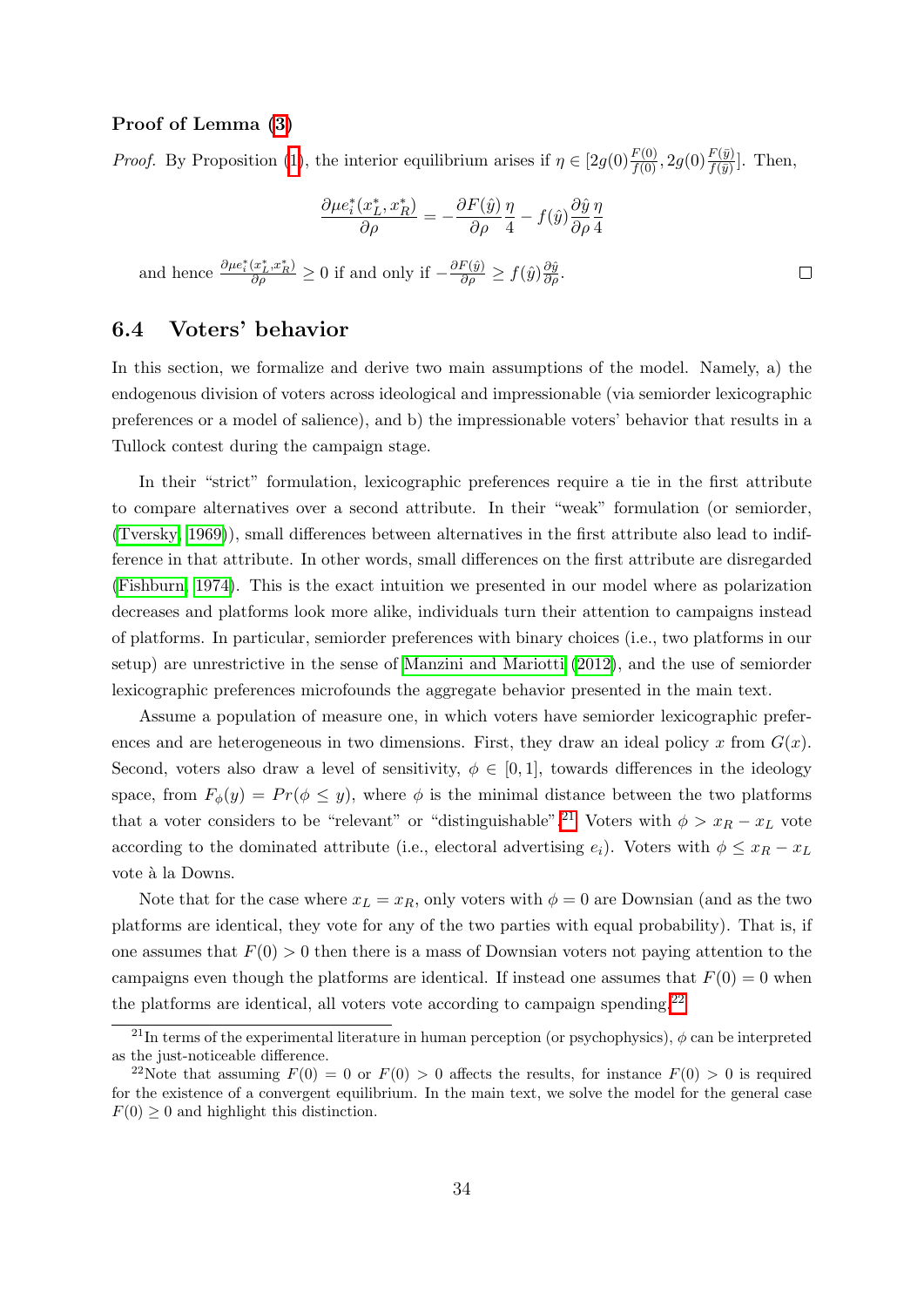Although  $x$  is ex-post irrelevant for impressionable voters, all individuals are identified by the pair  $(x, \phi)$ . The above features can be represented in an analytical manner by adapting the semiorder lexicographic structure proposed by Luce (1978). Considering a voter  $(x, \phi)$ , we can write the voter's evaluation of party i as:

$$
\vartheta_{x,\phi}(i) = - \mid x - x_i \mid \Upsilon(\phi \le x_R - x_L) + t^i(e_R, e_L, \theta^i) [1 - \Upsilon(\phi \le x_R - x_L)] \tag{11}
$$

where  $\Upsilon(\phi \leq x_R - x_L)$  is an indicator function taking value 1 when a voter is ideological, i.e.,  $\phi \leq x_R - x_L = y$ , and 0 when a voter is impressionable, i.e.,  $\phi > x_R - x_L = y$ , as in the main text. Without loss of generality  $- | x - x_i |$  is the utility derived from voting for party  $i \in \{L, R\}$  according to ideology; and  $t^i(e_R, e_L, \theta^i)$  is the impressionable voter's utility from voting for party  $i \in \{L, R\}$  according to advertisements.

Let  $\theta^i$  in  $t^i(e_R, e_L, \theta^i)$  be a random variable (from the candidates' points of view) that captures how much of a party's advertisement "leaks" to voters in the following way  $t^{i}(e_R, e_L, \theta^i) =$  $log(e_i^{\eta})$  $\hat{i}_{ij}^{(n)} + \theta^i$ . Similarly to multinomial applications in industrial organization [\(Nevo, 2000\)](#page-41-17) and political economy [\(Casas, Fawaz, and Trindade, 2016\)](#page-39-17), assume  $\theta^i$  to be drawn *i.i.d.* from an type I extreme-value distribution. As in [McFadden](#page-41-18) [\(1974\)](#page-41-18), the probability  $Pr(t^L > t^R)$  – which in our case is the probability that an impressionable voter votes for  $L$  – becomes the contest success function  $Pr(t^L > t^R) = \frac{e_L^{\eta}}{e_L^{\eta} + e_R^{\eta}}$ . With a continuum of voters, we interpret this probability as the share of impressionable voters that vote for L. On the same lines,  $\sqrt{\text{Jia}}$ ,  $\sqrt{\text{2008}}$ ; [Jia, Skaperdas, and Vaidya, 2013\)](#page-40-17) show that for  $t^{i}(e_R, e_L, \theta^i) = e_i \theta^i$ , if  $\theta^L$  and  $\theta^R$  follow independent inverse exponential distributions with parameter  $\eta > 0$ , the probability also becomes  $Pr(t^L > t^R) = \frac{e_L^{\eta}}{e_L^{\eta} + e_R^{\eta}}.$ <sup>[23](#page-2-0)</sup>

For simplicity, let  $\overline{F}_{\phi}(y)$  be written as  $F(y)$ , which can be used to denote the proportion of ideological voters given a level of polarization y. Platform preferences and ideology sensitivity are assumed to be independent. Consequently, for a given pair of policy platforms  $x_L$  and  $x_R$ , the votes of ideological and impressionable voters can be independently aggregated (integrating over  $\phi$ ). By integrating over  $\theta_L$  and  $\theta_R$  under the above distributional assumptions, the impressionable vote share of party *i* is  $S_{Imp}^i = \frac{e_i^{\eta}}{e_L^{\eta} + e_R^{\eta}}$ . For ideological voters, by integrating over x one immediately obtains that for party L,  $\tilde{S}_{Idl}^L = G(\bar{x})$  if  $x_L \neq x_R$  and  $S_{Idl}^L = \frac{1}{2}$  $rac{1}{2}$  if  $x_L = x_R$ . By taking into account the above, the parties' vote shares can be immediately written as in Equation  $(1)$ .

#### Salience and attention

Our model can also be interpreted as an extreme case of  $\left(\text{Bordalo et al.} \left| 2012, 2013a, b \right|, 2015 \right)$  $\left(\text{Bordalo et al.} \left| 2012, 2013a, b \right|, 2015 \right)$  $\left(\text{Bordalo et al.} \left| 2012, 2013a, b \right|, 2015 \right)$ , in which "salient thinkers" give more weight to attributes that exhibit greater heterogeneity in the available choice set.

In the papers on salience and attention, the salient attribute is the one in which the differences are more pronounced. The less salient attribute receives less weight. For instance, in

<sup>&</sup>lt;sup>23</sup>The assumption that party shocks are identical to all individuals is made without loss of generality, as long as they are independent of ideology.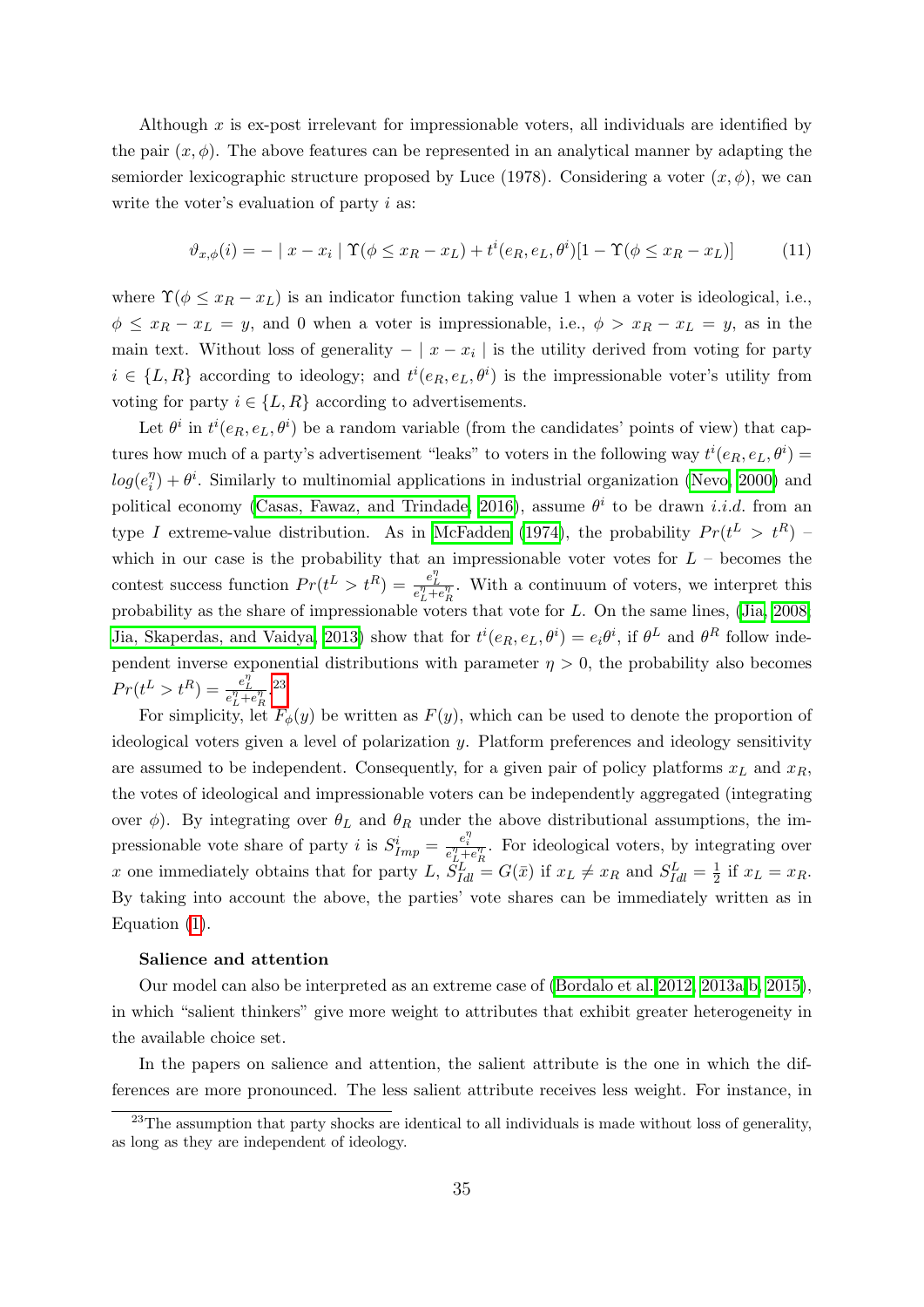[Bordalo et al.](#page-38-6) [\(2015\)](#page-38-6) they look at price and quality: if quality is the salient attribute, the utility from consuming good k is  $q_k - \omega p_k$  with  $\omega$  exogenously determined and in [0, 1]. Instead of comparing attributes, we compare the platform differentiation with a baseline level of polarization,  $\phi$ , which is exogenously drawn from  $F_{\phi}(y)$ . Thus, for  $\phi$  smaller than the equilibrium polarization, voters take platforms as the salient attribute. In particular, for  $\phi \leq y$ ,  $\omega = 0$ . And for  $\phi \geq y$ ,  $1 - \omega = 0$ . Thus, one can consider the rank-based weighting salience function proposed by [Bordalo et al. 2012,](#page-38-3) [2013b,](#page-38-5) [2015,](#page-38-6) where:

$$
\vartheta_{x,\phi}(i) = -(|x - x_i|)\omega + t^i(e_L, e_R, \theta^i)(1 - \omega)
$$

The heterogeneity of "salient thinkers" is given by  $F_{\phi}(y)$ , and everything else is exactly as in the previous section.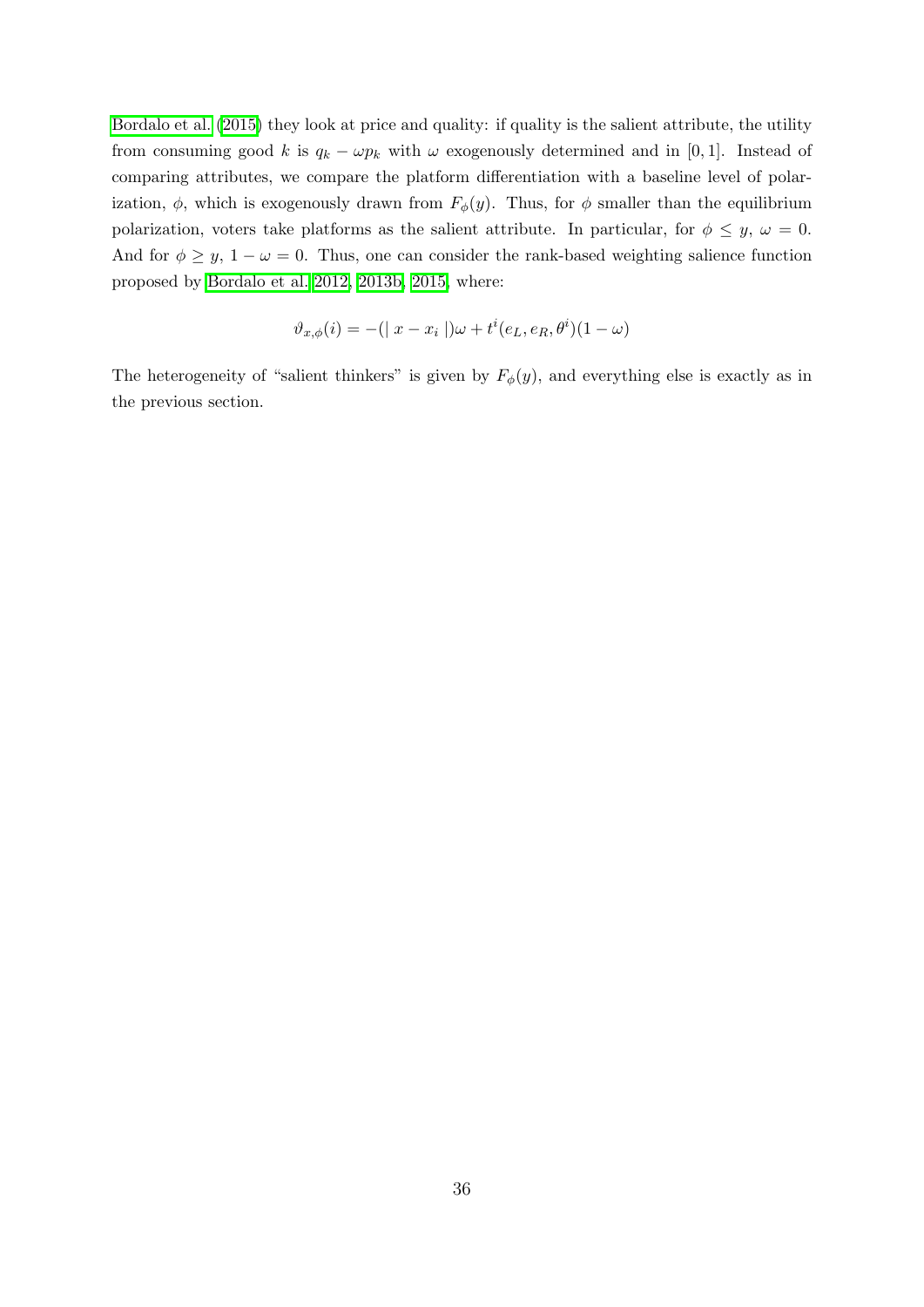## References

- <span id="page-38-10"></span>Alcalde, J. and M. Dahm (2007): "Tullock and Hirshleifer: A meeting of the minds," Review of Economic Design, 11, 101–124.
- <span id="page-38-14"></span> $-$  (2010): "Rent seeking and rent dissipation: A neutrality result," Journal of Public Economics, 94, 1–7.
- <span id="page-38-17"></span>ALLCOTT, H., L. BRAGHIERI, S. EICHMEYER, AND M. GENTZKOW (2020): "The welfare effects of social media," American Economic Review, 110, 629–676.
- <span id="page-38-18"></span>ALLCOTT, H. AND M. GENTZKOW (2017): "Social media and fake news in the 2016 election," Journal of Economic Perspectives, 31, 211–236.
- <span id="page-38-11"></span>AMEGASHIE, J. A. (2006): "A contest success function with a tractable noise parameter," Public Choice, 126, 135–144.
- <span id="page-38-7"></span>AMORÓS, P. AND M. S. PUY (2013): "Issue convergence or issue divergence in a political campaign?" Public Choice, 155, 355–371.
- <span id="page-38-8"></span>ARAGONÉS, E., M. CASTANHEIRA, AND M. GIANI (2015): "Electoral competition through issue selection," American Journal of Political Science, 59, 71–90.
- <span id="page-38-2"></span>ARAGONÈS, E. AND T. R. PALFREY (2002): "Mixed equilibrium in a Downsian model with a favored candidate," Journal of Economic Theory, 103, 131–161.
- <span id="page-38-16"></span>ARAGONES, E. AND D. XEFTERIS  $(2012)$ : "Candidate quality in a Downsian model with a continuous policy space," Games and Economic Behavior, 75, 464–480.
- <span id="page-38-9"></span> $(2017)$ : "Imperfectly informed voters and strategic extremism," *International Economic* Review, 58, 439–471.
- <span id="page-38-0"></span>Ashworth, S. and E. Bueno de Mesquita (2009): "Elections with platform and valence competition," Games and Economic Behavior, 67, 191–216.
- <span id="page-38-15"></span>BAIK, K. H. (1994): "Effort levels in contests with two asymmetric players," Southern Economic Journal, 367–378.
- <span id="page-38-13"></span>BALART, P., S. M. CHOWDHURY, AND O. TROUMPOUNIS (2017): "Linking individual and collective contests through noise level and sharing rules," Economics Letters, 155, 126–130.
- <span id="page-38-1"></span>Baron, D. P. (1994): "Electoral competition with informed and uninformed voters." American Political Science Review, 88, 33–47.
- <span id="page-38-12"></span>BEVIÁ, C. AND L. C. CORCHÓN (2015): "Relative difference contest success function," Theory and Decision, 78, 377–398.
- <span id="page-38-3"></span>BORDALO, P., N. GENNAIOLI, AND A. SHLEIFER (2012): "Salience theory of choice under risk," Quarterly Journal of Economics, 127, 1243–1285.
- <span id="page-38-4"></span> $-$  (2013a): "Salience and asset prices," *American Economic Review*, 103, 623–628.
- <span id="page-38-5"></span>(2013b): "Salience and consumer choice," *Journal of Political Economy*, 121, 803–843.
- <span id="page-38-6"></span> $-$  (2015): "Competition for attention," Review of Economic Studies, 83, 481–513.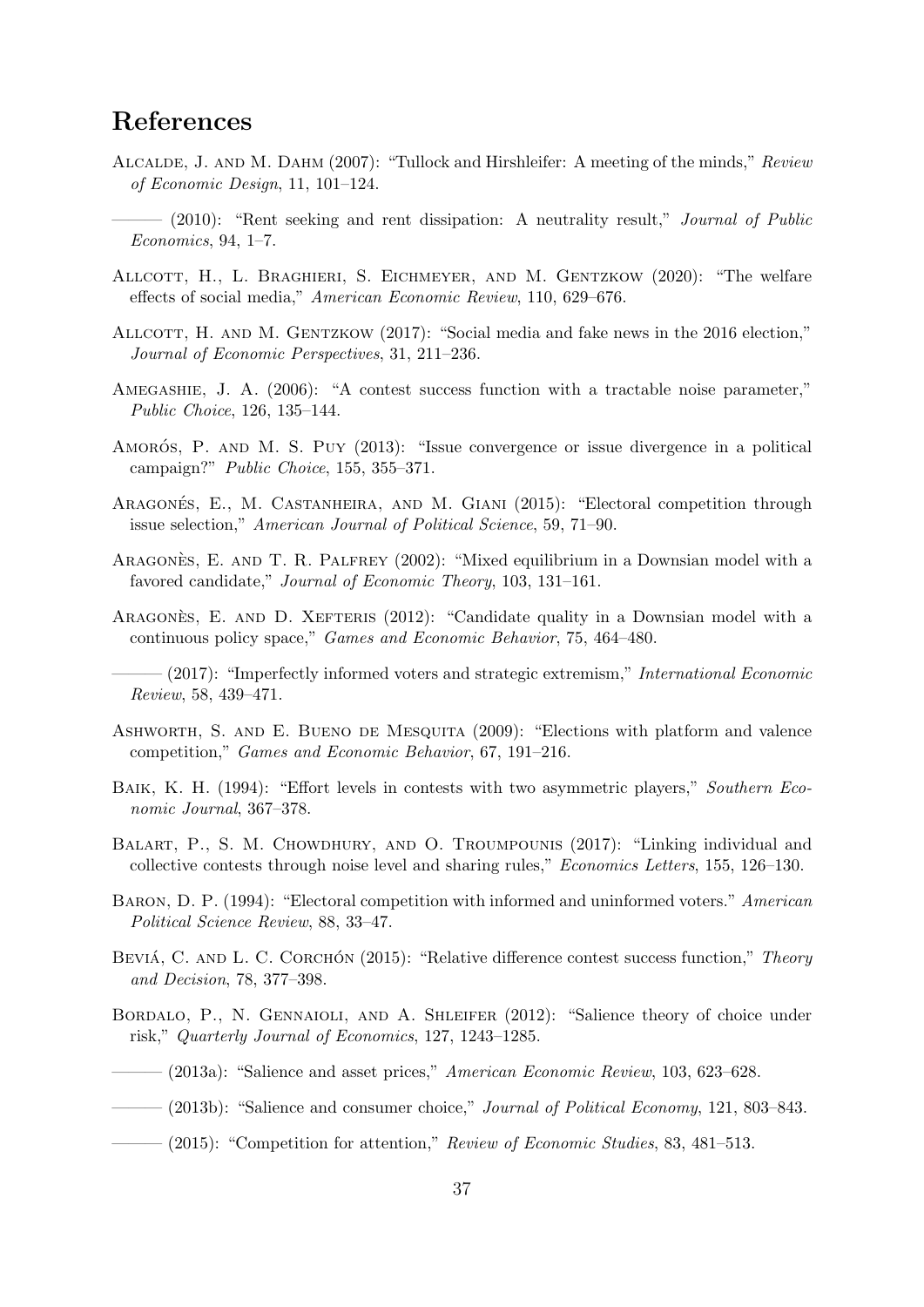- <span id="page-39-1"></span>BOXELL, L., M. GENTZKOW, AND J. SHAPIRO (2021): "Cross-Country Trends in Affective Polarization," NBER Working Paper.
- <span id="page-39-15"></span>Broockman, D. E. and D. P. Green (2014): "Do Online Advertisements Increase Political Candidates' Name Recognition or Favorability? Evidence from Randomized Field Experiments," Political Behavior, 36, 263–289.
- <span id="page-39-5"></span>BUSHONG, B., M. RABIN, AND J. SCHWARTZSTEIN (2021): "A model of relative thinking," Review of Economic Studies, 88, 162–191.
- <span id="page-39-6"></span>Callander, S. and C. H. Wilson (2006): "Context-dependent voting," Quarterly Journal of Political Science, 1, 227–254.
- <span id="page-39-3"></span>CARDONA, D., J. DE FREITAS, AND A. RUBÍ-BARCELÓ (2018): "Polarization or moderation? Intra-group heterogeneity in endogenous-policy contests," DEA Working Paper, Universitat de les Illes Balears.
- <span id="page-39-4"></span>CARRILLO, J. D. AND M. CASTANHEIRA (2008): "Information and strategic political polarisation," Economic Journal, 118, 845–874.
- <span id="page-39-17"></span>Casas, A., Y. Fawaz, and A. Trindade (2016): "Surprise me if you can: The influence of newspaper endorsements in U.S. presidential elections," Economic Inquiry, 54, 1484–1498.
- <span id="page-39-9"></span>CORCHÓN, L. C. (2007): "The theory of contests: A survey," Review of Economic Design, 11, 69–100.
- <span id="page-39-13"></span>DA SILVEIRA, B. S. AND J. M. P. DE MELLO (2011): "Campaign Advertising and Election Outcomes: Quasi-natural Experiment Evidence from Gubernatorial Elections in Brazil," Review of Economic Studies, 78, 590–612.
- <span id="page-39-12"></span>DASGUPTA, P. AND E. MASKIN (1986): "The existence of equilibrium in discontinuous economic games, I: Theory," Review of Economic Studies, 53, 1–26.
- <span id="page-39-7"></span>Denter, P. (2020): "Campaign contests," European Economic Review, 127, 103459.
- <span id="page-39-0"></span>DOWNS, A. (1957): An Economic Theory of Democracy, Harper, New York.
- <span id="page-39-8"></span>EGUIA, J. AND A. NICOLO<sup> $(2019)$ : "Information and targeted spending," Theoretical Eco-</sup> nomics, 14, 373–402.
- <span id="page-39-2"></span>Epstein, G. S. and S. Nitzan (2004): "Strategic restraint in contests," European Economic Review, 48, 201–210.
- <span id="page-39-10"></span>Ewerhart, C. (2015): "Mixed equilibria in Tullock contests," Economic Theory, 60, 59–71.
- <span id="page-39-11"></span> $-(2017)$ : "Revenue ranking of optimally biased contests: The case of two players," *Eco*nomics Letters, 157, 167–170.
- <span id="page-39-16"></span>Fishburn, P. C. (1974): "Exceptional paper-lexicographic orders, utilities and decision rules: A survey," Management Science, 20, 1442–1471.
- <span id="page-39-14"></span>Fouirnaies, A. (2021): "How Do Campaign Spending Limits Affect Elections? Evidence from the United Kingdom 1885-2019," American Political Science Review, 115, 395–411.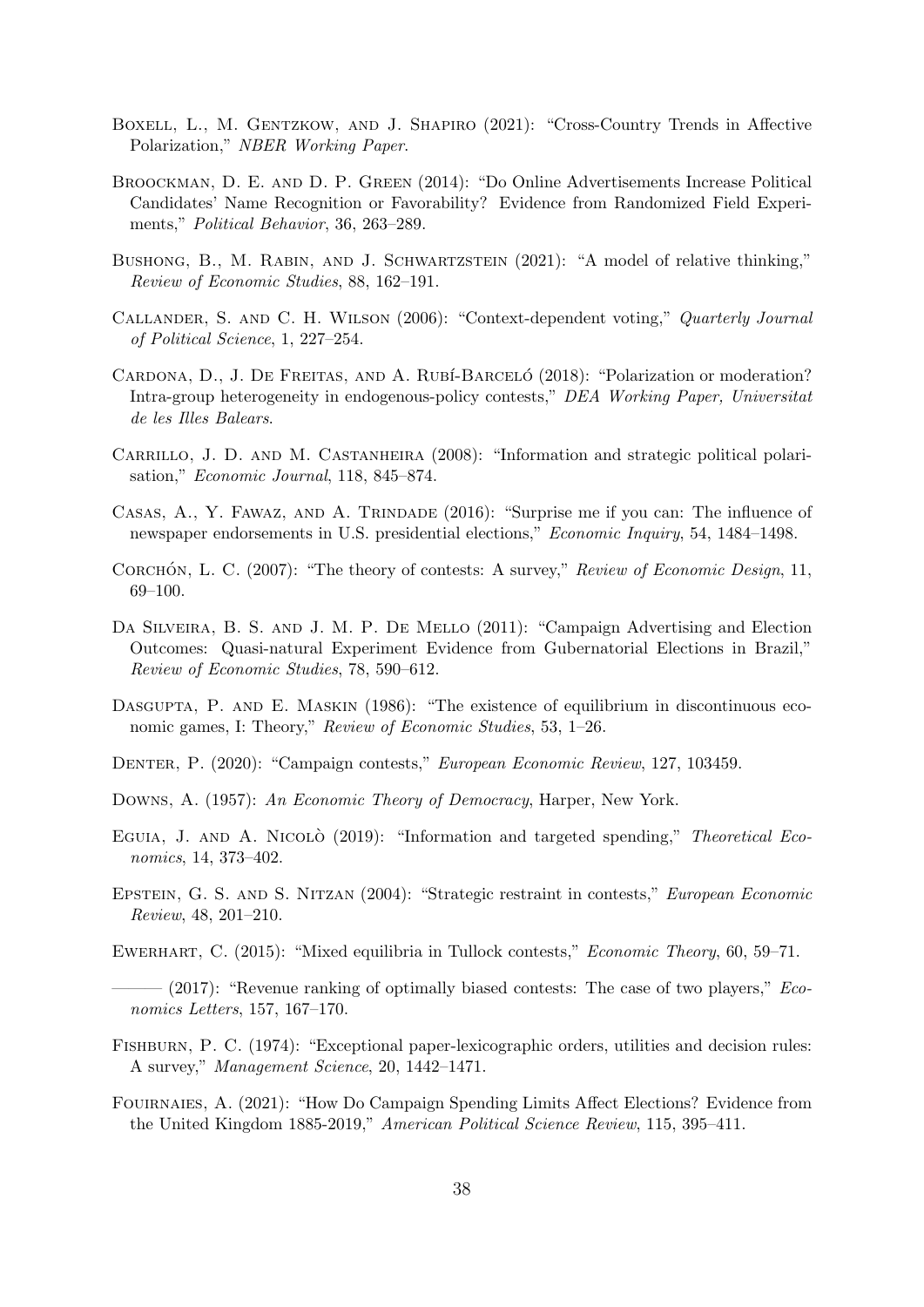- <span id="page-40-10"></span>Gelman, A. and G. King (1990): "Estimating incumbency advantage without bias," American Journal of Political Science, 34, 1142–1164.
- <span id="page-40-14"></span>GOTTFRIED, J. AND E. SHEARER  $(2016)$ : "News use across social media platforms 2016," Pew Research Center.
- <span id="page-40-15"></span> $-$  (2017): "American's online news use is closing in on TV news use," Pew Research Center.
- <span id="page-40-0"></span>GROFMAN, B. (2004): "Downs and two-party convergence," Annual Review of Political Science, 7, 25–46.
- <span id="page-40-5"></span>Groseclose, T. (2001): "A model of candidate location when one candidate has a valence advantage," American Journal of Political Science, 45, 862–886.
- <span id="page-40-2"></span>Grossman, G. M. and E. Helpman (1996): "Electoral competition and special interest politics," Review of Economic Studies, 63, 265–286.
- <span id="page-40-1"></span>HERRERA, H., D. K. LEVINE, AND C. MARTINELLI (2008): "Policy platforms, campaign spending and voter participation," *Journal of Public Economics*, 92, 501–513.
- <span id="page-40-13"></span>Hirano, S. and J. M. Snyder (2019): "The Direct Primary and Voting Behavior in U.S. General Elections," in Routledge Handbook of Primary Elections, 161–174.
- <span id="page-40-6"></span>HIRSCH, A. (2019): "Polarization and campaign spending in elections," Social Science Working Paper, 1452. California Institute of Technology.
- <span id="page-40-7"></span>IARYCZOWER, M. AND A. MATTOZZI (2013): "On the nature of competition in alternative electoral systems," Journal of Politics, 75, 743–756.
- <span id="page-40-16"></span>Jia, H. (2008): "A stochastic derivation of the ratio form of contest success functions," Public Choice, 135, 125–130.
- <span id="page-40-17"></span>JIA, H., S. SKAPERDAS, AND S. VAIDYA (2013): "Contest functions: Theoretical foundations and issues in estimation," International Journal of Industrial Organization, 31, 211–222.
- <span id="page-40-9"></span>KONRAD, K. A. (2009): Strategy and Dynamics in Contests, Oxford UK: Oxford University Press.
- <span id="page-40-8"></span>KÖSZEGI, B. AND A. SZEIDL (2012): "A model of focusing in economic choice," Quarterly Journal of Economics, 128, 53–104.
- <span id="page-40-12"></span>LARREGUY, H. A., J. MARSHALL, AND J. M. SNYDER (2018): "Leveling the playing field: How campaign advertising can help non-dominant parties," Journal of the European Economic Association, 16, 1812–1849.
- <span id="page-40-4"></span>LELAND, J. W. (1994): "Generalized similarity judgments: An alternative explanation for choice anomalies," Journal of Risk and Uncertainty, 9, 151–172.
- <span id="page-40-11"></span>LIND, J. T. AND H. MEHLUM (2010): "With or without u? the appropriate test for a U-shaped relationship," Oxford Bulletin of Economics and Statistics, 72, 109–118.
- <span id="page-40-3"></span>Luce, R. D. (1956): "Semiorders and a theory of utility discrimination," Econometrica, 24, 178–191.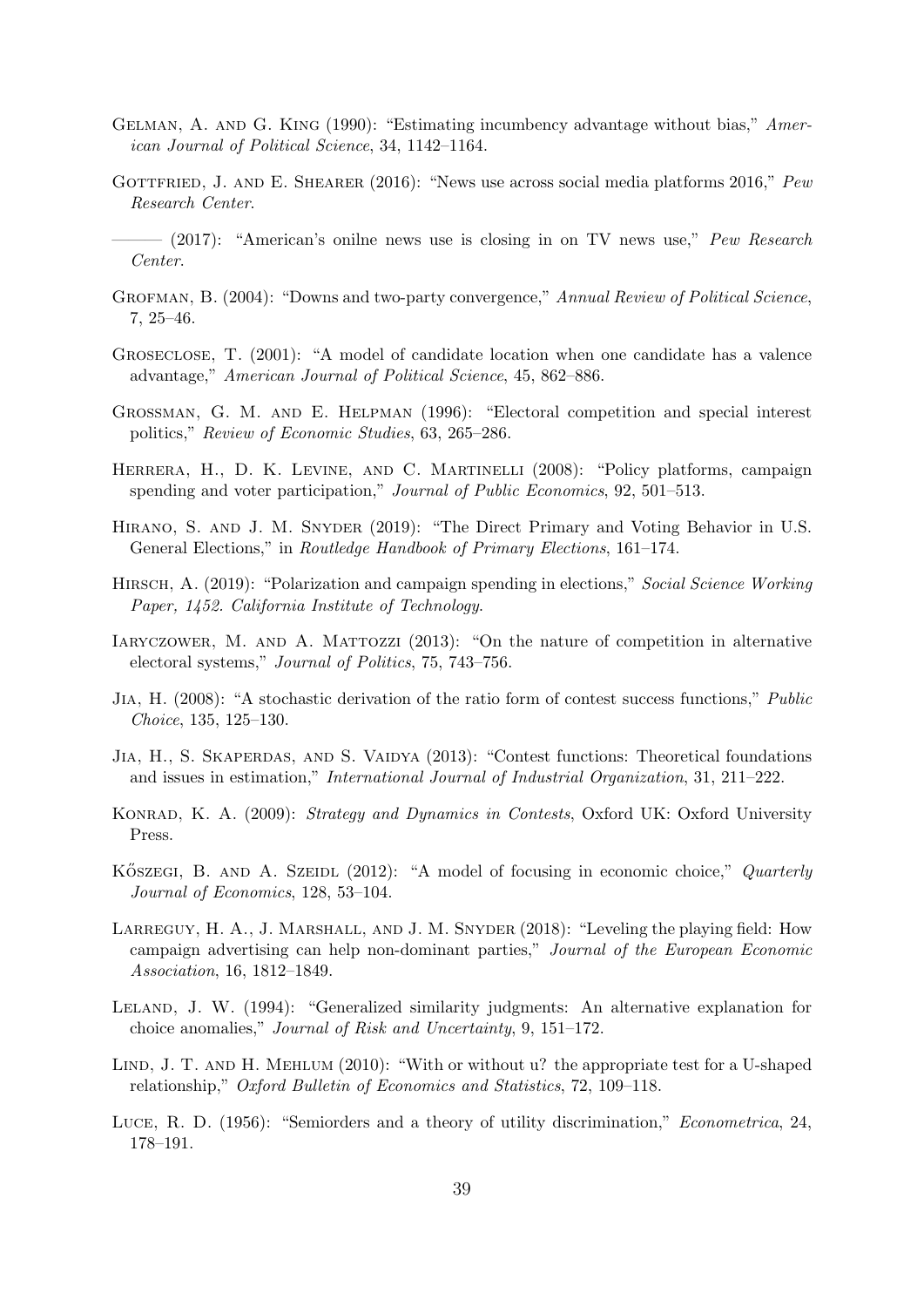- <span id="page-41-4"></span>MANZINI, P. AND M. MARIOTTI (2012): "Choice by lexicographic semiorders," Theoretical Economics, 7, 1–23.
- <span id="page-41-1"></span>MCCARTY, N., K. T. POOLE, AND H. ROSENTHAL (2006): *Polarized America: The dance of* political ideology and unequal riches, MIT Press.
- <span id="page-41-18"></span>McFadden, D. (1974): "The measurement of urban travel demand," Journal of Public Economics, 3, 303 – 328.
- <span id="page-41-7"></span>Meirowitz, A. (2008): "Electoral contests, incumbency advantages, and campaign finance," Journal of Politics, 70, 681–699.
- <span id="page-41-16"></span>NBC (2017): "How Big Data Broke American Politics," NBC news by Chuck Todd and Carrie Dann (story adapted from a presentation NBC News' Chuck Todd delivered at SXSW in Austin, Texas), published on March  $14^{th}$  2017.
- <span id="page-41-17"></span>Nevo, A. (2000): "A practitioner's guide to estimation of random-coefficients logit models of demand," Journal of Economics & Management Strategy, 9, 513-548.
- <span id="page-41-6"></span>Newton, K. (1999): "Mass media effects: Mobilization or media malaise?" British Journal of Political Science, 29, 577–599.
- <span id="page-41-2"></span>Nickerson, D. W. and T. Rogers (2014): "Political campaigns and big data," Journal of Economic Perspectives, 28, 51–74.
- <span id="page-41-5"></span>NORRIS, P. (2000): A virtuous circle: Political communications in postindustrial societies, Cambridge University Press.
- <span id="page-41-14"></span>Nti, K. O. (1999): "Rent-seeking with asymmetric valuations," Public Choice, 98, 415–430.
- <span id="page-41-12"></span>NUNNARI, S. AND J. ZÁPAL (2017): "A model of focusing in political choice," CEPR Discussion Paper No. 12407.
- <span id="page-41-8"></span>PASTINE, I. AND T. PASTINE (2012): "Incumbency advantage and political campaign spending limits," Journal of Public Economics, 96, 20–32.
- <span id="page-41-0"></span>POOLE, K. T. AND H. ROSENTHAL (1984): "The polarization of American politics," Journal of Politics, 46, 1061–1079.
- <span id="page-41-11"></span>PRUMMER, A. (2020): "Micro-targeting and polarization," *Journal of Public Economics*, 188, 104210.
- <span id="page-41-10"></span>Rivas, J. (2020): "Lobbying, Campaign Contributions and Political Competition," Bath Economics Research Working Paper.
- <span id="page-41-3"></span>Rubinstein, A. (1988): "Similarity and decision-making under risk (is there a utility theory resolution to the Allais paradox?)," Journal of Economic Theory, 46, 145–153.
- <span id="page-41-9"></span>SERRA, G. (2010): "Polarization of what? A model of elections with endogenous valence," Journal of Politics, 72, 426–437.
- <span id="page-41-13"></span>Skaperdas, S. (1996): "Contest success functions," Economic Theory, 7, 283–290.
- <span id="page-41-15"></span>SPENKUCH, J. L. AND D. TONIATTI (2018): "Political advertising and election results," Quarterly Journal of Economics, 133, 1981–2036.